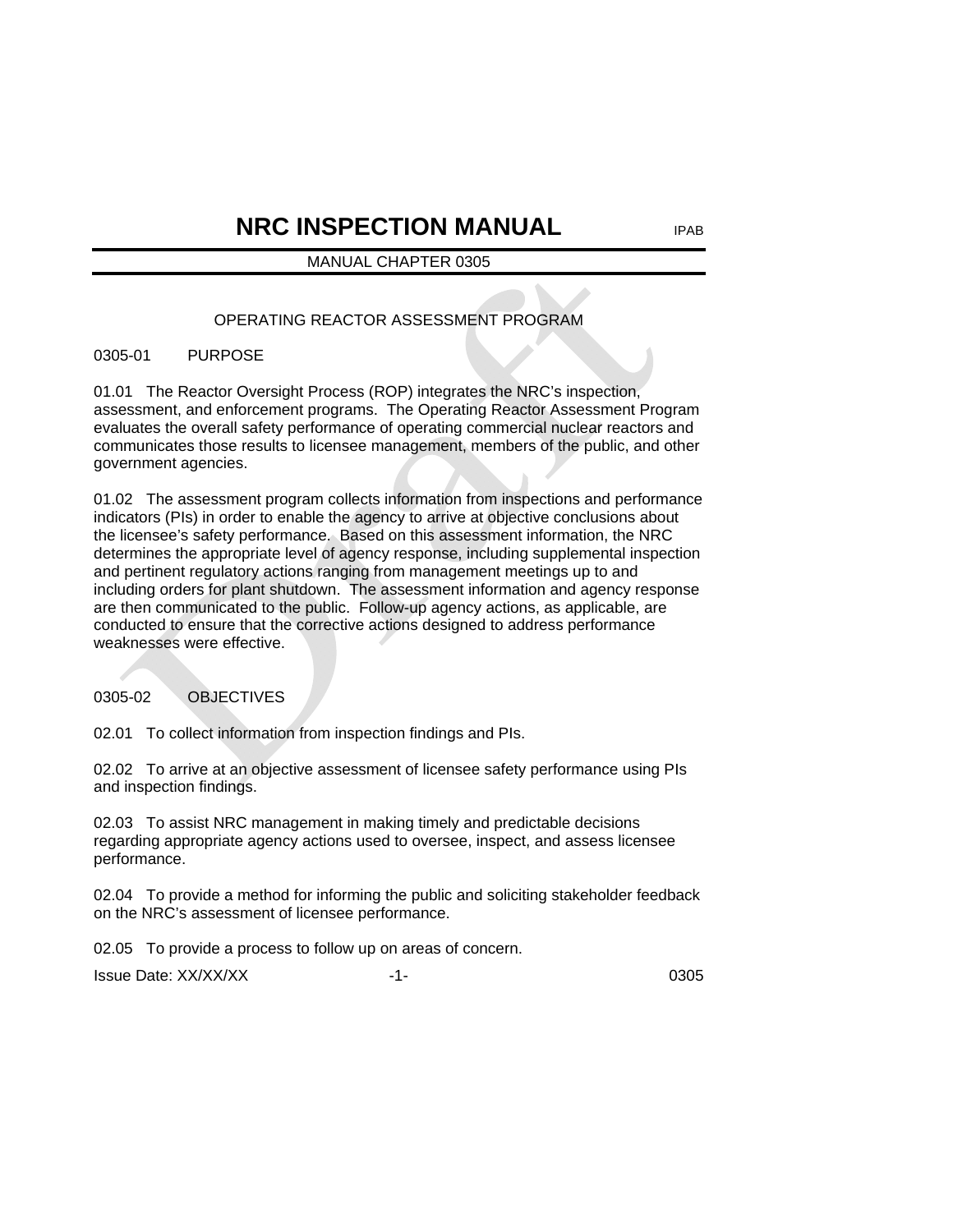#### 0305-03 APPLICABILITY

This manual chapter applies to all operating commercial nuclear reactors except those sites that are under IMC 0350, "Oversight of Reactor Facilities in Shutdown Condition Due To Significant Performance And/Or Operational Concerns." The contents of this manual chapter do not restrict the NRC from taking any necessary actions to fulfill its responsibilities under the Atomic Energy Act of 1954 (as amended). Refer to IMC 0320, "Operating Reactor Security Assessment Program" for guidance related to the assessment of security-related performance indicators and inspection findings.

#### 0305-04 DEFINITIONS

04.01 Annual Assessment Cycle. A 12-month assessment period from January 1 through December 31 of each year.

04.02 Assessment Inputs. As used in this manual chapter, assessment inputs are the PIs and inspection findings for a particular plant that are combined in the assessment process in order to determine appropriate agency actions. As discussed in section 06.01, traditional enforcement items should be considered when determining the range of agency actions within the appropriate column of the Action Matrix.

04.03 Assessment Period. A rolling 12 month period that contains four quarters of performance indicators and inspection findings. An inspection finding is normally carried forward in the assessment process for a total of four calendar quarters and a performance indicator is recalculated on a quarterly basis.

04.04 Cross-Cutting Area. Fundamental performance attributes that extend across all of the Reactor Oversight Process cornerstones of safety. These areas are human performance, problem identification and resolution, and safety conscious work environment.

04.05 Cross-Cutting Aspect. Performance characteristics that comprise a crosscutting area component which are described in Section 06.07.c.

04.06 *Cross-Cutting Area Component. A component of safety culture that is directly*  related to one of the cross-cutting areas. The cross-cutting area components in *alphabetical order are: Corrective Action Program; Decision-Making; Environment for Raising Concerns; Operating Experience; Preventing, Detecting, and Mitigating Perceptions of Retaliation; Resources; Self and Independent Assessments; Work Control; and Work Practices.* [C4]

04.07 Cross-Cutting Theme. Multiple inspection findings (i.e., four or more) that are assigned the same cross-cutting aspect.

**Deleted:** with causes **Comment [rag1]:** Recommendation CI-4 to clarify determination of a theme. **Deleted:** share

04.08 Degraded Cornerstone. A cornerstone that has two or more white inputs or one yellow input.

Issue Date: XX/XX/XX -2- 0305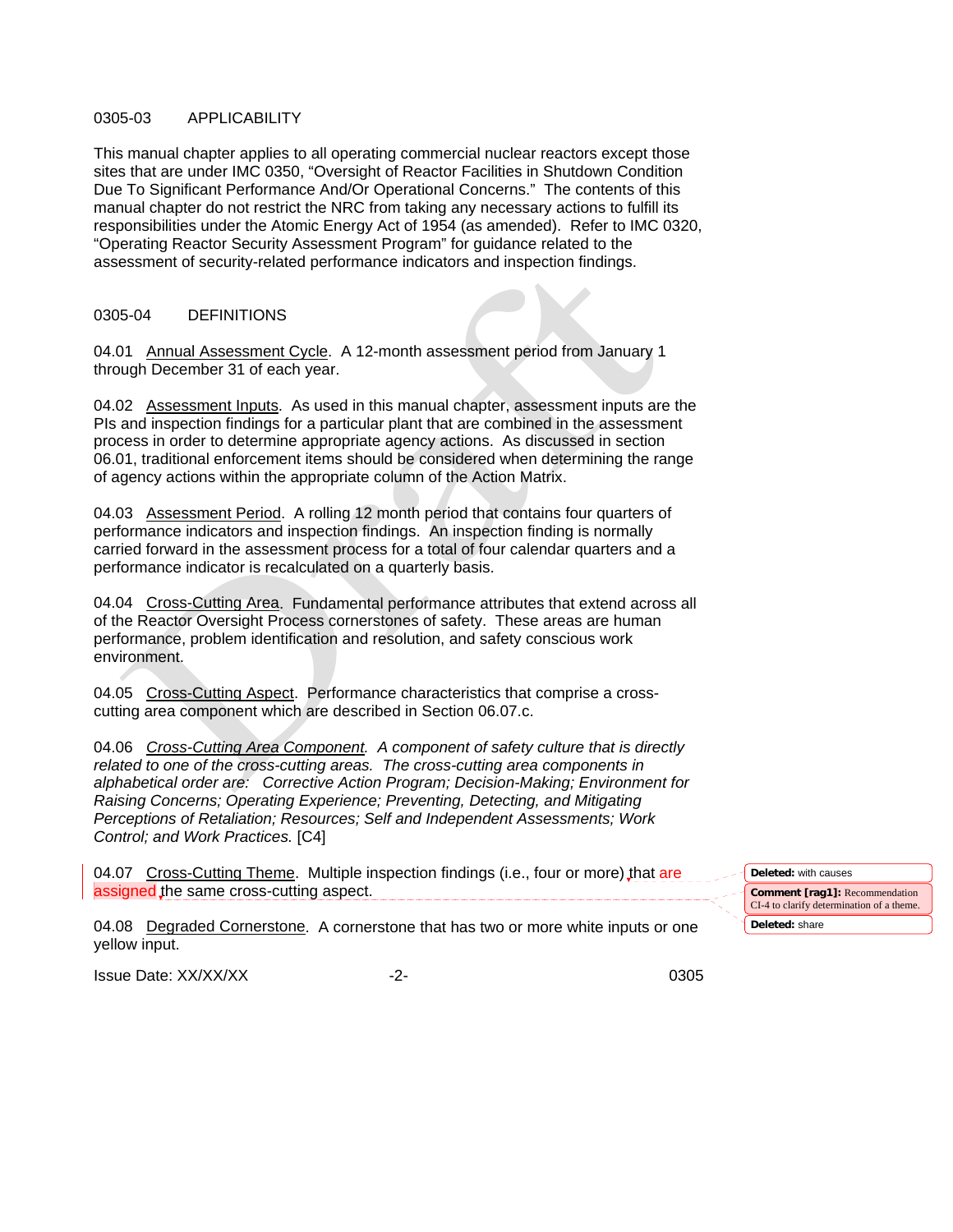04.09 Inspection Manual Chapter (IMC) 0350 Process. An oversight process that oversees licensee performance, inspections, and restart efforts for plants in shutdown conditions with significant performance and/or operational concerns.

04.10 Multiple Degraded Cornerstones. Two or more cornerstones are degraded in any one quarter.

04.11 Old Design Issue. An inspection finding involving a past design-related problem in the engineering calculations or analysis, associated operating procedure, or installation of plant equipment that does not reflect a performance deficiency associated with existing licensee programs, policy, or procedures. As discussed in section 06.06.a, some old design issues may not be considered in the assessment program.

04.12 Parallel Performance Indicator Inspection Finding. An inspection finding issued at the same significance level of a safety-significant performance indicator when the supplemental inspection reveals a substantial inadequacy in the licensee's evaluation of the root causes of the original performance deficiency, determination of the extent of the performance problems, or the actions taken or planned to correct the issue. See section 06.06.d for more details.

04.13 Plant Performance Summary. A document prepared by the regional offices and used during the mid-cycle review, end-of-cycle review, and Agency Action Review (if applicable) meetings. This document is prepared for those plants that: (1) for any quarter during the assessment period have been in the degraded cornerstone, Multiple/Repetitive degraded cornerstone, or Unacceptable Performance column of the Action Matrix, or (2) have a current substantive cross-cutting issue.

04.14 Repetitive Degraded Cornerstone. A single cornerstone that is degraded (2 white inputs or 1 yellow input) for five or more consecutive quarters. This designation only applies to a single cornerstone when there are at least two separate safety significant PIs or inspection findings during this period. Additionally, this designation does not apply when the only safety-significant findings are those that have been held open greater than four quarters in accordance with section 06.06.d.

04.15 Safety-Conscious Work Environment (SCWE). An environment in which employees feel free to raise safety concerns, both to their management and to the NRC, without fear of retaliation and where such concerns are promptly reviewed, given the proper priority based on their potential safety significance, and appropriately resolved with timely feedback to employees*.*

04.16 Safety Culture. That assembly of characteristics and attitudes in organizations and individuals which establishes that, as an overriding priority, nuclear plant safety issues receive the attention warranted by their significance.

04.17 Safety Culture Assessment. A comprehensive evaluation by qualified (through experience and formal education) individuals of the assembly of characteristics and

**Comment [rag2]:** New definition to co-locate high level expectations on licensee safety culture assessments.

Issue Date: XX/XX/XX -3- 0305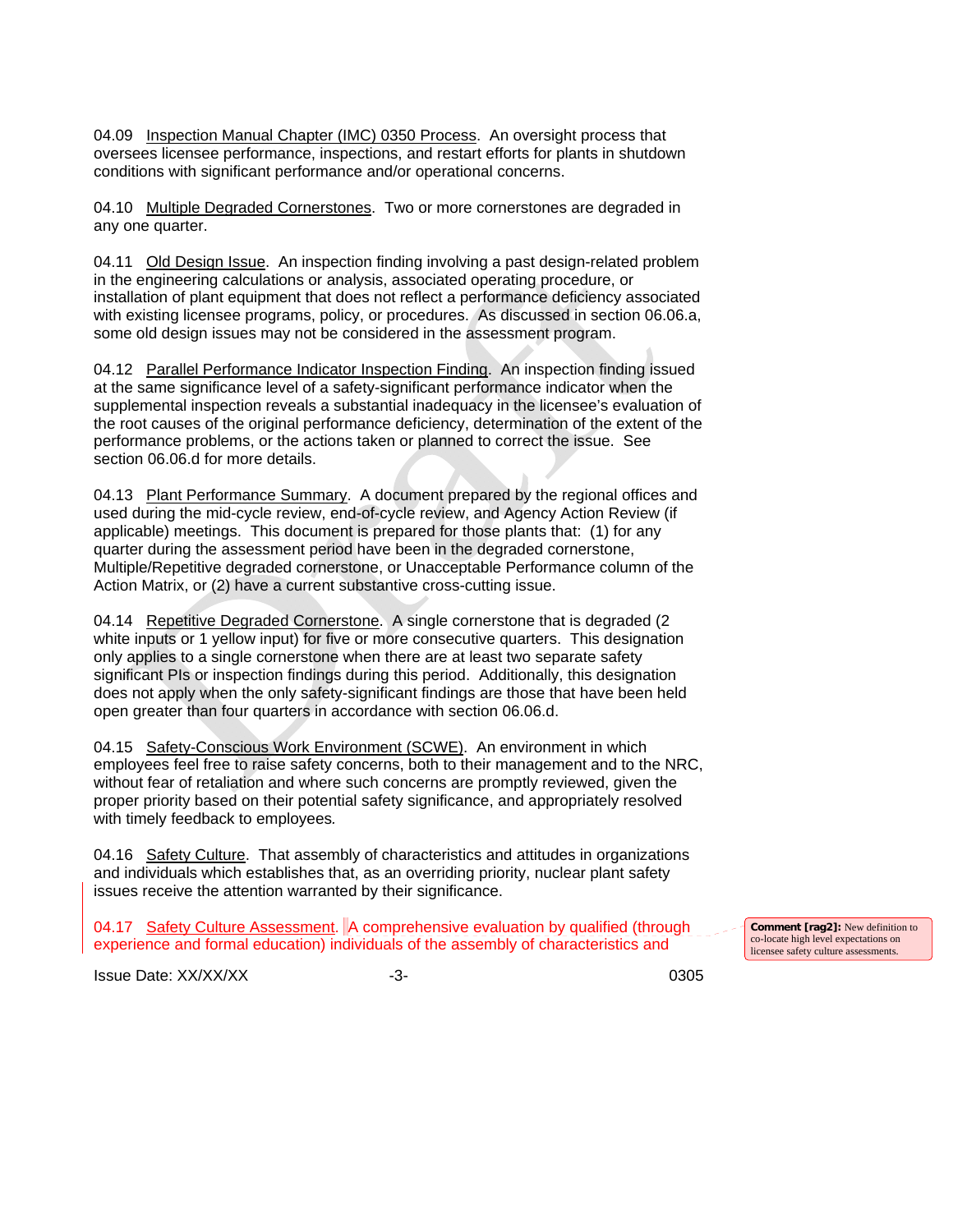attitudes, related to all of the safety culture components described in section 06.07, in licensee organizations and individuals. The assessment involves a comprehensive sample of the licensee staff population. A licensee safety culture self-assessment is performed by qualified in-house licensee personnel. A licensee independent safety culture assessment is performed by qualified individuals that have no direct authority and have not been responsible for any of the areas being evaluated (for example, staff from another of the licensee's facilities, or corporate staff who have no direct authority or responsibility for the areas being evaluated). A licensee third-party safety culture assessment is performed by qualified staff who are not members of the licensee's organization or utility operators of the plant (licensee team liaison and support activities are not team membership).

04.18 Safety-Significant Finding/ Performance Indicator. An inspection finding with a safety significance greater than green or a performance indicator that is greater than green.

04.19 Significance Determination Process (SDP). A characterization process that is applied to inspection findings to determine their safety significance. Using the results of the SDP, the overall licensee performance assessment process can compare and evaluate the findings on a significance scale similar (i.e., white, yellow, red) to the performance indicators.

04.20 Substantive Cross-Cutting Issue. As used in this chapter, a cross-cutting theme as evidenced by more than three current inspection findings in the cross-cutting areas of human performance, and problem identification and resolution. For safety-conscious work environment, at least one finding exists or the NRC has issued correspondence addressing SCWE cross-cutting issues. The SCWE issues must be more than an isolated instance, or have impacted, directly or indirectly, more than a single individual. In all cases, the NRC must identify a concern with the licensee's scope of efforts or progress in addressing the cross-cutting theme. See section 06.07 for more details.

0305-05 RESPONSIBILITIES AND AUTHORITIES

05.01 Executive Director for Operations (EDO).

- a. Oversees the activities described in this manual chapter.
- b. *Approves all deviations from the Action Matrix.* [C1]
- c. *Informs the Commission of all approved deviations from the Action Matrix.* [C1]
- 05.02 Director, Office of Nuclear Reactor Regulation (NRR).
	- a. Implements the requirements of this manual chapter within NRR.
	- b. Develops assessment program policies and procedures.

Issue Date: XX/XX/XX -4- 0305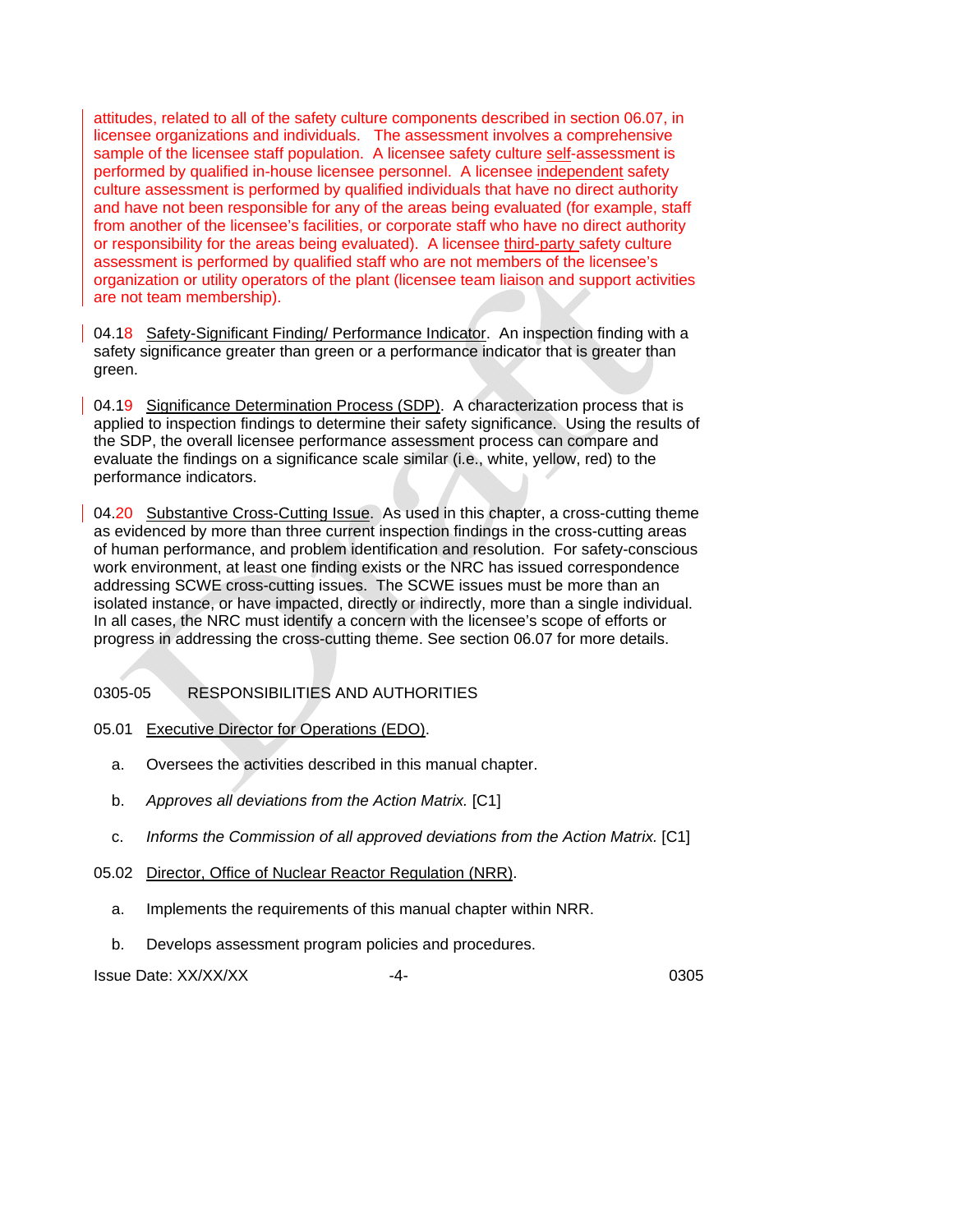- c. Ensures uniform program implementation and effectiveness.
- d. Concurs on regional requests for deviation from the Action Matrix.

#### 05.03 Regional Administrators.

- a. Implements the requirements of this manual chapter within their respective regions.
- b. Develops and issues assessment letters to each licensee.
- c. Conducts assessment reviews and directs allocation of inspection resources within the regional office based on the Action Matrix.
- d. Establishes a schedule and determines a suitable location for the annual public meeting with each licensee to ensure a mutual understanding of the issues discussed in the annual assessment letter.
- e. Suspends the mid-cycle and/or end-of-year performance review for those plants that have been transferred to the Inspection Manual Chapter 0350 process (see IMC 0350).
- f. Chairs the end-of-cycle review meetings.
- g. Initiates requests for deviations from the Action Matrix.

05.04 Director, Office of Public Affairs. Issues press releases following the completion of the mid-cycle and end-of-cycle reviews.

05.05 Deputy Director, Division of Inspection and Regional Support (NRR/DIRS).

- a. Develops assessment program guidance.
- b. Collects feedback from the regional offices and assesses execution of the Operating Reactor Assessment Program to ensure consistent application.
- c. Recommends, develops, and implements improvements to the Operating Reactor Assessment Program.
- d. Provides oversight of the mid-cycle and end-of-cycle review meetings.
- e. Concurs on proposals by the regional offices to not count an old design issue in the assessment program in accordance with section 06.06.a.

Issue Date: XX/XX/XX -5- 0305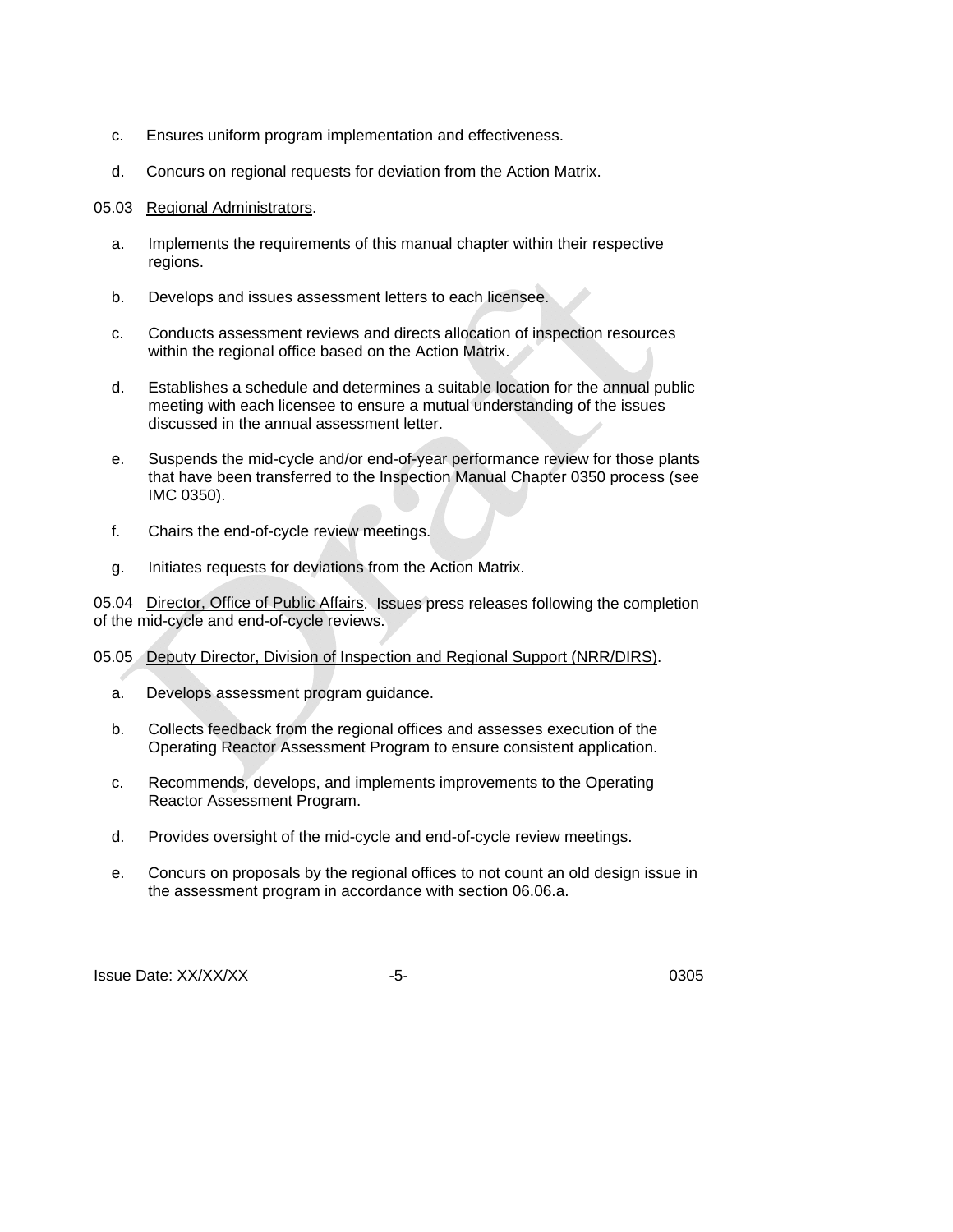- f. Concurs on proposals by the regional office to extend an inspection finding in the assessment process beyond the normal four quarters in accordance with section 06.06.d.
- g. Concurs on proposals by the regional office to initiate a parallel inspection finding in accordance with section 06.06.d.
- h. Concurs on the supplemental inspection plan for plants in the Multiple/Repetitive Degraded Cornerstone column of the Action Matrix.

#### 05.06 Regional Division Directors.

- a. Chairs the mid-cycle review meeting.
- b. Approves proposals by the regional offices to not count an old design issue in the assessment program in accordance with section 06.06.a.
- c. Approves proposals by the regional office to extend an inspection finding in the assessment process beyond the normal four quarters in accordance with section 06.06.d.
- d. Approves proposals by the regional office to initiate a parallel inspection finding in accordance with section 06.06.d.
- e. Approves the supplemental inspection plan for plants in the Multiple/Repetitive Degraded Cornerstone column of the Action Matrix.

05.07 Agency Allegations Advisor. Provides any significant insights from the allegations program to the regional offices in preparation for the mid-cycle and end-ofcycle review meetings for discussions related to the SCWE cross-cutting area.

05.08 Director, Office of Enforcement. Provides any significant insights from the enforcement program to the regional offices during the end-of-cycle review meetings.

05.09 Director, Office of Investigations. Provides any significant insights from the office of Investigations to the regional offices during the end-of-cycle review meetings.

05.10 Director, Office of Research. Provides any significant insights from the office of Research to the regional offices during the end-of-cycle review meetings.

- 05.11 Director, Office of Nuclear Security and Incident Response.
	- a. Provides any significant insights from the Office of Nuclear Security and Incident Response to the regional offices during the end-of-cycle review meetings.
	- b. Provides guidance to the regional offices on performing the assessment program for the safeguards/security cornerstone.

Issue Date: XX/XX/XX - 0305 -6- 0305 -6- 0305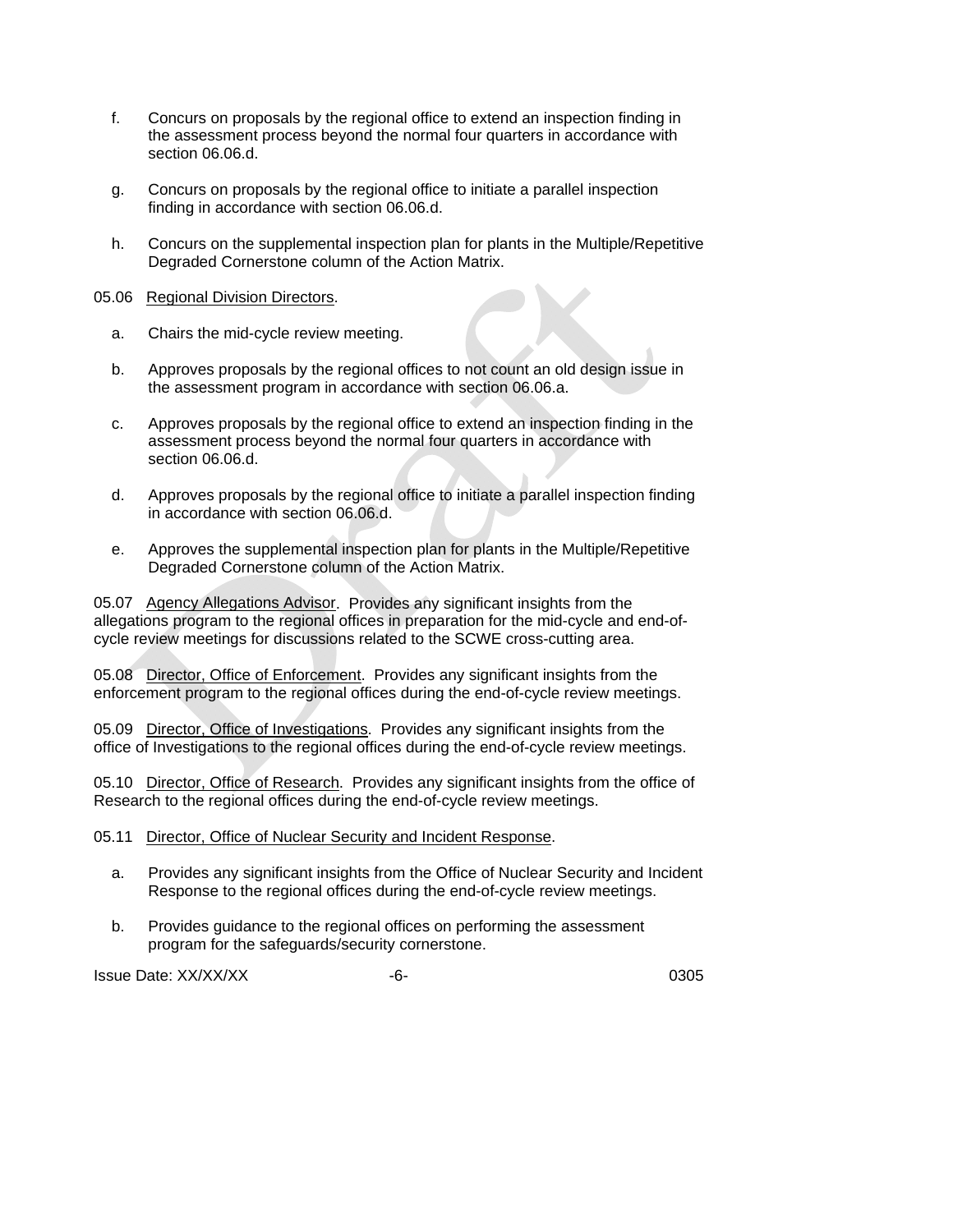#### 0305-06 BASIC REQUIREMENTS

06.01 Overall Assessment Process. Licensee performance is reviewed over a 12 month period through the operating reactor assessment process (Exhibit 3).

A preliminary significant (i.e., preliminary white, yellow, or red) issue is not considered a safety-significant inspection finding and therefore not considered in the assessment process until after the final determination of significance is made through the SDP and the licensee has been informed of the decision. The safety-significant inspection finding will then be considered in the assessment process dated back to the end of inspection period, regardless of when the exit meeting was conducted, that initially resulted in designating the issue as an AV, violation (VIO), finding (FIN), or non-cited violation (NCV) in the reactor program system (RPS). Unresolved Items should be dispositioned according to IMC 0612 "Power Reactor Inspection Reports" and appropriately updated in RPS when additional information becomes available.

A safety-significant inspection finding is carried forward for four calendar quarters or until appropriate licensee corrective actions have been completed, whichever is greater. Therefore, an inspection finding will no longer be considered in the assessment process after four calendar quarters unless the region has justification to keep the finding open in accordance with section 06.06.d of this manual chapter. Additionally, findings whose technical aspects have been adequately addressed by the licensee may be closed even if there are outstanding investigations by external agencies.

Example: A preliminary white inspection finding in the second calendar year (CY) quarter whose final safety significance was determined to be white (low to moderate safety significance) during third CY quarter, would be considered a white finding in CY quarters 2, 3 and 4 plus the first quarter of the next CY.

The inspectors normally use the SDP to evaluate inspection findings for safety significance. In addition, the NRC's enforcement policy may apply to issues which the SDP process can not evaluate for safety significance (e.g., violations that involve willfulness, including discrimination). These non-SDP issues should be considered when determining (1) the range of agency actions within the appropriate column of the Action Matrix and (2) whether a substantive cross-cutting issue exists in the SCWE area (see section 06.07.b). Additionally, if applicable, the underlying technical issue should be separately evaluated using the Significance Determination Process and the results considered in the assessment program.

06.02 Performance Reviews. The assessment process consists of a series of reviews which are described below.

 a. Continuous Review. The resident inspectors and branch chiefs in each regional office continuously monitor the performance of their assigned plants using the results of the performance indicators and inspection findings. Inspections are

Issue Date: XX/XX/XX <sup>-7-</sup> -7- 0305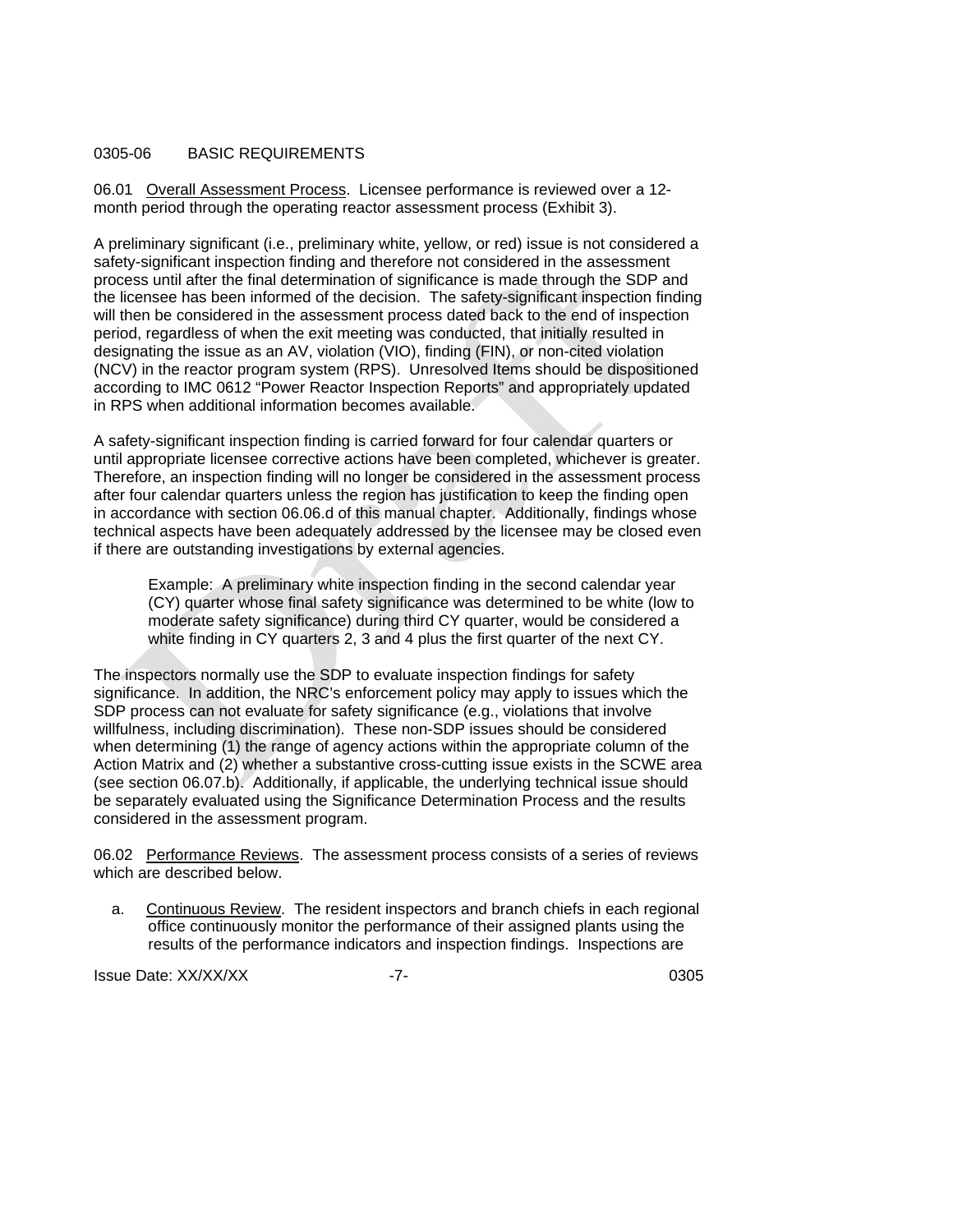conducted on a continuous basis in accordance with IMC 2515 and performance indicators are reported quarterly by the licensee.

The region may issue an assessment follow-up letter and address an issue, in accordance with the Action Matrix, between the normal quarterly assessments if, (1) a safety significant inspection finding is finalized, or (2) if a performance indicator will cross a performance threshold at the end of the quarter based on current inputs.

 b. Quarterly Review. Each region conducts a quarterly review utilizing PI data submitted by licensees and inspection findings compiled over the previous twelve months. This review is conducted within five weeks after the conclusion of each quarter of the annual assessment cycle. The most recent quarter of performance indicators and applicable inspection findings shall be considered in determining agency actions per the Action Matrix.

The responsible DRP branch chief reviews the most recently submitted PIs (which should be submitted 21 days after the end of the quarter) and the inspection findings contained in the plant issues matrix (PIM) to identify any performance trends. The branch chief shall utilize the Action Matrix to help identify where there are NRC actions that should be considered which are not already embedded in the existing inspection plan. Assessment follow-up letters are normally issued within two weeks after the quarterly review for any new safety significant PIs or inspection findings.

If based on the continuous review, as discussed above, the region issued an assessment follow-up letter for inspection findings or performance indicators during the past quarter, a subsequent quarterly assessment follow-up letter would not be necessary if its only purpose is to reiterate any issues that had been previously addressed to the licensee.

Note: The regional office should still perform a supplemental inspection procedure even if a PI returns to the green band prior to conducting the supplemental inspection.

Due to the fact that inspection findings count in the assessment process for four quarters, the staff may become aware that a plant will reach a repetitive degraded cornerstone categorization prior to five consecutive quarters actually being completed. Upon determination that a plant will reach a repetitive degraded cornerstone, the regional office should issue an assessment letter stating that the changes to the planned actions are consistent with the Multiple/Repetitive Degraded Cornerstone in the Action Matrix and make the appropriate change to the Action Matrix Summary.

Issue Date: XX/XX/XX -8- 0305 Additionally, for plants whose performance is in the Multiple/Repetitive Degraded Cornerstone column of the Action Matrix, consideration shall be given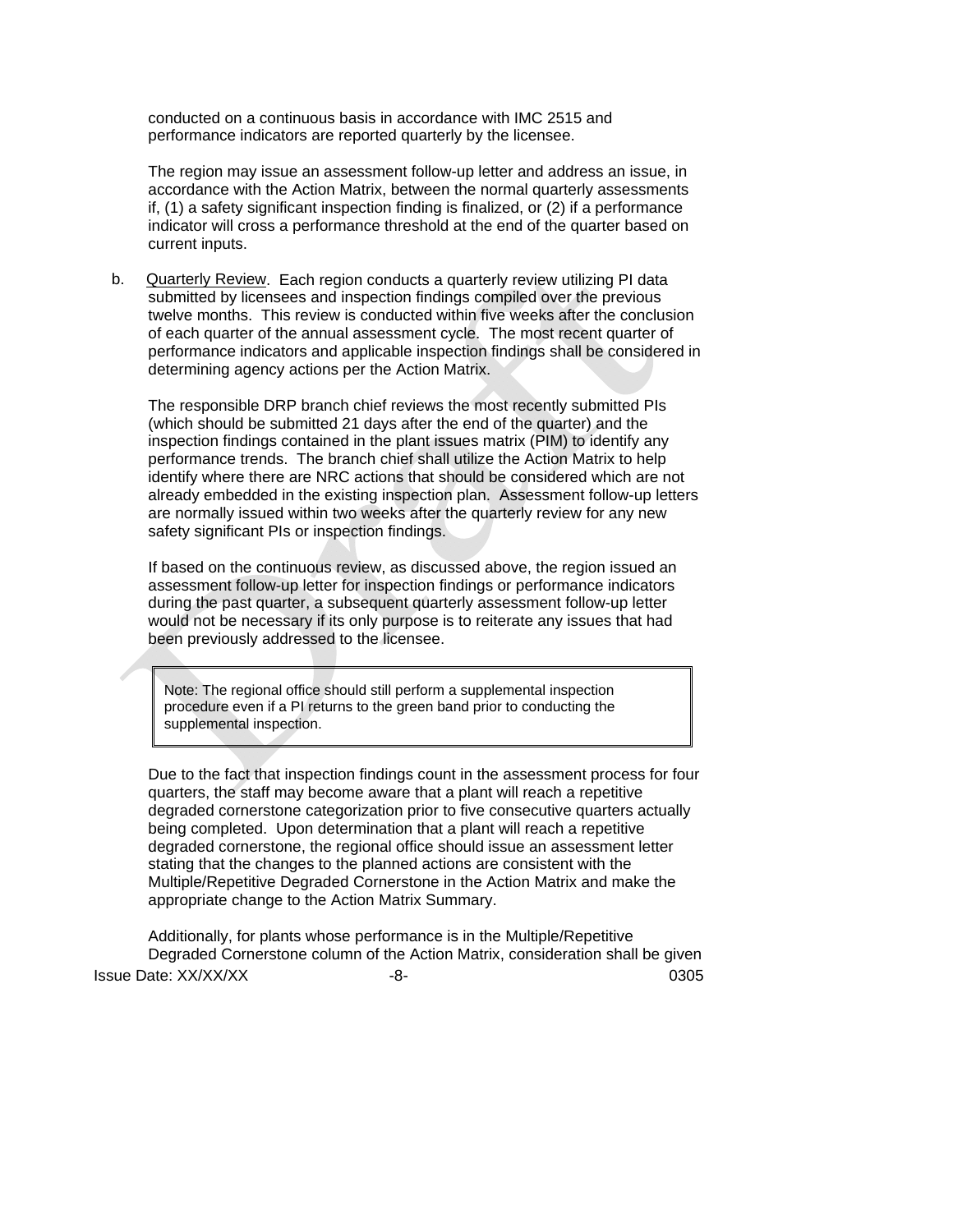at each quarterly review of engaging senior licensee and agency management in discussions associated with (1) transferring the plant to the IMC 0350 process, (2) declaring licensee performance to be unacceptable in accordance with the guidance contained within this manual chapter, and (3) taking additional regulatory actions (as appropriate). If there are significant changes in the inspection plan for a plant in the Multiple/Repetitive Degraded Cornerstone column of the Action Matrix, the regions should issue a separate assessment follow-up letter in order to ensure the licensee is aware of these changes.

 c. Mid-Cycle Review. Each regional office conducts a mid-cycle review utilizing the most recent quarterly performance indicators and inspection findings compiled over the previous twelve months. This review incorporates activities from the quarterly review that followed the end of the first quarter of the CY. *The review should consider the conclusions of any independent assessments of a licensee, such as Institute of Nuclear Power Operations (INPO) and International Atomic Energy Agency (IAEA) Operational Safety Review Team (OSART) inspections. The purpose of considering independent assessments is to provide a means of self-assessing the NRC inspection and assessment process. References to INPO conclusions will not be included in the assessment letters.* [C3] The output of this mid-cycle review is a mid-cycle letter. The mid-cycle review and subsequent mid-cycle letter should only discuss issues where the inspection was completed prior to the end of the mid-cycle assessment period. Additional activities include planning inspection activities for approximately 15 months, as well as discussing any insights into potential substantive cross-cutting issues (problem identification and resolution, human performance, and safety-conscious work environment). The Action Matrix is used to determine the scope of agency actions in response to the assessment inputs. The mid-cycle review will be completed within seven weeks of the end of the second quarter of the annual assessment cycle.

In preparation for the mid-cycle reviews, the regional offices shall develop a meeting agenda as well as provide the plant issues matrix, the results of the PIs, and the proposed inspection plan for all plants. The meeting agenda provides the areas that should be addressed by the regional offices for all plants except those that are required to prepare a Plant Performance Summary. A single written agenda is sufficient to conduct the meeting. The regional offices shall develop a Plant Performance Summary for those plants whose performance has been in the Degraded Cornerstone column, Multiple/Repetitive Degraded Cornerstone column, or Unacceptable Performance column of the Action Matrix during any quarter of the past twelve months. A Plant Performance Summary shall also be developed for those plants that the regional offices consider to have current substantive cross-cutting issues that should be included in the mid-cycle letter. In order to determine the need for a Plant Performance Summary, the existence of a potential substantive crosscutting issue should be discussed by the regional office prior to the mid-cycle review meeting. The Plant Performance Summary packages will assist the regional offices in conducting the meeting and will form the basis for the mid-

Issue Date: XX/XX/XX -9- 0305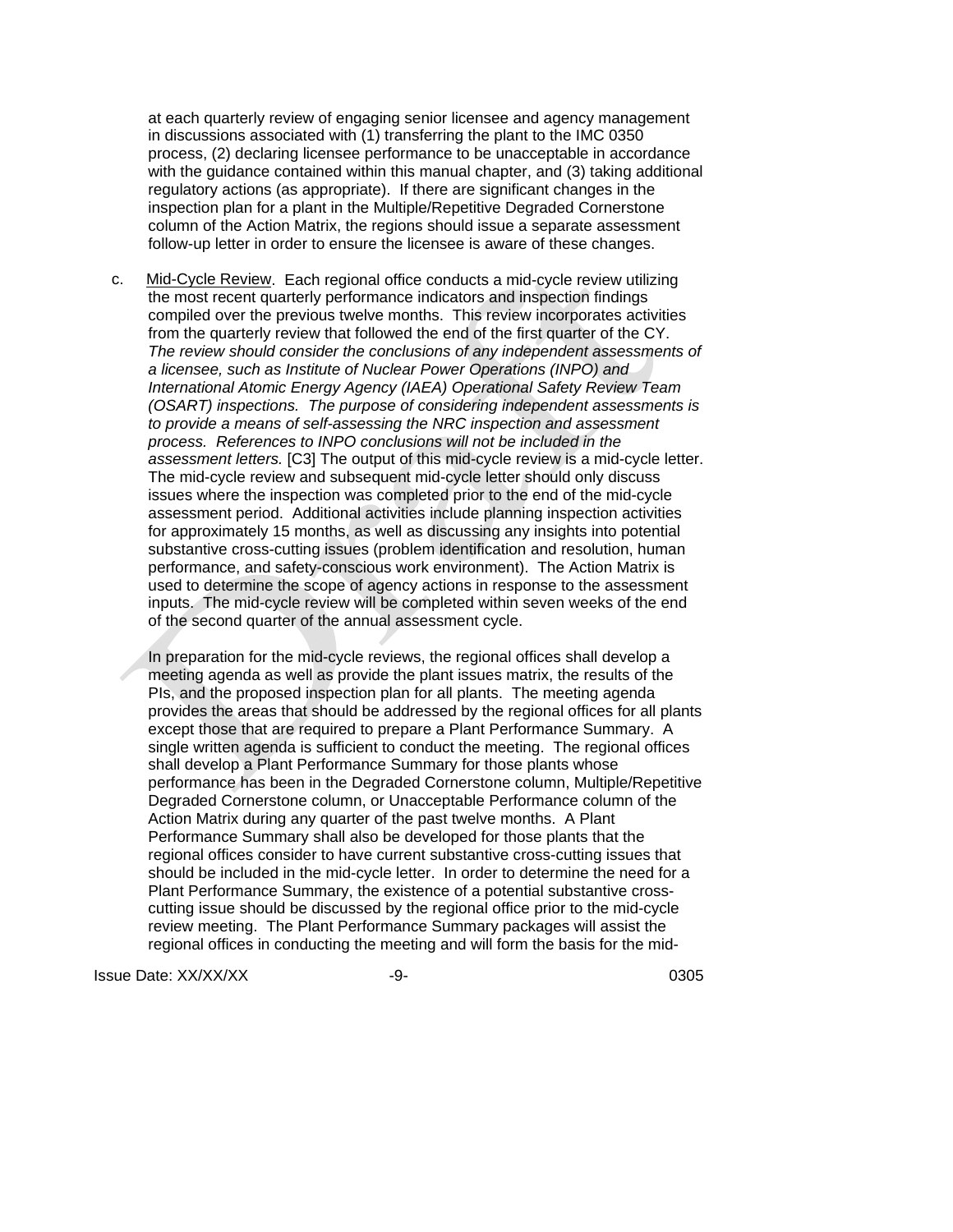cycle letter, as well as providing input to the next end-of-cycle review meeting. The Plant Performance Summary should include an operating summary, a performance overview (current overall assessment and previous assessment results), inspection and PI results by cornerstones, other issues (i.e., crosscutting issues, PI verification, and non-SDP enforcement actions of at least severity level III), as well as a proposed inspection plan. Each page of the meeting agenda and Plant Performance Summary should be clearly marked as "pre-decisional" to ensure that the document is handled properly and not inadvertently released to the public.

In order to aid in the discussion and integration of plant issues, the regional offices should prepare a plant-specific action matrix that details the timeline and consideration of PIs and inspection findings in the assessment program as an attachment to the Plant Performance Summary. The plant specific action matrix should display the quarterly status of safety significant inspection findings and PIs and the associated action matrix column over a sufficient timeline. The regional offices do not need to prepare this matrix for plants that are being discussed only for the purpose of having a potential substantive cross-cutting issue.

The mid-cycle review meeting is chaired by a Division of Reactor Projects (DRP) or Division of Reactor Safety (DRS) Division Director (DD). The DRP branch chiefs responsible for their plants should take the lead in presenting the overall results of the review to the division director. The DRS branch chiefs shall coordinate with the appropriate DRP branch chiefs to provide adequate support for the presentation and the development of the inspection plan. Other participants shall include applicable resident inspectors and a representative from the Division of Inspection and Regional Support (DIRS). Additional participants may include the regional allegations coordinator or the agency allegations advisor, and any other additional resources deemed necessary by the regional offices. The following representatives should also participate if there are pertinent performance issues that should be factored into the performance for a particular plant: senior representatives from the Division of Operating Reactor Licensing, Office of Investigations, Office of Enforcement, Office of Nuclear Security and Incident Response, and Office of Research. The role of the various headquarters participants during the mid-cycle meeting is to provide: (1) an opportunity for these offices to share any significant insights into licensee performance over the course of the annual assessment period, (2) an independent validation of the regional office's assessment of licensee performance from their office's perspective, and (3) clarifying or ancillary remarks regarding ongoing or current issues under their cognizance. A senior reactor analyst (SRA) is not required to attend the meeting if their insights on safety significant performance issues have been provided before the meeting. The agency allegations advisor will provide any significant insights to the regional offices at least one week in advance of the mid-cycle meeting. The average time allocated for each plant review is intended to be between 20

Issue Date: XX/XX/XX -10- 0305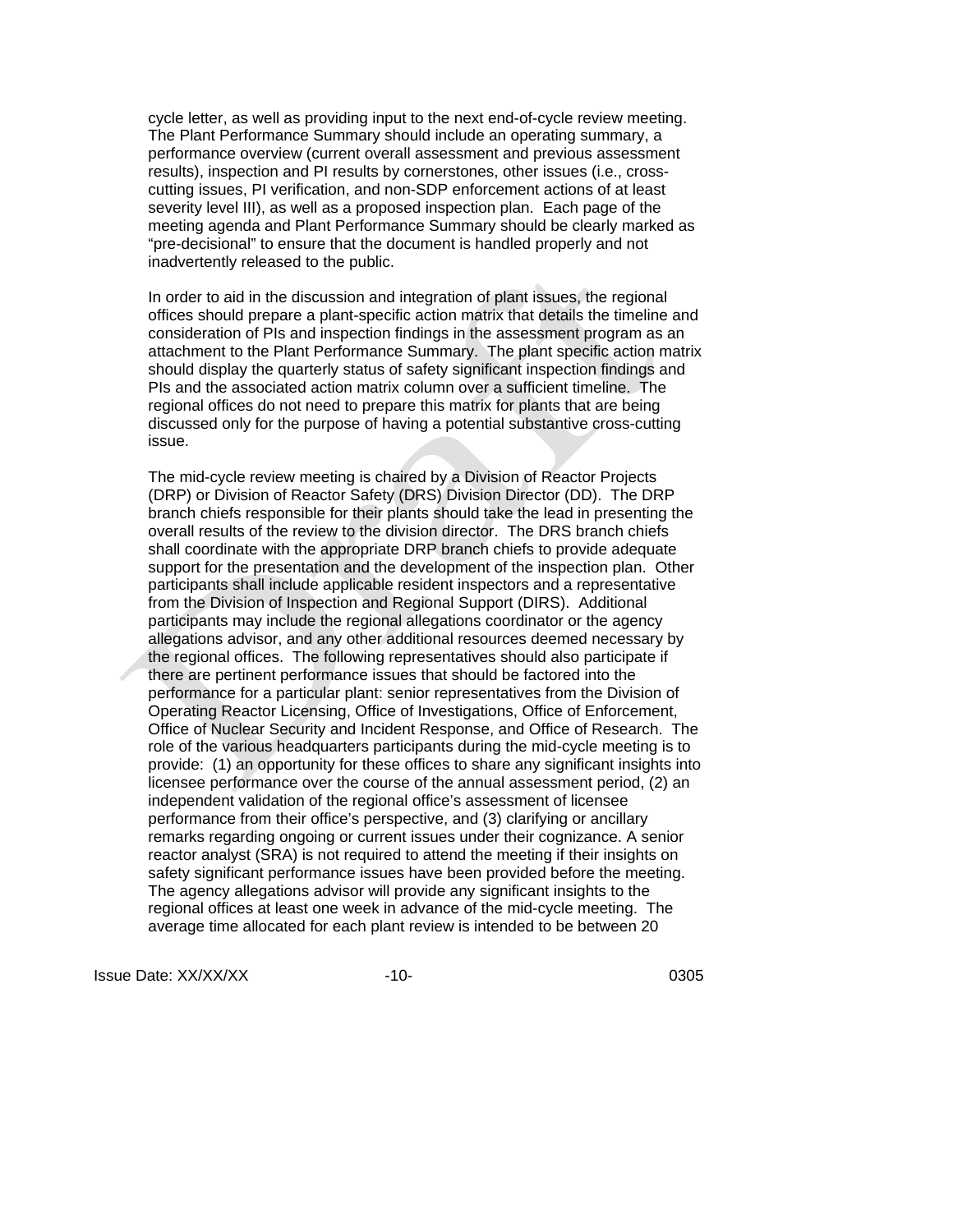minutes and one hour. The time allotted per review should be consistent with the number and significance of plant issues.

The mid-cycle letter shall be issued within nine weeks of the end of the completion of the second quarter assessment period. Signature authority for the mid-cycle letter is determined by the most significant column of the Action Matrix that the plant has been in over the first two quarters of the current assessment cycle. For example, findings from the previous assessment cycle that were no longer active in the assessment process during the first two quarters of the current assessment cycle would not factor in to the signature authority determination. This letter shall contain:

- 1. A summary of safety significant PIs and inspection findings for the most recent two quarters as well as discussion of previous action taken by the licensee and the agency relative to these issues. Note any changes in Action Matrix column status since the end of the previous cycle assessment period. Performance issues from previous quarters may be discussed if:
	- (a) The agency's response to an issue had not been adequately captured in previous correspondence to the licensee.
	- (b) These issues, when combined with assessment inputs from the most recent quarter, result in increased regulatory action per the Action Matrix that would not be apparent from reviewing only the most recent quarter's results.
- 2. A discussion of any deviations from the Action Matrix during the assessment period.
- 3. A discussion of any Degraded Cornerstone Column plant that has remained in that column for 3 years or more. The discussion should center on why the licensee has remained in this column for such a period of time and how they plan to address the performance issues.
- 4. A discussion of any Multiple/Repetitive Degraded Cornerstone Column plant. The discussion should center on those performance issues contributing to why the licensee has been placed in this column and those actions the licensee is taking to address the performance problems.
- 5. A qualitative discussion of substantive cross-cutting issues, if applicable.
- 6. A discussion of the licensee's progress in addressing a substantive crosscutting issue, if documented in the previous mid-cycle or annual assessment letter.

Issue Date: XX/XX/XX <sup>-11-</sup> 11- 11- 11- 0305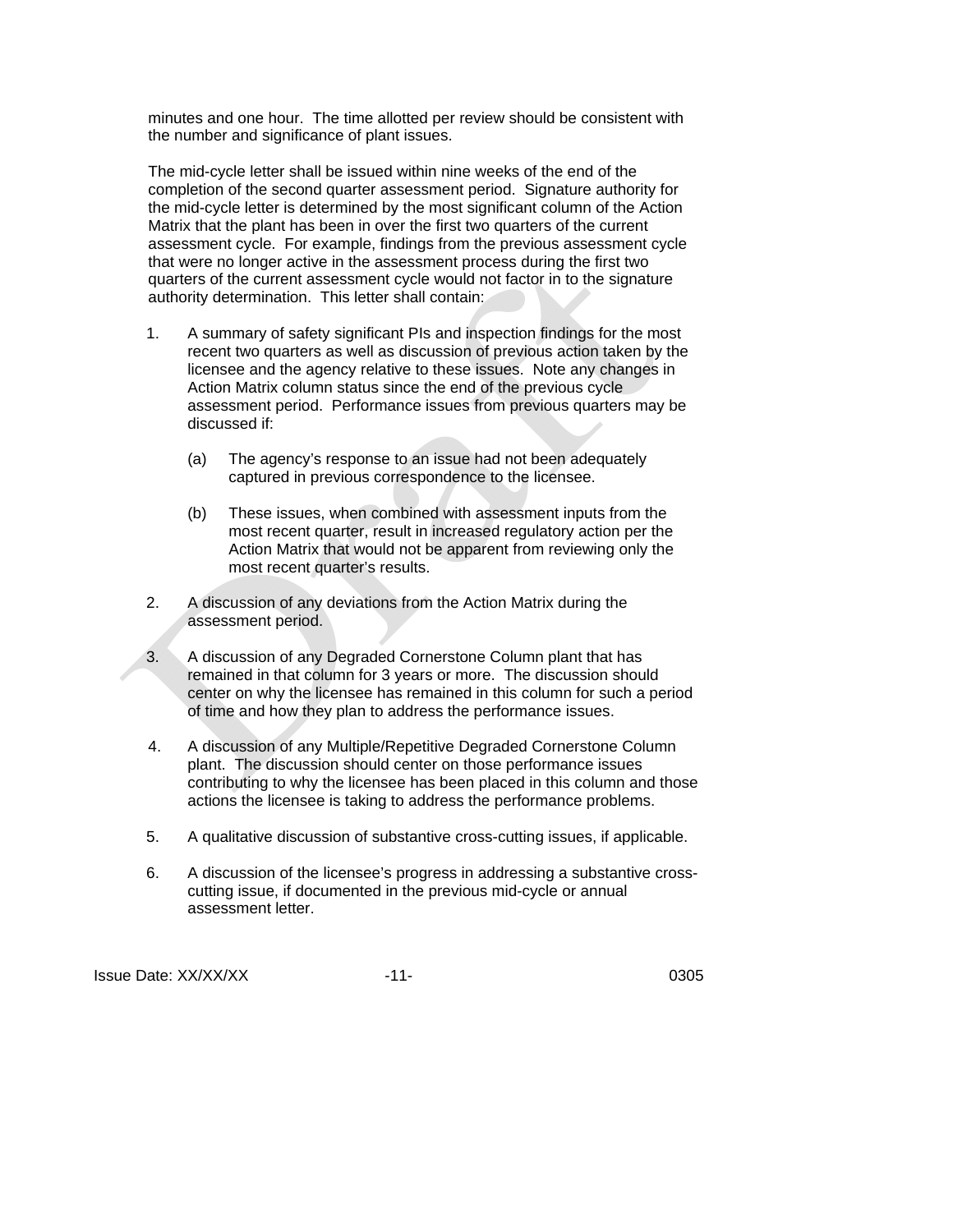- 7. A brief discussion of cross-cutting issues that meet the first criterion of Section 06.07 of this manual chapter regarding criteria for a substantive cross-cutting issue.
- 8. A discussion of non-SDP (severity level III or greater) enforcement actions.
- 9. A discussion of findings that are currently being evaluated by the significance determination process that may affect the inspection plan.
- 10. A statement of any actions to be taken by the agency in response to safety significant issues, as well as any actions taken by the licensee.
- 11. An inspection plan consisting of approximately 15 months (from the issuance of the mid-cycle letter) of activities. The inspection plan will consist of report 22 from the Reactor Program System (RPS).
- d. End-of-Cycle Review. Each regional office conducts an end-of-cycle review utilizing the most recent quarterly PIs and inspection findings compiled over the previous 12 months. *This review incorporates activities from the mid-cycle and quarterly reviews, including consideration of the conclusions of any independent assessments, such as Institute of Nuclear Power Operations (INPO) and International Atomic Energy Agency (IAEA) Operational Safety Review Team (OSART) inspections. The purpose of considering independent assessments is to provide a means of self-assessing the NRC inspection and assessment process. References to INPO conclusions will not be included in assessment letters. The output of this review is an annual assessment letter.* [C3] The endof-cycle review and subsequent annual assessment letters should only discuss issues where the inspection was completed prior to the end of the assessment period. Additional activities include planning inspection activities for approximately 15 months, discussing any potential substantive cross-cutting issues, and developing an input (if applicable) to support the Agency Action Review Meeting (AARM). The end-of-cycle review meeting will be held within seven weeks of the end of the assessment cycle. The Action Matrix will be used to determine the scope of agency actions in response to assessment inputs.

In preparation for the end-of-cycle review meetings, the regional offices shall develop a meeting agenda as well as provide the plant issues matrix, the results of the PIs, and the proposed inspection plan for all plants. The meeting agenda provides the areas that should be addressed by the regional offices for all plants except those that are required to prepare a Plant Performance Summary. A single agenda is sufficient to conduct the meeting. The regional offices shall develop a Plant Performance Summary for those plants whose performance has been in the Degraded Cornerstone column, Multiple/Repetitive Degraded Cornerstone column, or Unacceptable Performance column of the Action Matrix during any quarter of the past twelve months. A Plant Performance Summary

Issue Date: XX/XX/XX -12- 0305

**Comment [rag3]:** Recommendation CI-5, change made as old SCCI criteria 1 and 2 were combined.

**Deleted:** two of three criteria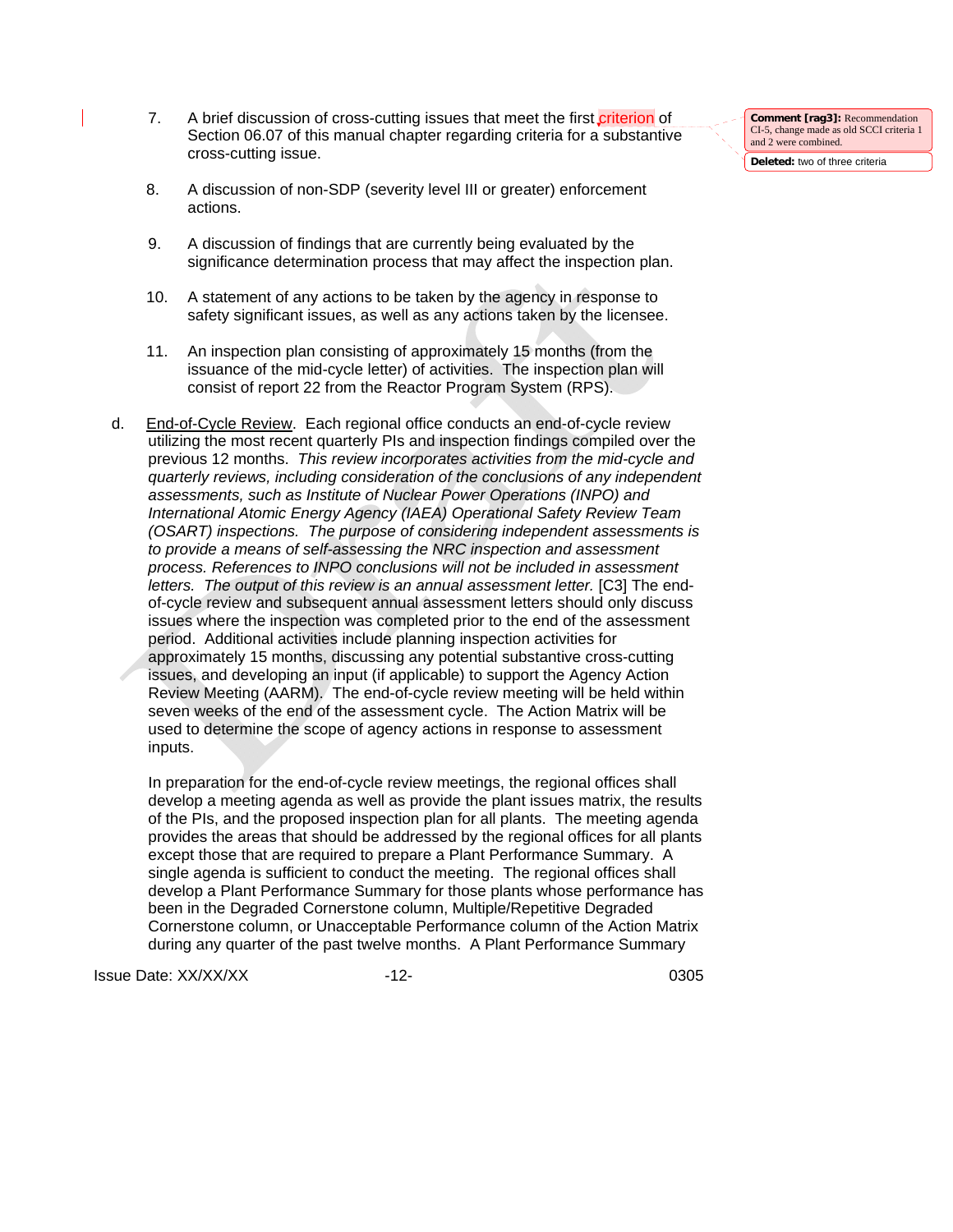shall also be developed for those plants that the regional offices consider to have current substantive cross-cutting issues that should be discussed in the annual assessment letter. In order to determine the need for a Plant Performance Summary, the existence of a preliminary substantive cross-cutting issue should be discussed by the regional office prior to the end-of-cycle review meeting. The Plant Performance Summary packages will assist the regional offices in conducting the meeting and will form the basis for the annual assessment letters. These packages will also be used at the end-of-cycle summary meeting, as well as providing input to the Agency Action Review Meeting (if applicable). The Plant Performance Summary should include an operating summary, a performance overview (current overall assessment and previous assessment results), inspection and performance indicator results by cornerstones, other issues (i.e., cross-cutting issues, PI verification, and non-SDP enforcement actions of at least severity level III), as well as a proposed inspection plan. Each page of the meeting agenda and Plant Performance Summary should be clearly marked as "pre-decisional" to ensure that the document is handled properly and not inadvertently released to the public.

In order to aid in the discussion and integration of plant issues, the regional offices should prepare a plant specific action matrix that details the timeline and consideration of PIs and inspection findings in the assessment program as an attachment to the Plant Performance Summary. The plant specific action matrix should display the quarterly status of safety significant inspection findings and PIs and the associated action matrix column over a sufficient timeline. The regional offices do not need to prepare this matrix for plants that are being discussed only for the purpose of having a potential substantive cross-cutting issue.

The end-of-cycle review meeting is chaired by the regional administrator or his/her designee. The regional division directors and/or branch chiefs present the results of the annual review to the regional administrator (or designee). Other routine participants should include DRP and DRS branch chiefs, applicable regional and resident inspectors, a representative from the Division of Inspection and Regional Support (DIRS), the regional Allegations Coordinator or the Agency Allegations Advisor, and any other additional participants deemed necessary by the regional offices. The following representatives should also participate if there are pertinent performance issues that should be factored into the performance for a particular plant: senior representatives from the Division of Operating Reactor Licensing, Office of Investigations, Office of Enforcement, Office of Nuclear Security and Incident Response, and Office of Research. The role of the various headquarters participants during the end-of-cycle meeting is to provide: (1) an opportunity for these offices to share any significant insights into licensee performance over the course of the annual assessment period, (2) an independent validation of the regional office's assessment of licensee performance from their office's perspective, and (3) clarifying or ancillary remarks regarding ongoing or current issues under their cognizance. A senior reactor analyst (SRA) is not required to attend the meeting if their insights on

Issue Date: XX/XX/XX -13- 0305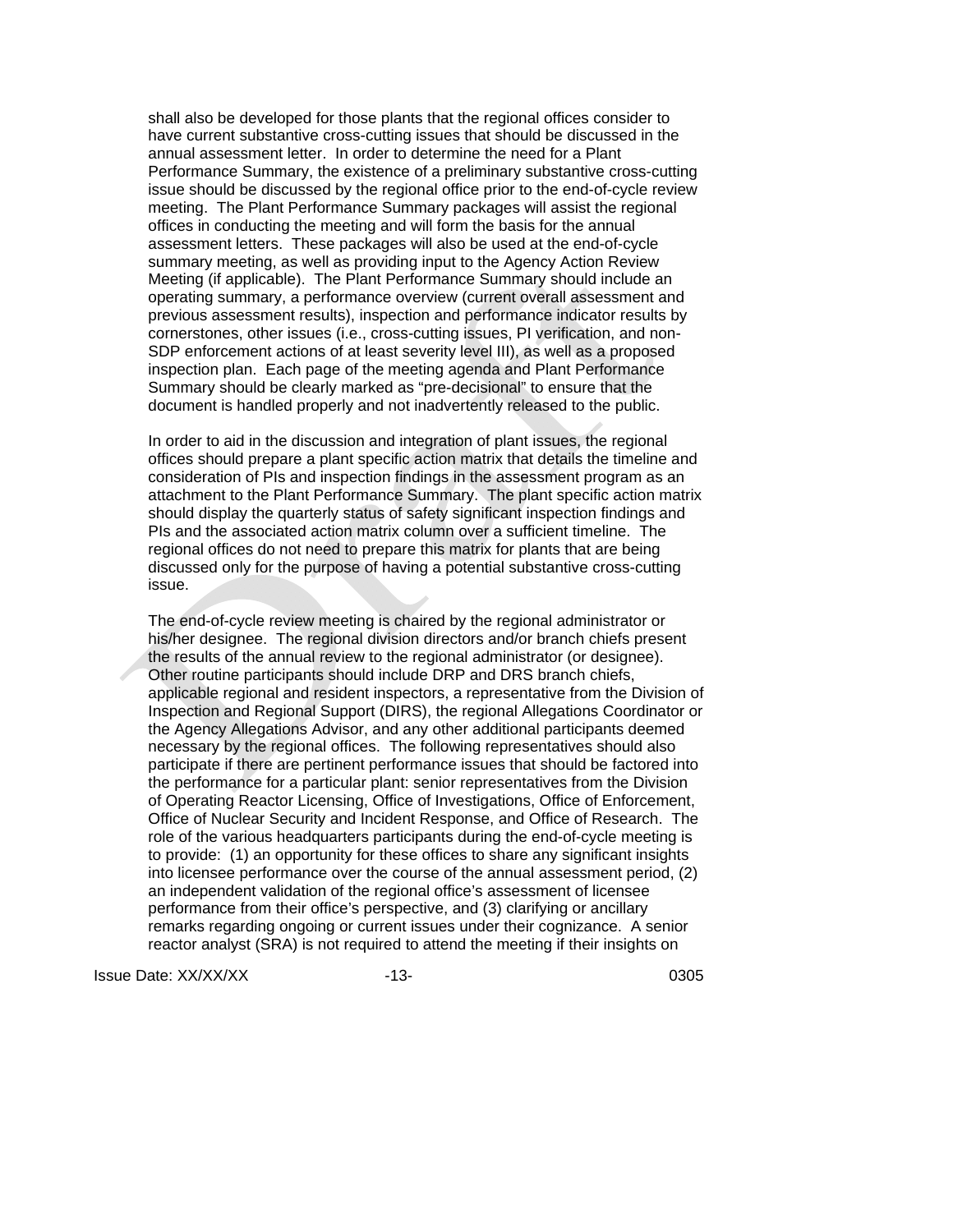safety significant performance issues have been provided before the meeting. The average time allocated for each plant review is intended to be between 20 minutes and one hour. The time allotted per review should be consistent with the number and significance of plant issues.

An end-of-cycle (EOC) summary meeting may be necessary at the conclusion of the end-of-cycle meeting to summarize the results of the end-of-cycle review with the Director of NRR (or another member of the NRR Executive Team). The regional staff will summarize the results of the end-of-cycle review for those plants whose performance in one or more quarters in the past twelve months has been in the Degraded Cornerstone column, Multiple/Repetitive Degraded Cornerstone column, or Unacceptable Performance column of the Action Matrix. Plants that are under the IMC 0350 process will also be discussed at this meeting. The regional staff will also present the results for those plants that the regional office consider to have current substantive cross-cutting issues that would be included in the annual assessment letter. The end-of-cycle summary meeting will be scheduled within one week after the completion of the last regional end-of-cycle review. This meeting will occur after the completion of all the EOC meetings but before the issuance of the annual assessment letters.

During the EOC summary meeting, the Director of NRR (or another member of the NRR Executive Team) will preside over the meeting while each regional administrator will lead the discussion for his/her region. The EOC summary meeting is an informational meeting vice a decision-making meeting. In preparation for the meeting, IPAB will develop an agenda for the meeting with input from the regional offices. The regional offices should provide their input to IPAB three working days prior to the meeting. The purpose of this meeting is for regional management to engage headquarters management on those discussion plants in order to ensure awareness of the plants to be discussed at the AARM and those agency actions already taken in response to plant performance.

The output of the end-of-cycle review is an annual assessment letter. The annual assessment letter shall be issued nine weeks from the end of the assessment cycle. Signature authority for each annual assessment letter is determined by the most significant column of the Action Matrix that the plant has been in over the four quarters of the assessment cycle. The letters shall contain:

- 1. A summary of safety significant PIs and inspection findings for the most recent two quarters as well as previous action taken by the licensee and the agency relative to these issues. Note any changes in Action Matrix column status since the end of the previous cycle assessment period. Performance issues from previous quarters may be discussed if:
	- (a) The agency's response to an issue had not been adequately captured in previous correspondence to the licensee.

Issue Date: XX/XX/XX -14- 0305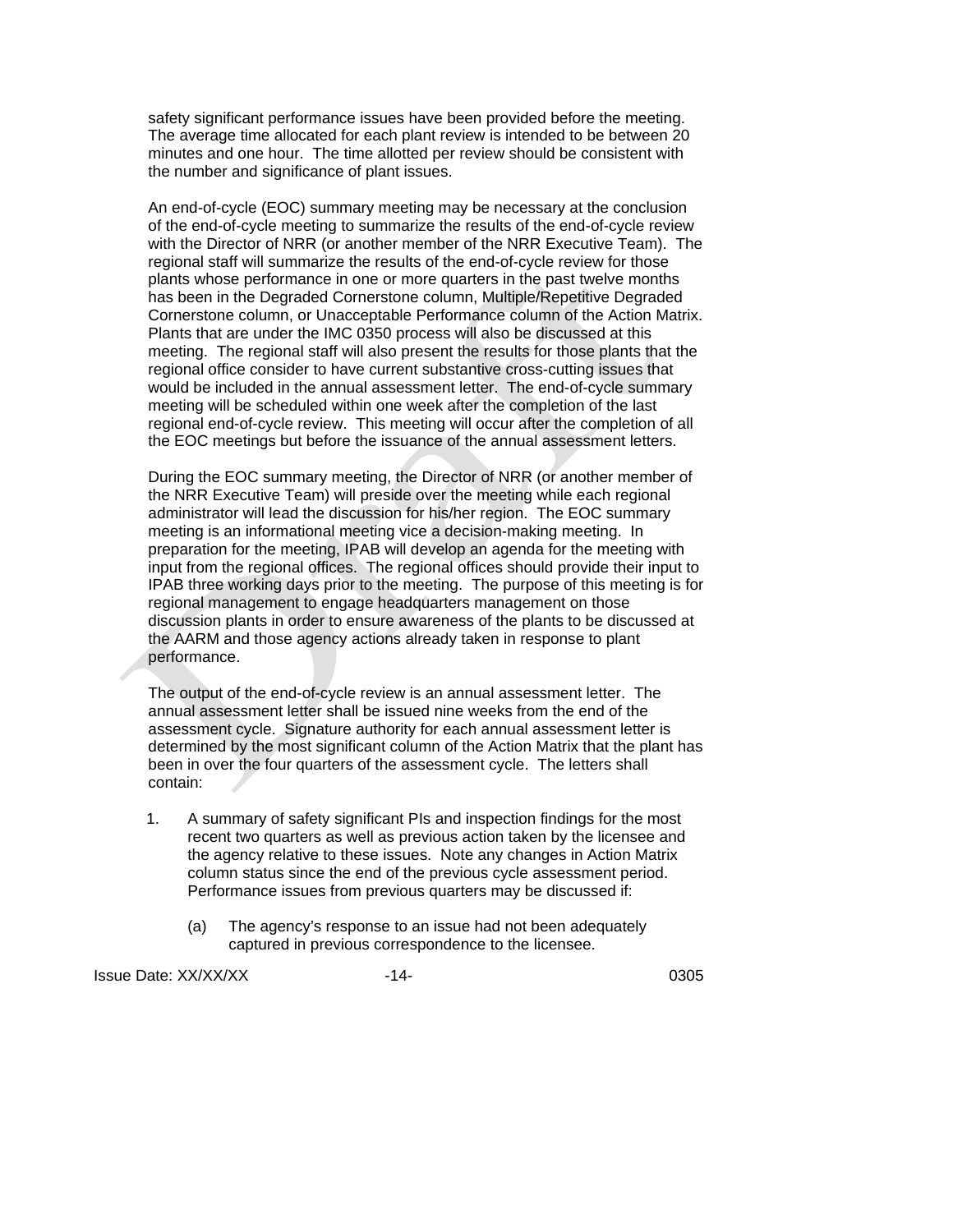- (b) These issues, when combined with assessment inputs from the most recent quarter, result in increased regulatory action per the Action Matrix that would not be apparent from reviewing only the most recent quarter's results.
- 2. A discussion of any deviations from the Action Matrix during the assessment period.
- 3. A qualitative discussion of substantive cross-cutting issues, if applicable.
- 4. A discussion of the licensee's progress in addressing a substantive crosscutting issue, if documented in the previous mid-cycle or annual assessment letter.
- 5. A brief discussion of cross-cutting issues that meet the first criterion of Section 06.07 of this manual chapter regarding criteria for a substantive cross-cutting issue.
- 6. A discussion of non-SDP (severity level III or greater) enforcement actions.
- 7. A discussion of findings that are currently being evaluated by the significance determination process that may affect the inspection plan.
- 8. A discussion of any Degraded Cornerstone Column plant that has remained in that column for 3 years or more. The discussion should center on why the licensee has remained in this column for such a period of time and how they plan to address the performance issues.
- 9. A discussion of any Multiple/Repetitive Degraded Cornerstone Column plant. The discussion should center on those performance issues contributing to why the licensee has been placed in this and those actions the licensee is taking to address the performance problems.
- 10. A statement of any actions to be taken by the agency in response to safety significant issues, as well as any actions taken by the licensee.
- 11. An inspection plan consisting of approximately 15 months of activities (from the issuance of the annual assessment letter). The inspection plan will consist of report 22 from the Reactor Program System (RPS).

#### 06.03 Program Reviews

a. Agency Action Review Meeting. An Agency Action Review Meeting (AARM) is conducted several weeks after issuance of the annual assessment letters. This meeting is attended by appropriate senior NRC managers and is chaired by the

Issue Date: XX/XX/XX -15- 0305

**Comment [rag4]:** Recommendation CI-5, change made as old SCCI criteria 1 and 2 were combined . **Deleted:** two of three criteria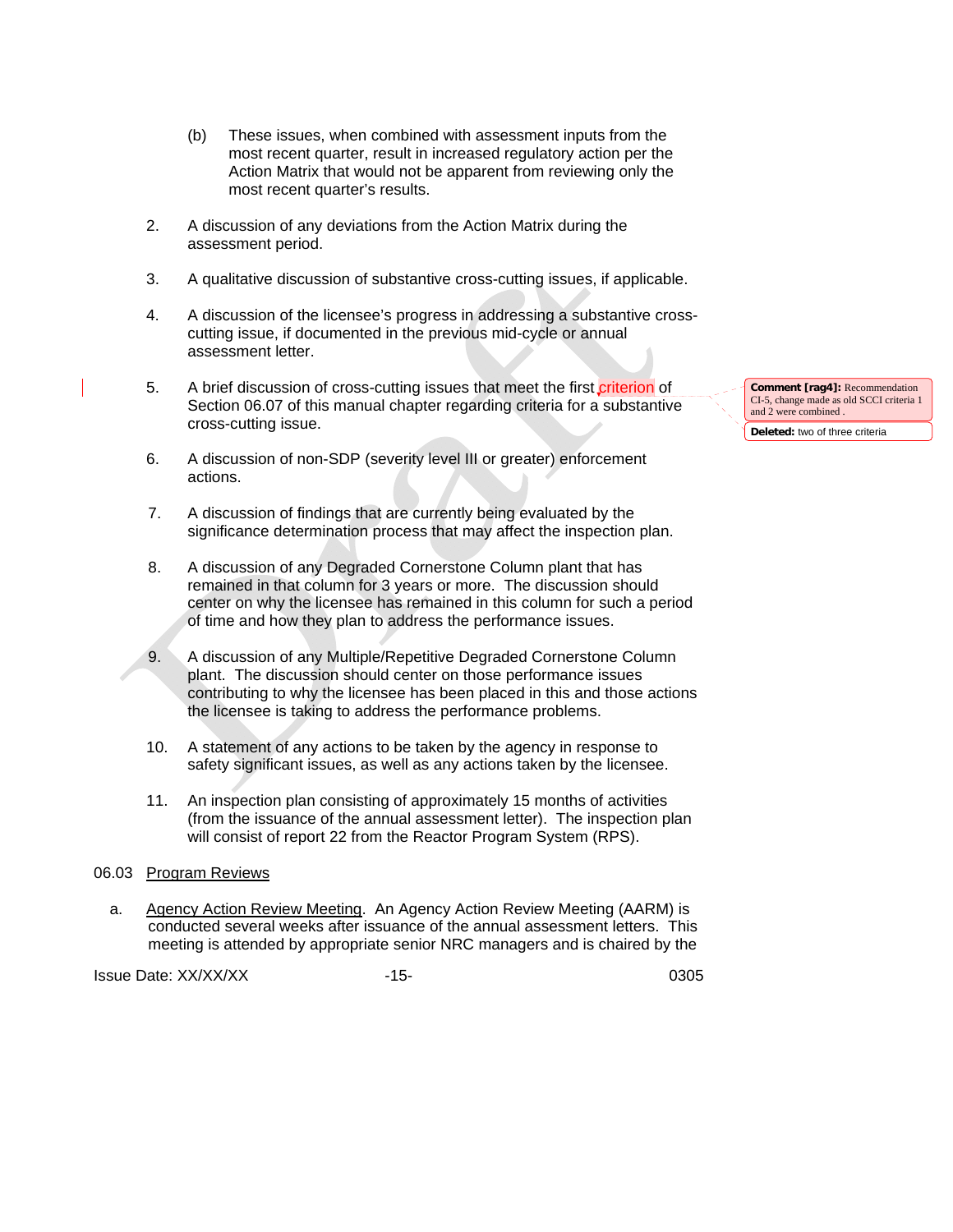Executive Director for Operations (EDO) or designee. This meeting is a collegial review by senior NRC managers of (1) the appropriateness of agency actions for plants with significant performance issues using data compiled during the end-of-cycle review, (2) trends in overall industry performance, (3) the appropriateness of agency actions concerning fuel cycle facilities and other materials licensees with significant performance problems, and (4) the results of the reactor oversight process self-assessment, *including a review of approved deviations from the Action Matrix*. [C2] Plants with significant performance weaknesses are those plants that are in the Multiple/Repetitive Degraded Cornerstone or Unacceptable Performance columns of the Action Matrix, [C5] and those plants that have remained in the Degraded Cornerstone Column of the Action matrix for 3 or more years. Plants that are under the IMC 0350 process will also be discussed at this meeting. This meeting is more completely described in Management Directive 8.14, "Agency Action Review Meeting."

b. Commission Meeting. The EDO will brief the Commission annually to convey the results of the Agency Action Review Meeting, *including a discussion of any deviations from the ROP Action Matrix*. [C2] The Commission should be briefed within approximately four weeks of the Agency Action Review Meeting, consistent with Commission availability, to ensure that the information presented is as current as possible.

#### 06.04 Annual Meeting with Licensee

 a. Scheduling. A public meeting with the licensee is conducted after issuance of the annual assessment letters to discuss the results of the NRC's annual assessment of the licensee's performance. For plants that have been in the Degraded Cornerstone, Multiple/Repetitive Degraded Cornerstone, or Unacceptable Performance column of the Action Matrix, these meetings should be scheduled within 16 weeks of the end of the assessment period. These meetings should be conducted no earlier than one week after the annual assessment letters are issued in order to allow time for the licensee to review the contents of the letter. The 16-week requirement may occasionally be exceeded to accommodate the licensee's schedule or regional scheduling conflicts. These meetings may be scheduled within six months of the issuance of the annual assessment letters for plants that have been in the Licensee Response or Regulatory Response column of the Action Matrix during the entire assessment period. The meeting is conducted onsite or in the vicinity of the site and should be scheduled to ensure that it is accessible to members of the public. The regional offices should use this meeting as an opportunity to engage interested stakeholders on the performance of the plant and the role of the agency in ensuring safe plant operations. NRC management, as specified in the Action Matrix, conducts the public meeting. The appropriate level of NRC management to chair this meeting is determined by the most significant column of the Action Matrix that the plant has been in over the assessment cycle. The highest level of NRC management, as allowed in the plant's performance column of the Action Matrix, should chair the annual public meeting for those

Issue Date: XX/XX/XX -16- 0305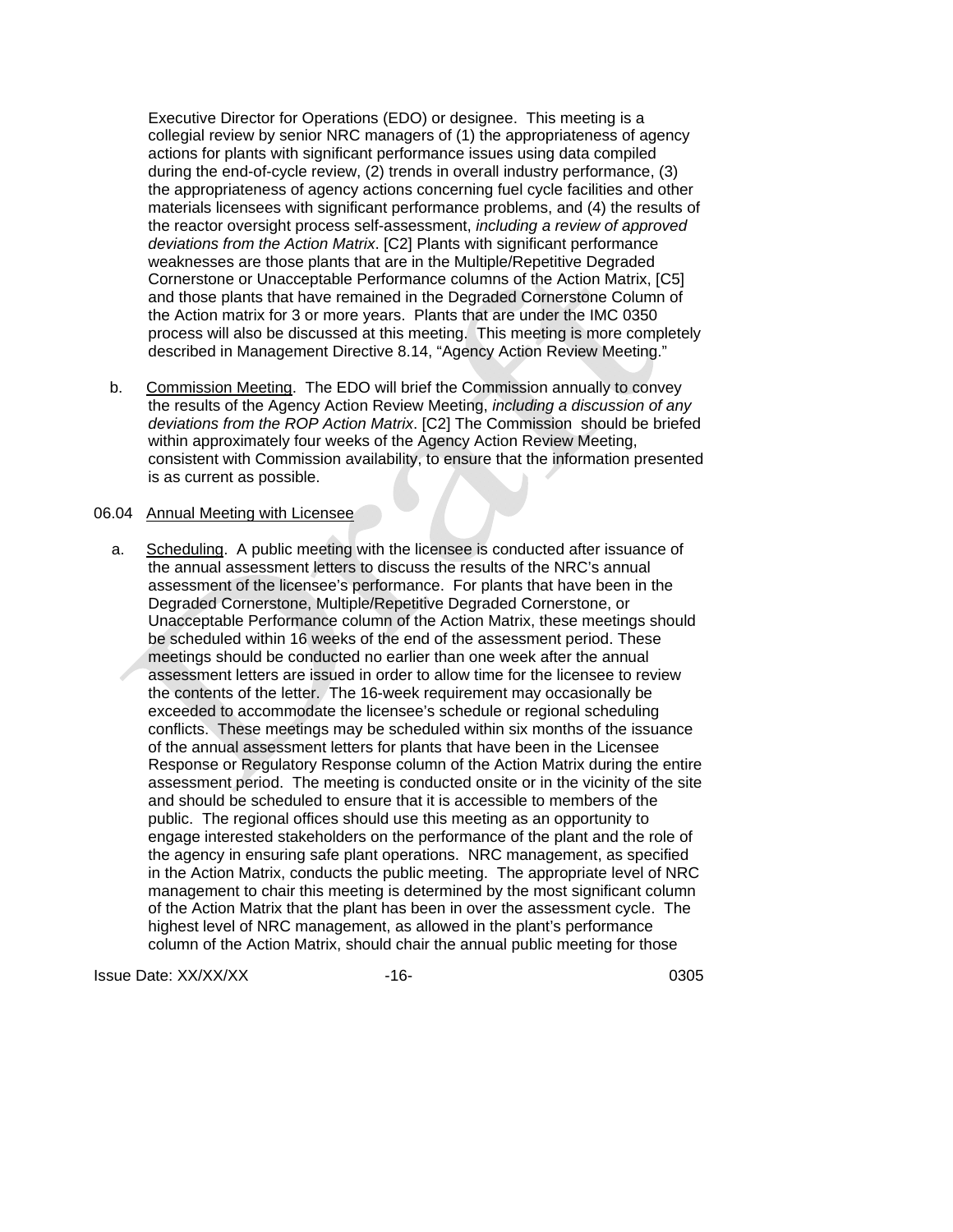plants that currently have substantive cross-cutting issues as described in the annual assessment letter.

- b. Meeting Preparation. The region shall notify those on distribution for the annual assessment letters of the meeting with the licensee. The region shall notify the media and State and local government officials of the meeting with the licensee and the issuance of the annual assessment letter. Commensurate with the level of historical interest and/or performance issues, the regional offices should use the following additional tools to inform members of the public of the meeting, as appropriate: press releases, advertisements in local newspapers, or letters soliciting attendance to known interested parties.
- c. Conduct of Licensee Meeting. The annual public meeting is intended to provide an opportunity for the NRC to engage interested stakeholders on the performance of the plant and the role of the agency in ensuring safe plant operations. NRC management, as specified in the Action Matrix, will discuss the agency's evaluation of licensee performance as documented in the annual assessment letter. This meeting is considered to be a category 1 meeting in accordance with the Commission's policy on public meetings.

The annual assessment letters provide the minimum performance information that should be conveyed to the licensee in the annual public meeting. However, this does not preclude the presentation of additional plant performance information when placed in the proper context. The licensee should be given the opportunity to respond at the meeting to any information contained in the annual assessment letter. The licensee should also be given the opportunity to present to the NRC any new or existing programs that are designed to maintain or improve their current performance.

The annual meeting will be a public meeting with the exception that the meeting must be closed for such portions which may involve matters that should not be publicly disclosed under Section 2.390 of Title 10 of the Code of Federal Regulations (10 CFR 2.390). Members of the public, the press, and government officials from other agencies are considered as observers during the conduct of the meeting. However, attendees should be given the opportunity to ask questions of the NRC representatives after the conclusion of the meeting.

#### 06.05 NRC Responses to Licensee Performance

 a. Description of the Action Matrix. The Action Matrix (Exhibit 4) was developed with the philosophy that, within a certain level of safety performance (e.g., the licensee response band), licensees would address their performance issues without additional NRC engagement beyond the baseline inspection program. Agency action beyond the baseline inspection program will normally occur only if assessment input thresholds are exceeded. The Action Matrix identifies the range of NRC and licensee actions and the appropriate level of communication

Issue Date: XX/XX/XX -17- 0305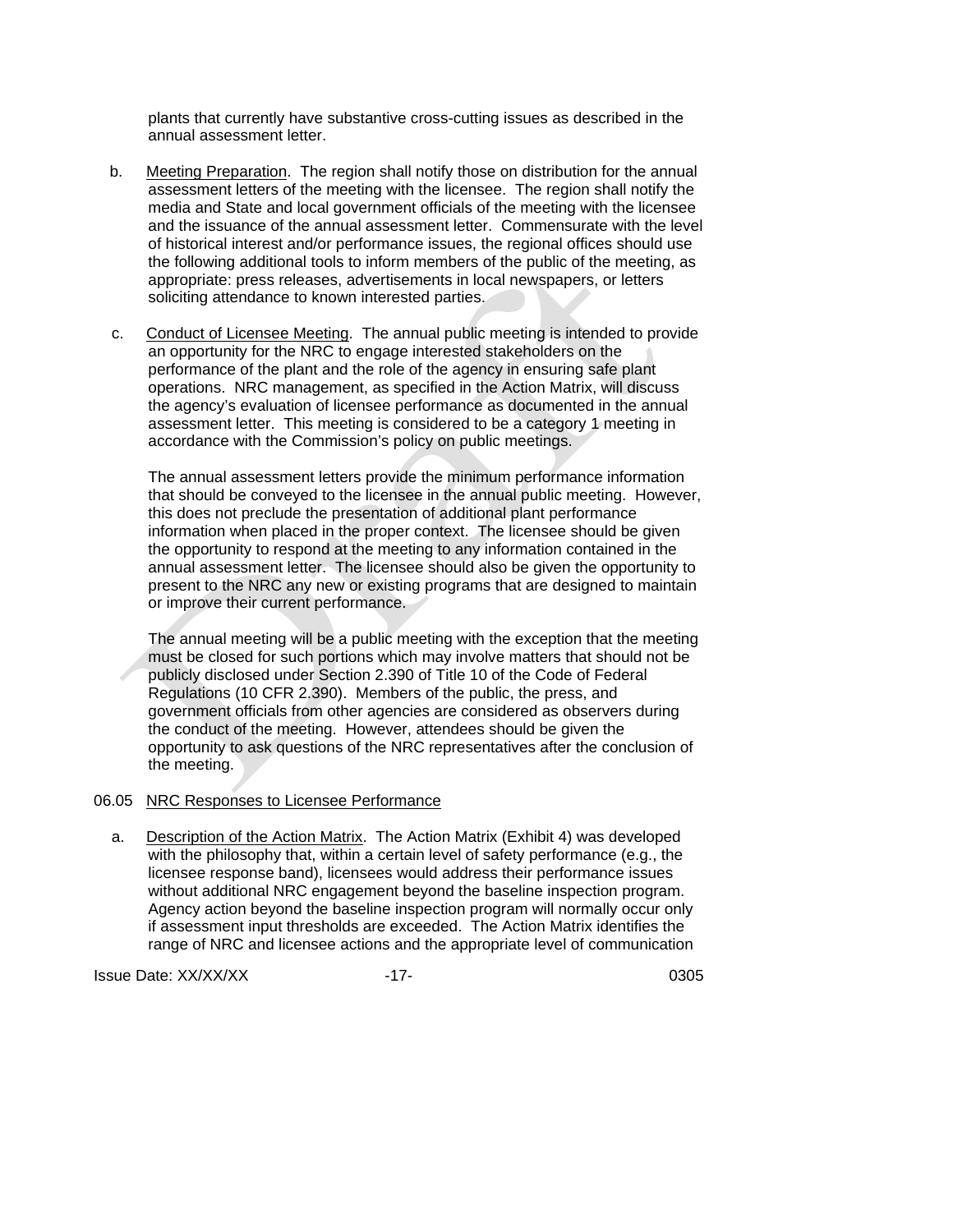for varying levels of licensee performance. The Action Matrix describes a graded approach in addressing performance issues. A few terms are used throughout the discussion of the Action Matrix. These are:

- 1. Regulatory Performance Meetings. Regulatory performance meetings are held between licensees and the agency to discuss corrective actions associated with safety significant inspection findings. Each safety significant assessment input shall be discussed in one of the forums listed below in order to arrive at a shared understanding of the performance issues, underlying causes, and planned licensee actions. These meetings may take place at periodic inspection exit meetings between the agency and the licensee, a periodic NRC management visit, conference calls, or public meetings after completion of the supplemental inspection. This meeting should be documented in an inspection report or a public meeting summary, as appropriate.
- 2. Licensee Action. Anticipated actions by the licensee in response to overall performance indicated by the appropriate column of the Action Matrix. If these actions are not being taken by the licensee then the agency may consider expanding the scope of the applicable supplemental inspection to appropriately address the area(s) of concern. This would not be considered a deviation from the Action Matrix in accordance with section 06.06.f of this manual chapter.
- 3. NRC Inspection. The range of NRC inspection activities in response to performance indicated by the appropriate column of the Action Matrix.
- 4. Regulatory Actions. Range of actions that may be taken by the agency in response to performance indicated by the appropriate column of the Action Matrix.
- 5. Communication. Communication between the licensee and the NRC is based on a graded approach. For declining licensee performance, higher levels of agency management will review and sign the assessment letters and conduct the annual public meeting.
- b. Expected Responses for Performance in Each Action Matrix Column. The Action Matrix lists expected NRC and licensee actions based on the inputs to the assessment process. Actions are graded such that the agency becomes more engaged as licensee performance declines. Listed below are the ranges of expected NRC and licensee actions for each column of the Action Matrix:
	- 1. Licensee Response Column. All assessment inputs are green. The licensee will receive only the baseline inspection program and identified deficiencies will be addressed through the licensee's corrective action program.

Issue Date: XX/XX/XX <sup>-18-</sup> -18- 0305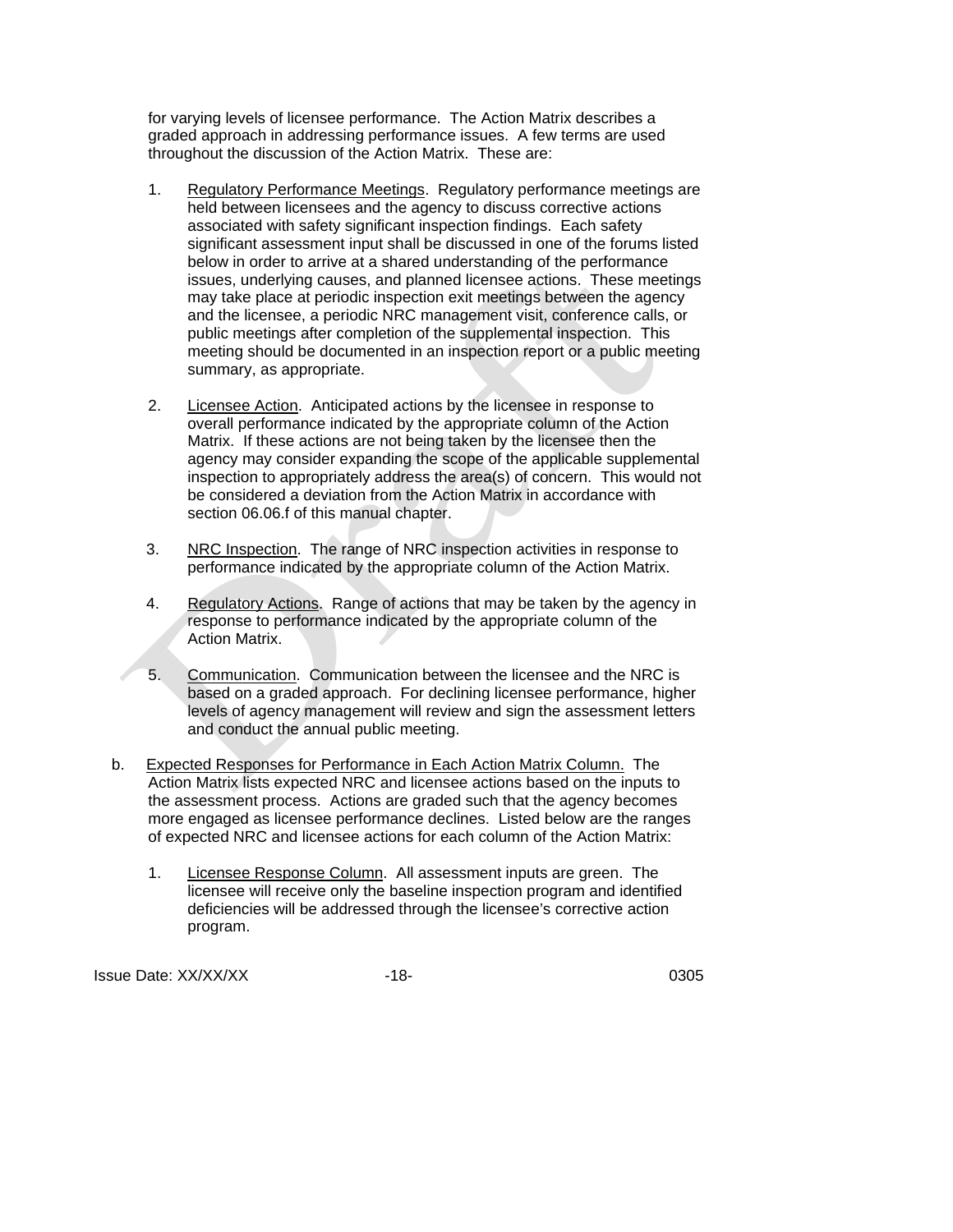- 2. Regulatory Response column. Assessment inputs result in no more than one white input in any cornerstone and no more than two white inputs in any strategic performance area. The licensee is expected to place the identified deficiencies in its corrective action program and perform an evaluation of the root and contributing causes. The licensee's evaluation will be reviewed during inspection procedure 95001, "Supplemental Inspection for One or Two White Inputs in a Strategic Performance Area." Following completion of the inspection, the branch chief or division director should discuss the performance deficiencies and the licensee's proposed corrective actions with the licensee. The regulatory performance meeting will normally occur at an inspection exit meeting, at a periodic NRC management visit, or a conference call between the licensee and the appropriate branch chief (or division director).
- 3. Degraded Cornerstone Column. Assessment inputs result in a degraded cornerstone (2 or more white inputs or one yellow input) or 3 white inputs to any Strategic Performance Area. The licensee is expected to place the identified deficiencies in its corrective action program and perform an evaluation of the root and contributing causes for both the individual and the collective issues. This evaluation should also determine whether deficient safety culture components caused or significantly contributed to the risk-significant performance issues. If so, those safety culture deficiencies should be entered into the plant's corrective action program.

The licensee's evaluation will be reviewed during inspection procedure 95002, "Supplemental Inspection for One Degraded Cornerstone Or Any Three White Inputs in a Strategic Performance Area." Also, an independent assessment of the extent of condition will be performed by the region using appropriate inspection procedures chosen from the tables contained in Appendix B to Inspection Manual Chapter 2515. *Additionally, the NRC may request that the licensee complete an independent assessment of safety culture, if the NRC identified through the IP 95002 inspection and the licensee did not recognize, that one or more safety culture component deficiencies caused or significantly contributed to the risk-significant performance issues*. [C4] In this context, an independent assessment is an assessment that is performed by qualified individuals that have no direct authority and have not been responsible for any of the areas being evaluated. The staff should use appropriate elements from IP95003, "Supplemental Inspection for Repetitive Degraded Cornerstones, Multiple Degraded Cornerstones, Multiple Yellow Inputs, or One Red Input" to evaluate the results of the licensee's independent safety culture assessment. Following completion of the inspection, the regional administrator (or designee) should discuss the performance deficiencies and the licensee's proposed corrective actions with the licensee. The regulatory performance meeting will normally consist of a public meeting between the licensee and the appropriate regional administrator (or designee).

**Comment [rag5]:** Related to Recommendation PV-3 on need for inspection guidance on how NRC would evaluate the adequacy of a licensee safety culture assessment performed in response to an NRC request.

Issue Date: XX/XX/XX -19- 0305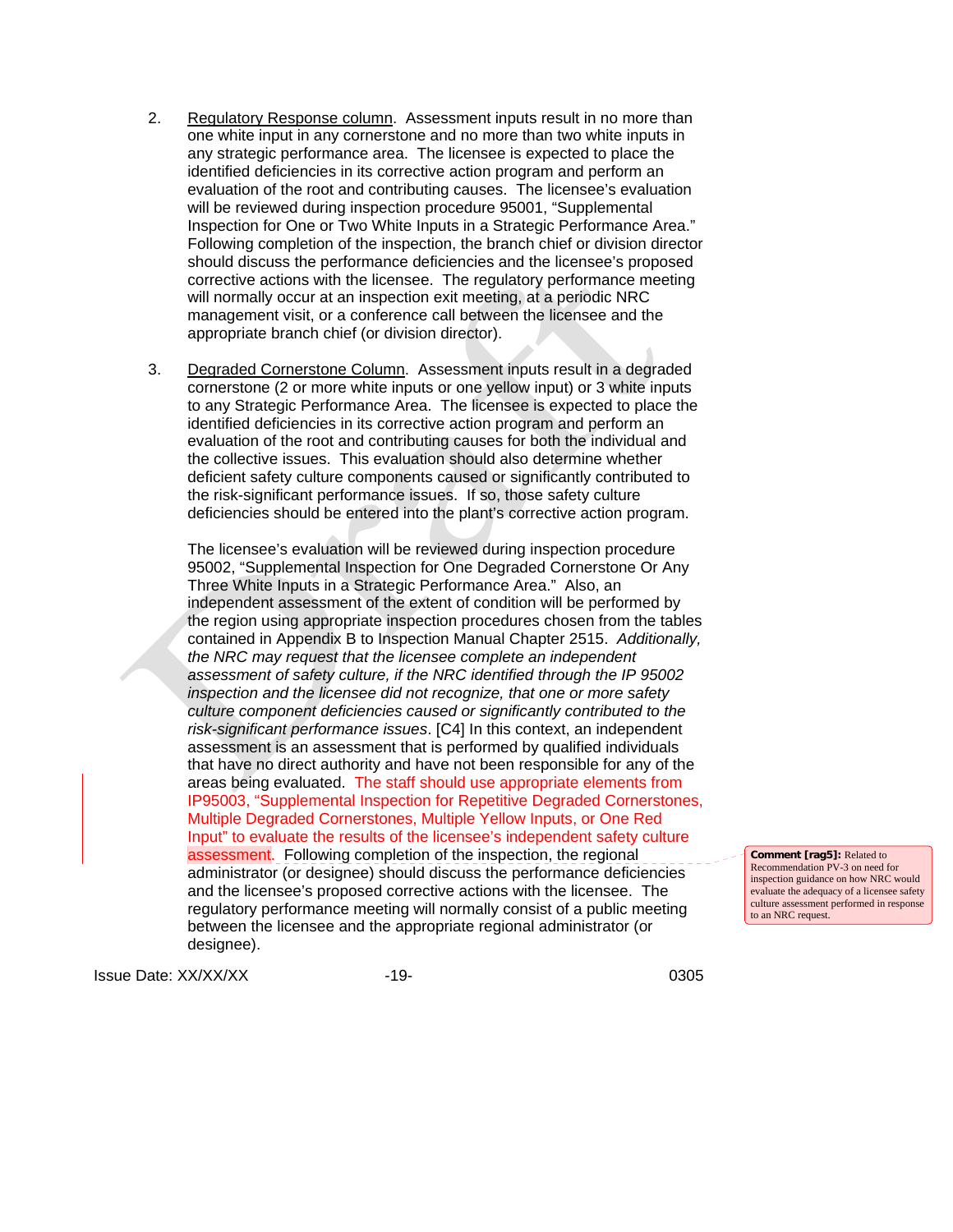Any licensee remaining in the Degraded Cornerstone Column for three years or more may be invited to meet with the Commission to discuss performance issues and their plan for addressing those issues. [C5]

 4. Multiple/Repetitive Degraded Cornerstone column. Assessment inputs result in a repetitive degraded cornerstone (2 white or 1 yellow input for five or more consecutive quarters), multiple degraded cornerstones, multiple yellow inputs or a red input. Regarding repetitive degraded cornerstone, if the only greater than green findings in the fifth quarter have been held open greater than four quarters, the repetitive degraded cornerstone does not apply. If, however, one of the greater than green findings is still within the original four quarters and one or more findings has been held open greater than four quarters, the repetitive degraded cornerstone does apply. In this instance, the plant would stay in the Multiple/Repetitive Degraded Cornerstone column until there was only one greater than green finding, regardless of the length of time the findings have been opened.

The licensee is expected to place the identified deficiencies in its corrective action program and perform an evaluation of the root and contributing causes for both the individual and the collective issues. This evaluation may consist of a third party assessment. *The licensee is also expected to perform a third-party assessment of their safety culture*. [C4] In this context, third-party assessment is an assessment that is performed by qualified individuals who are not employees of the plant or the utility operator(s) of the plant.

Inspection procedure 95003, "Inspection for Repetitive Degraded Cornerstones, Multiple Degraded Cornerstones, Multiple Yellow Inputs, or One Red Input," will be performed to review the breadth and depth of the performance deficiencies, assess the licensee's evaluation of their safety culture, and independently perform an assessment of the licensee's safety culture. A decision not to independently perform an assessment of the licensee's safety culture would be a deviation from the Action Matrix and would have to be approved in accordance with section 06.06.f. However, the results from a licensee's third party safety culture assessment and the licensee's root cause evaluation can be used to satisfy completion of the inspection requirements following the staff's validation of the third party assessment methodology and assessment effort and root cause evaluation. The supplemental inspection plan must be approved by the appropriate regional division director with concurrence of the Deputy Director of the Division of Inspection and Regional Support (DIRS).

 Following the completion of the inspection, the EDO or his designee, in conjunction with the regional administrator and the Director of NRR, will decide whether additional agency actions are warranted. These actions **Deleted:** *an independent*

**Deleted:** an independent

**Deleted:** that have no direct authority and have not been responsible for any of the areas being evaluated

**Comment [rag6]:** Changes made to align with IP95003 expectations for a third-party safety culture assessment.

**Comment [rag7]:** Related to Recommendation PV-20 to allow additional flexibility for IP95003.

Issue Date: XX/XX/XX -20- 0305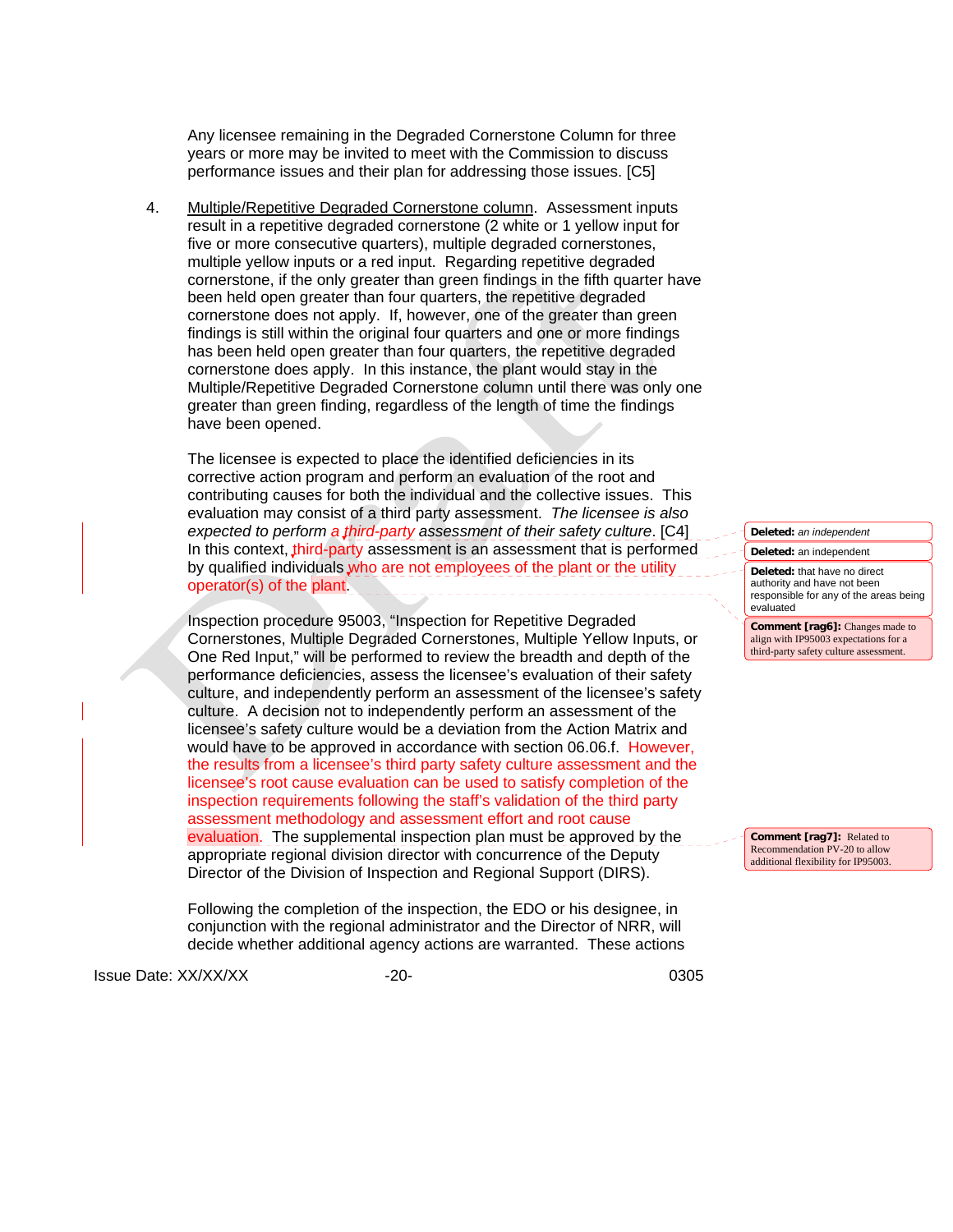could include additional supplemental inspection, a demand for information, a confirmatory action letter, or issuance of an order, up to and including a plant shutdown. At a minimum, the regional office will issue a confirmatory action letter to document the licensee's commitments as discussed in their performance improvement plan, as well as any other written or verbal commitments. The regional administrator should document the results of their decision in a letter to the licensee. These regulatory actions may also be considered prior to the completion of inspection procedure 95003, if warranted. The regulatory performance meeting will normally consist of a public meeting between the licensee and the regional administrator (or the EDO and Deputy EDO).

Note: Other than the CAL, the regulatory actions listed in this column of the Action Matrix are not mandatory. However, the regional office should consider each of these regulatory actions when significant new information regarding licensee performance becomes available.

*Due to the depth and/or breadth of performance issues reflected by a plant being in the Multiple/Repetitive Degraded Cornerstone column of the Action Matrix, it is prudent to ensure that actual performance improvements (which typically take longer than several quarters to achieve) have been made prior to closing out the inspection findings and exiting the Multiple/Repetitive Degraded Cornerstone column of the Action Matrix*. [C2] In making this determination, the regional offices should consider whether:

- (a) New plant events or findings do not reveal similar significant performance weaknesses.
- (b) NRC and licensee performance indicators do not indicate similar significant performance weaknesses that have not been adequately addressed.
- (c) The licensee's performance improvement program has demonstrated sustained improvement.
- (d) NRC supplemental inspections show licensee progress in the principal areas of weakness.
- (e) There were no issues that led the NRC to take additional regulatory actions beyond those listed in the Multiple/ Repetitive Degraded Cornerstone Column of the Action Matrix. Additionally, the licensee has made significant progress on any regulatory actions which were imposed (i.e. CALs, orders, 50.54 (f) letters) because of the performance deficiencies which led to the Multiple/Repetitive degraded cornerstone designation.

Issue Date: XX/XX/XX -21- 0305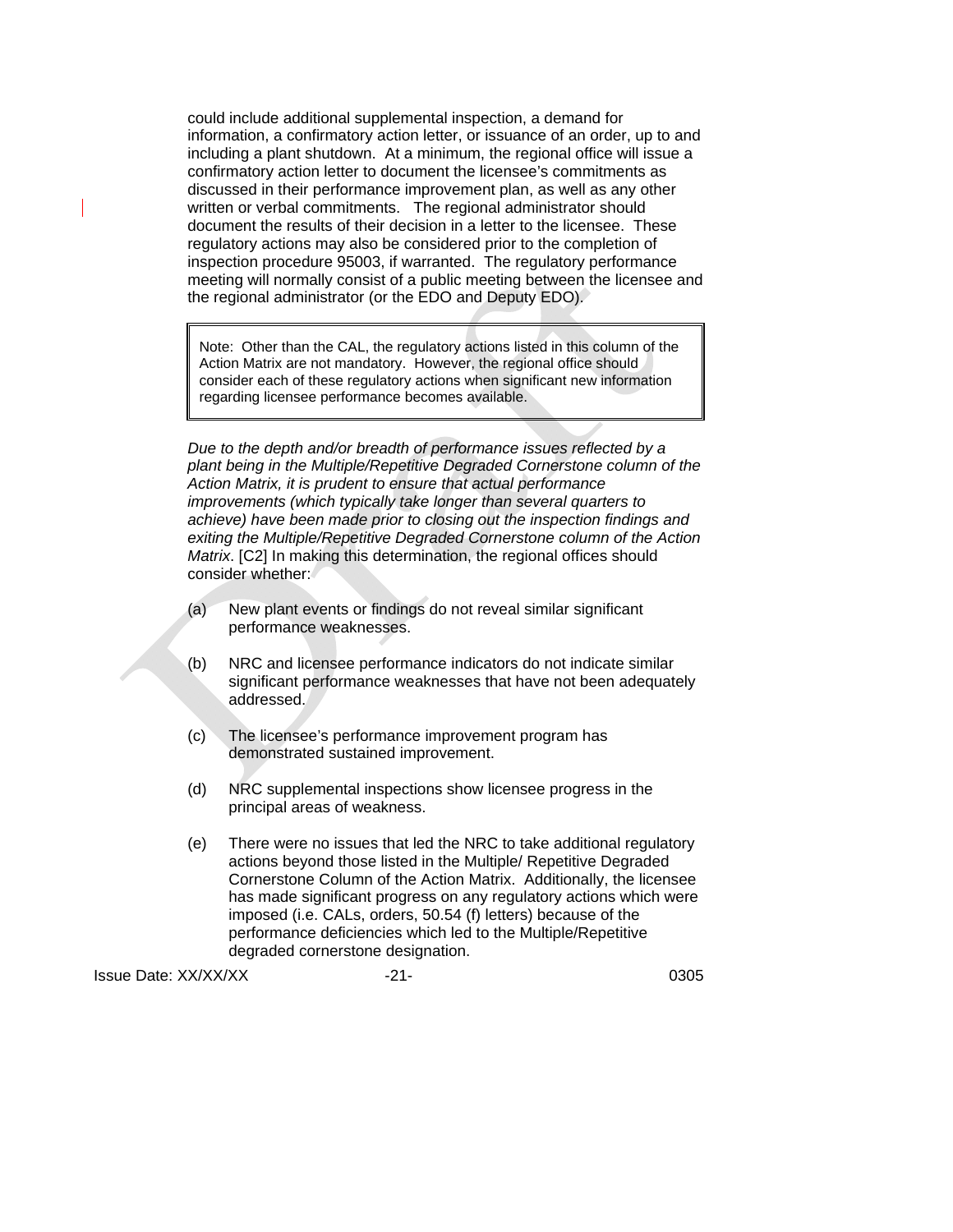After the original findings have been closed out, the licensee will return to the Action Matrix column that is represented by the other outstanding safety-significant inspection findings and performance indicators. *Additionally, for a period of up to one year after the initial findings have been closed out, the regional offices may utilize some actions that are consistent with the Degraded Cornerstone or Multiple/Repetitive Degraded Cornerstone column of the Action Matrix in order to ensure the appropriate level of agency oversight of licensee improvement initiatives*. [C2] These actions, which do not constitute a deviation from the Action Matrix, include senior management participation at periodic meetings/site visits focused on reviewing the results of improvement initiatives (such as efforts to reduce corrective action backlogs and progress in completing the Performance Improvement Plan), non-baseline IP 95003 and CAL followup inspections (not to exceed 200 hours of direct inspection without concurrence from the Deputy Director of the Division of Inspection and Regional Support (DIRS), the annual public meetings, and authorization of the contents of the subsequent assessment letters. The actions taken above those required by the Action Matrix shall be discussed at the following mid-cycle and end-of-cycle review meetings to ensure an appropriate basis for needing the additional actions to oversee the licensee improvement initiatives. These actions will also be described in the following mid-cycle and annual assessment letters until the end of the extended period of time. All assessment letters that address these additional actions shall include the NRR Performance Assessment Branch (IPAB) on concurrence.

 The regional offices must convey the specific actions that the licensee needs to address to remove the findings that caused the licensee to enter the Multiple/Repetitive Degraded Cornerstone column from consideration in the assessment program. The correspondence to the licensee describing the extension of the inspection finding(s) in the assessment program beyond the normal four quarters must be authorized by the appropriate regional division director with the concurrence of the Deputy Director of the Division of Inspection and Regional Support (DIRS).

In addition, a licensee is expected to meet with the Commission within 6 months of entering Column 4 to discuss their plans for addressing the performance deficiencies and their plans for improvement. [C5]

5. Unacceptable Performance column. Licensee performance is unacceptable and continued plant operation is not permitted within this column. In general, it is expected, but not required, that entry into the Multiple/Repetitive Degraded Cornerstone column of the Action Matrix and completion of supplemental inspection procedure 95003 will precede consideration of whether a plant is in the Unacceptable Performance column. The EDO or Deputy EDO will meet with senior licensee

Issue Date: XX/XX/XX -22- 0305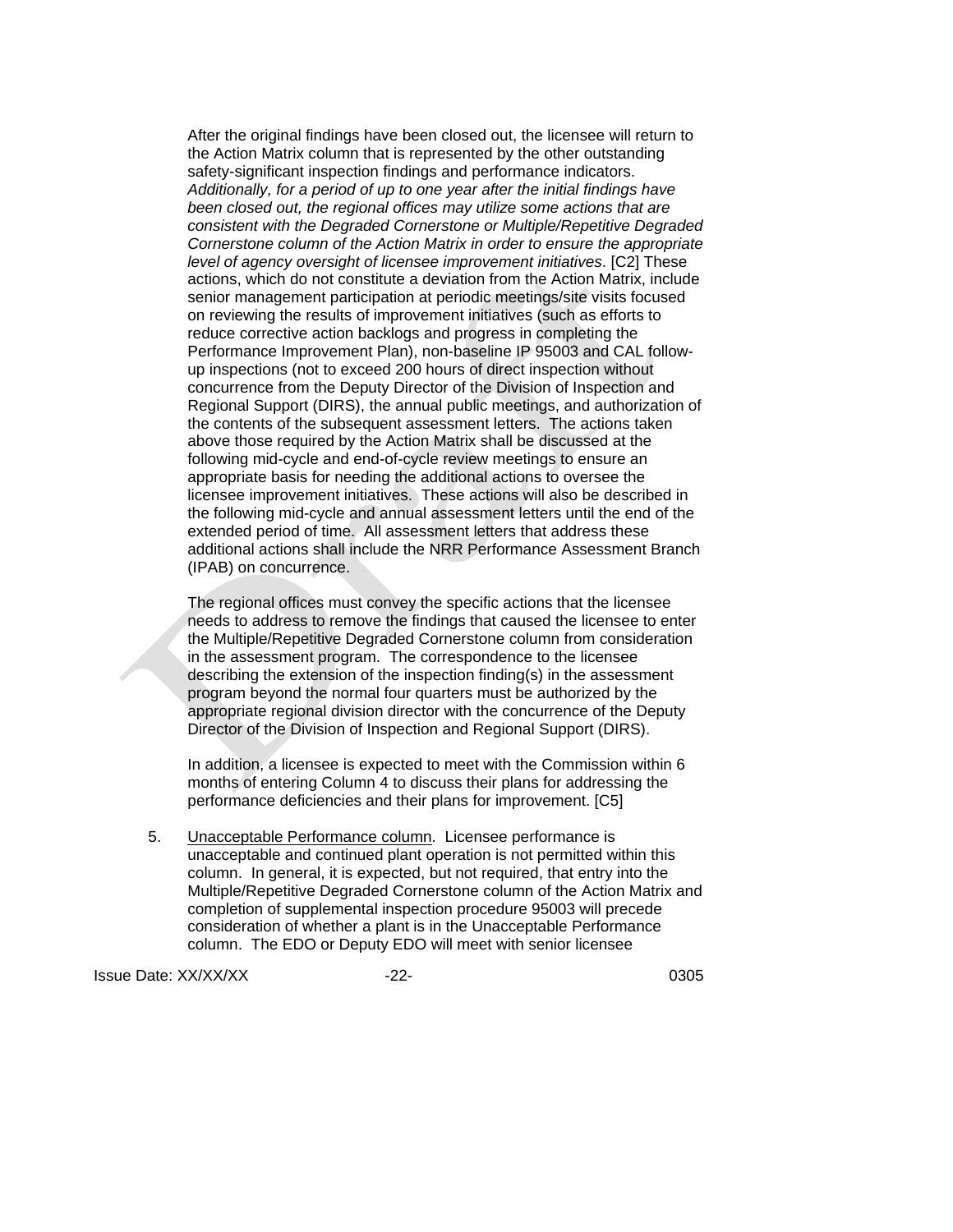management in a regulatory performance meeting to discuss the licensee's degraded performance and the corrective actions. The Commission will meet with senior licensee management to discuss the issues which will need to be taken before operation of the facility can be resumed. *The licensee is also expected to perform a third-party assessment of their safety culture*. [C4] A third-party assessment is performed by qualified individuals who are not employees of the plant or the utility operator(s) of the plant. The NRC will assess the licensee's evaluation of their safety culture, and independently perform an assessment of the licensee's safety culture using the guidance contained in Inspection Procedure 95003. A decision not to independently perform an assessment of the licensee's safety culture would be a deviation from the Action Matrix and would have to be approved in accordance with section 06.06.f. However, the results from a licensee's third party safety culture assessment and the licensee's root cause evaluation can be used to satisfy completion of the inspection requirements following the staff's validation of the third party assessment methodology and assessment effort and root cause evaluation. The NRC oversight of plant performance will also be placed under the guidance of IMC 0350. Unacceptable performance represents situations in which the NRC lacks reasonable assurance that the licensee can or will conduct its activities to ensure protection of public health and safety. Examples of unacceptable performance may include:

- (a) Multiple significant violations of the facility's license, technical specifications, regulations, or orders.
- (b) Loss of confidence in the licensee's ability to maintain and operate the facility in accordance with the design basis (e.g., multiple safety significant examples where the facility was determined to be outside of its design basis, either due to inappropriate modifications, the unavailability of design basis information, inadequate configuration management, or the demonstrated lack of an effective problem identification and resolution program).
- (c) A pattern of failure of licensee management controls to effectively address previous significant concerns to prevent recurrence.

Note: If the agency determines that a licensee's performance is unacceptable then a shutdown order will be issued.

Issue Date: XX/XX/XX -23- 0305 6. IMC 0350 Process Column. The criteria for entrance into the IMC 0350 process, as discussed in section 06.06.g of this manual chapter, has been met. Subsequent management review of licensee performance has determined that entrance into the Unacceptable Performance column is not

**Deleted:** *n independent*

**Comment [rag8]:** Align with IP95003 expectations.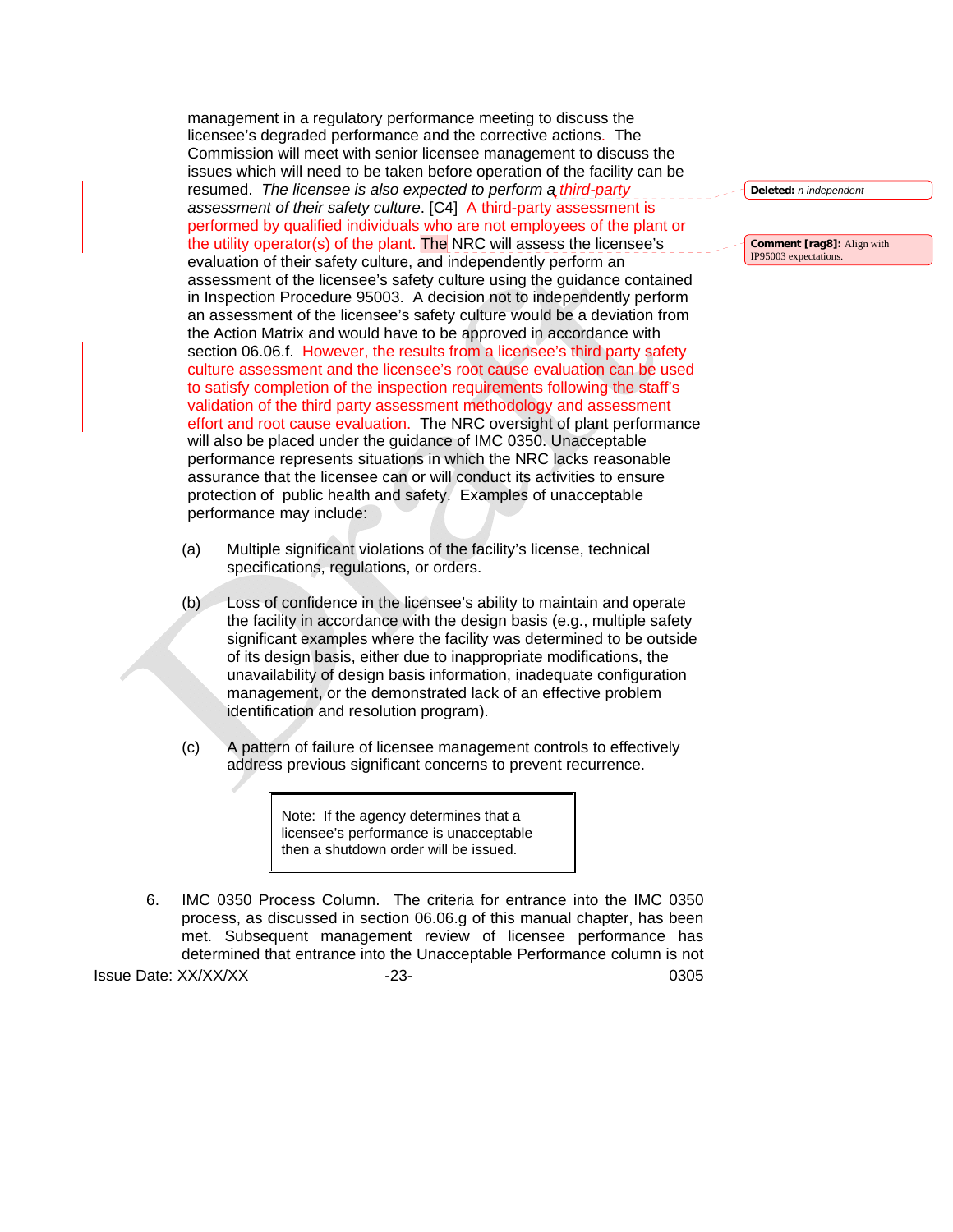warranted at this time. Additionally, NRC management will review licensee performance on a quarterly basis to determine if entrance into the Unacceptable Performance column is warranted. The licensee is expected to place the identified deficiencies into their performance improvement plan and perform an evaluation of the root and contributing causes for both the individual and collective causes.

As discussed in IMC 0350, the regional offices will conduct baseline and supplemental inspections as appropriate, as well as special inspections per the restart checklist. Performance indicator data should continue to be gathered in accordance with IMC 0608, "Performance Indicator Program," to the extent that it is applicable to shutdown conditions.

Plants under the IMC 0350 process are considered to be outside of the normal assessment process and under the auspices of IMC 0350. However, this column has been added to the Action Matrix for illustrative purposes to demonstrate comparable agency response and communications and is not necessarily representative of the worst level of licensee performance. Plants under the IMC 0350 process should be discussed at the mid-cycle and end-of-cycle reviews to integrate inspection planning efforts across the regional office and to keep internal stakeholders abreast on ongoing inspection and oversight activities. Mid-cycle or annual assessment letters are generally not issued for these plants. Annual public meetings will not be conducted for these plants as the regional office conducts periodic public meetings to discuss licensee performance. *As discussed in section 06.06.h, the regional offices may utilize some actions that are consistent with the Degraded Cornerstone or Multiple/Repetitive Degraded Cornerstone column of the Action Matrix in order to ensure the appropriate level of agency oversight of licensee improvement initiatives as the licensee exits the IMC 0350 Process*. [C2]

#### 06.06 Additional Action Matrix Guidance

#### a. Treatment of Items Associated with Enforcement Discretion

A finding that includes a violation that meets all applicable requirements for enforcement discretion and meets the criteria discussed below, will be processed as specified in this section. The intent of this section is to establish ROP guidance that supports the objective of enforcement discretion, which is to encourage licensee initiatives to identify and resolve problems, especially those subtle issues that are not likely to be identified by routine efforts.

Findings that include a violation subject to enforcement discretion must be dispositioned under one of the following categories:

1. Treatment of Old Design Issues in the Assessment Process. The NRC may refrain from considering safety significant inspection findings in the assessment program for a design-related finding in the engineering

Issue Date: XX/XX/XX -24- 0305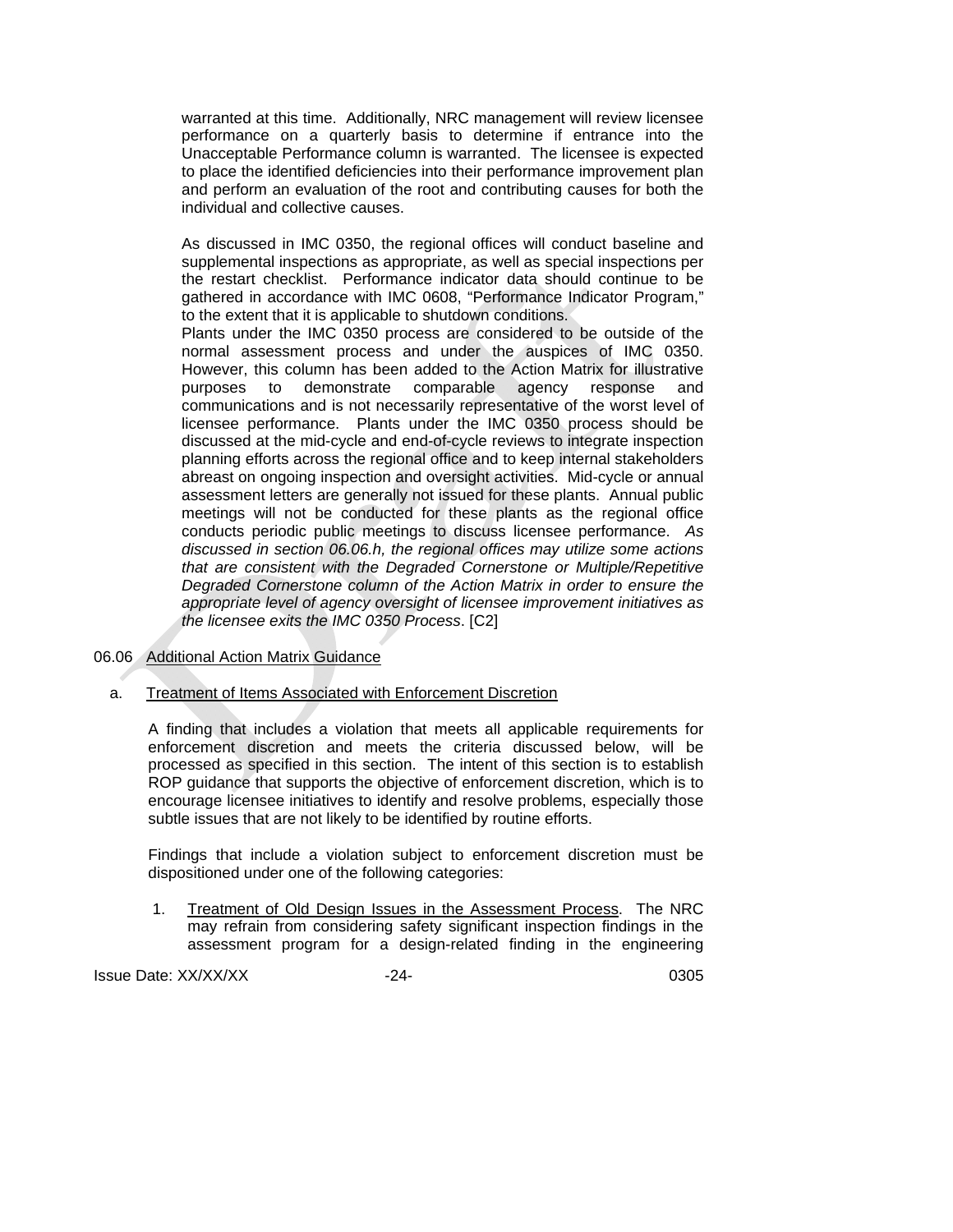calculations or analysis, associated operating procedure, or installation of plant equipment that meets all of the following criteria:

- (a) It was licensee-identified as a result of a voluntary initiative such as a design basis reconstitution. For the purposes of this manual chapter, self-revealing issues are not considered to be licenseeidentified. Self-revealing issues are those deficiencies which reveal themselves to either the NRC or licensee through a change in process, capability or functionality of equipment, or operations or programs.
- (b) It was or will be corrected, including immediate corrective action and long term comprehensive corrective action to prevent recurrence, within a reasonable time following identification (this action should involve expanding the initiative, as necessary, to identify other failures caused by similar root causes). For the purpose of this criterion, identification is defined as the time from when the significance of the finding is first discussed between the NRC and the licensee. Accordingly, issues being cited by the NRC for inadequate or untimely corrective action are not eligible for treatment as an old design issue.
- (c) It was not likely to be previously identified by recent ongoing licensee efforts such as normal surveillance, quality assurance activities, or evaluation of industry information.
- (d) The finding does not reflect a current performance deficiency associated with existing licensee programs, policy, or procedure.

The finding would be brought to a Significance and Enforcement Review Panel (SERP) and a Regulatory Conference, if applicable. The finding would be discussed in the appropriate inspection report cover letter and displayed on the NRC's web site with its actual safety significance after the final safety significance is determined.

If enough information is already known to determine whether the finding meets the old design issue criteria, the licensee should be notified in the inspection report cover letter that the finding has been determined to be an old design issue. The regional offices should then perform an IP 95001 supplemental inspection for a white finding or an IP 95002 for a yellow or red finding to review the licensee's root cause evaluation and corrective action plan for that particular issue.

If additional information is needed to determine whether the finding meets the old design issue criteria, the inspection report cover letter should state that the finding is being considered for treatment as an old design issue. The regional offices should then perform an IP 95001 supplemental

Issue Date: XX/XX/XX -25- 0305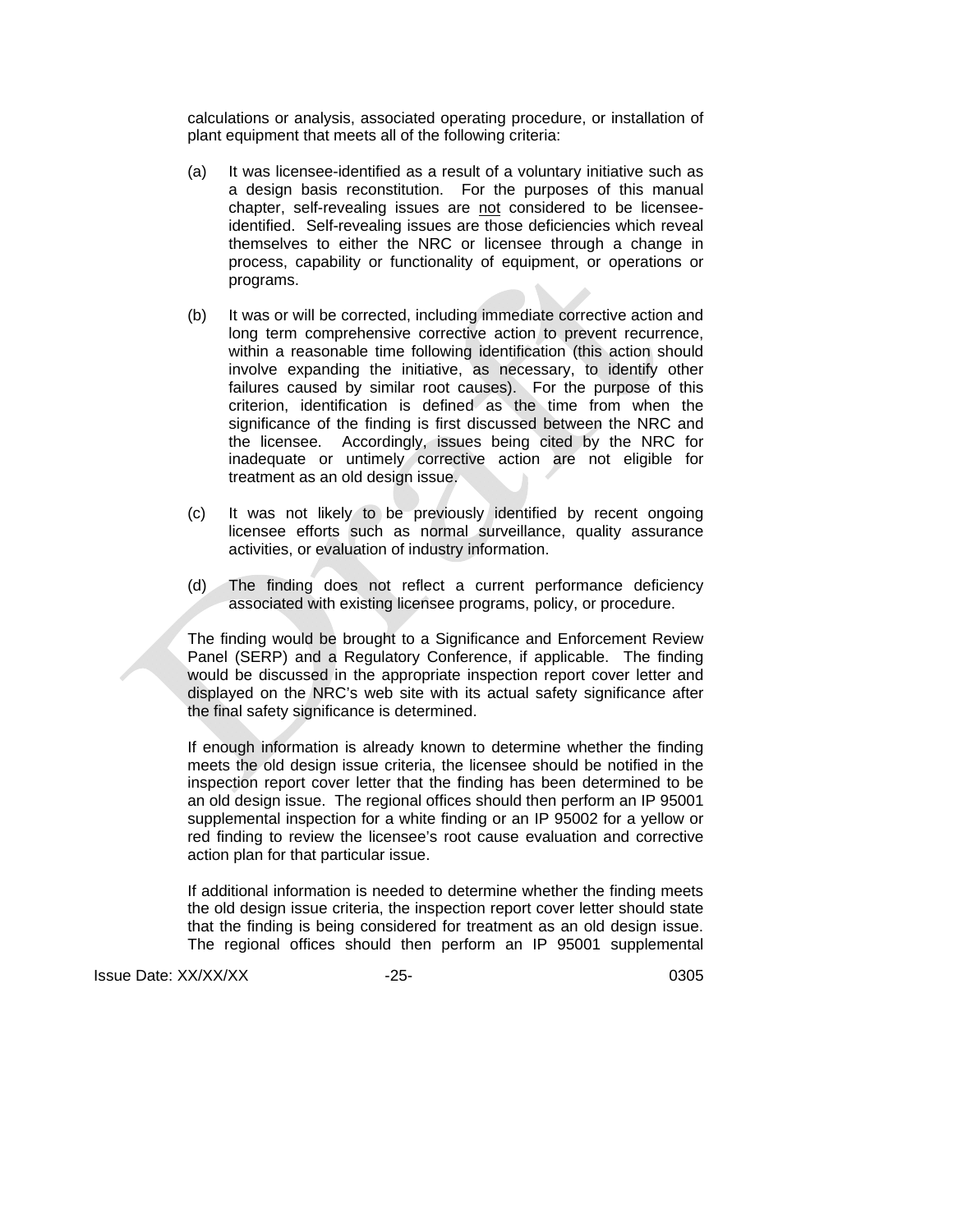inspection for a white finding or an IP 95002 for a yellow or red finding to review the licensee's root cause evaluation of that particular issue and to gather the additional information required to determine whether the finding meets the old design issue criteria. If the finding is determined not to have met the criteria for an old design issue, the regional office should conduct the additional supplemental inspection effort needed for the appropriate Action Matrix column.

For example, the regional office does not have enough information to determine if a red finding meets the criteria for an old design issue. The regional office would perform an IP 95002 inspection to review the root cause evaluation and gather additional information on whether the finding meets the criteria for an old design issue. As a result of the inspection, the regional office determines that the criteria has not been met. The regional office would then perform the additional inspection activities to complete supplemental inspection requirements for an IP 95003 inspection.

If the finding meets all the old design issue criteria, it would not aggregate in the Action Matrix with other performance indicators and inspection findings nor would additional agency actions be taken. If the finding is determined not to meet the old design issue criteria, it would be treated similar to any other inspection finding and additional agency actions would be taken in accordance with the Action Matrix.

Example: The NRC has concluded that a white finding in the mitigating systems cornerstone meets the criteria for an old design issue for Plant A. Plant A also had a previous white PI in the mitigating systems cornerstone. This plant would be considered in the Regulatory Response column of the Action Matrix due to the white PI, and agency actions would be in accordance with that column including a 95001 supplemental inspection for the white PI. The old design issue does not aggregate for Plant A in determining the Action Matrix column or required agency response. Therefore, the white old design issue would be considered independently and a 95001 supplemental inspection for that issue would be conducted.

 The purpose of this approach is to place a premium on licensees initiating efforts to identify and correct safety-significant issues that are not likely to be identified by routine efforts before degraded safety systems are called upon to work. The assessment program evaluates current performance issues and this approach excludes old design issues from consideration of overall licensee performance in the Action Matrix. The DRP or DRS division director will authorize the treatment of findings as old design issues with the concurrence of the Deputy Director of the Division of Inspection and Regional Support (DIRS). This is not considered a deviation from the Action Matrix in accordance with section 06.06.f.

Issue Date: XX/XX/XX -26- 0305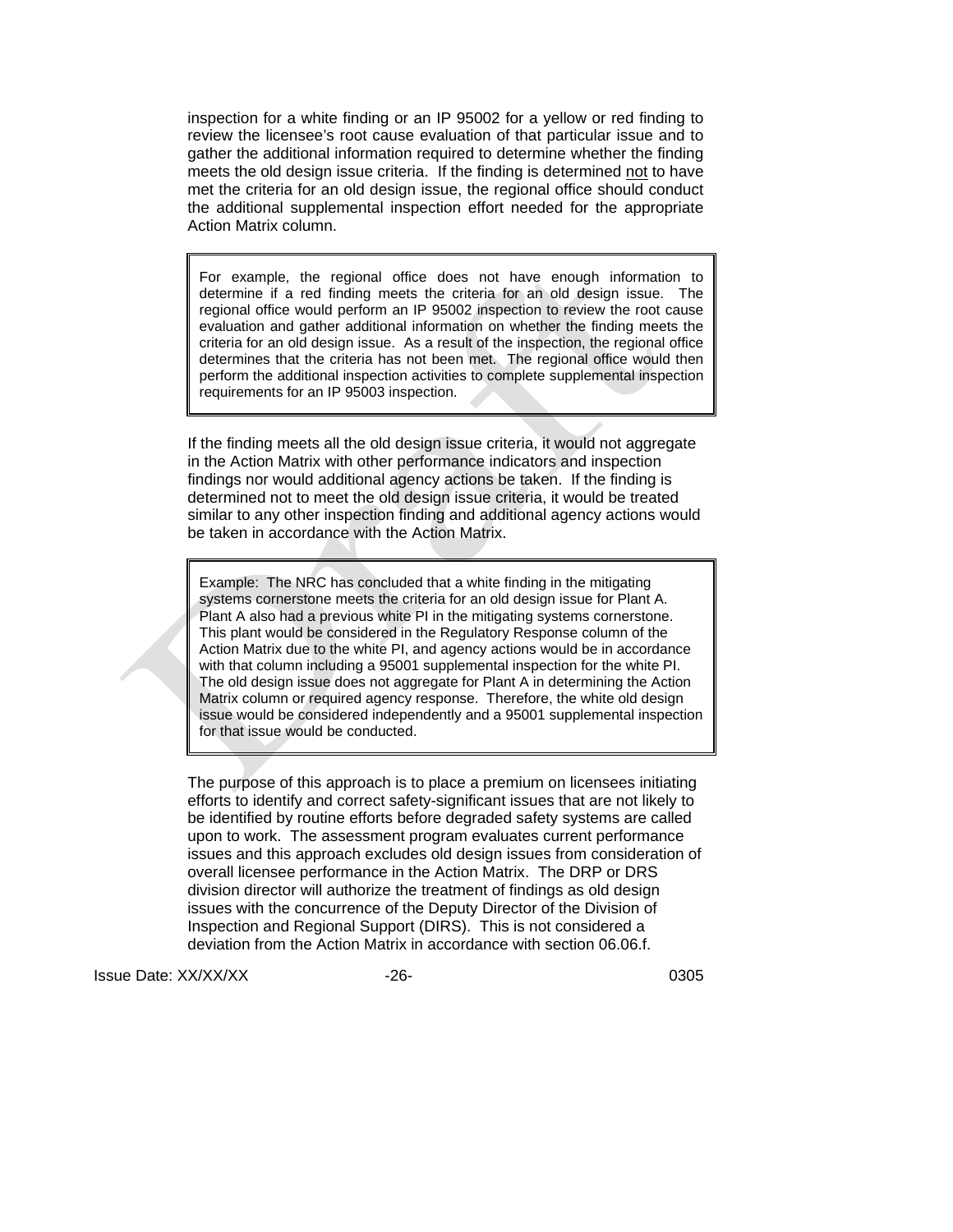- 2. Violations in Specified Areas of Interest Qualifying for Enforcement Discretion. Findings that include violations subject to the following enforcement discretion may be dispositioned as described below:
	- 1. enforcement discretion in accordance with the Interim Enforcement Policy Regarding Enforcement Discretion for Certain Fire Protection Issues (10CFR50.48(c)) included in the Commission's Enforcement Policy, and
	- 2. enforcement discretion for violations involving fire protection circuits as authorized by Office of Enforcement in Section 8.1.7.1 of the NRC Enforcement Manual.

The NRC will normally refrain from processing the related inspection finding through SDP and into the Action Matrix if applicable. The finding must be documented in an inspection report noting that the related violation meets all applicable requirements for enforcement discretion as explicitly provided for in the associated authorizing document, and further meets the criteria listed below.

- (a) The licensee places the finding into their corrective action program. Licensees may track pre-existing performance deficiencies/violations and findings identified during the NFPA 805 transition period, through the Licensee Event Response (LER) process. It is recommended that an LER be developed for each fire area or each area of assessment (NFPA 805).
- $(b)$  In cases where the authorizing document requires that a finding being given discretion must not be evaluated as Red, the staff may meet this provision if they determine that an NRC response at a level for a Red finding is not necessary to assure public health and safety. The staff does not need to complete an SDP to make this determination.
- (c) The licensee performs an operability evaluation (when applicable) using the guidelines in Regulatory Information Summary (RIS) 2005- 20 to demonstrate that safety will be maintained during operation (both power operation and shutdown, as applicable) with compensatory measures as appropriate.

Licensees will implement appropriate compensatory measures for each finding immediately upon identification. Such compensatory measures will be maintained while the licensee completes their NFPA 805 evaluation and (1) determines whether the existing configuration is acceptable based on risk analysis, or (2) there is a need for permanent corrective action if the existing configuration is not acceptable, and the corrective action is completed.

Issue Date: XX/XX/XX <sup>-27-</sup> -27- 0305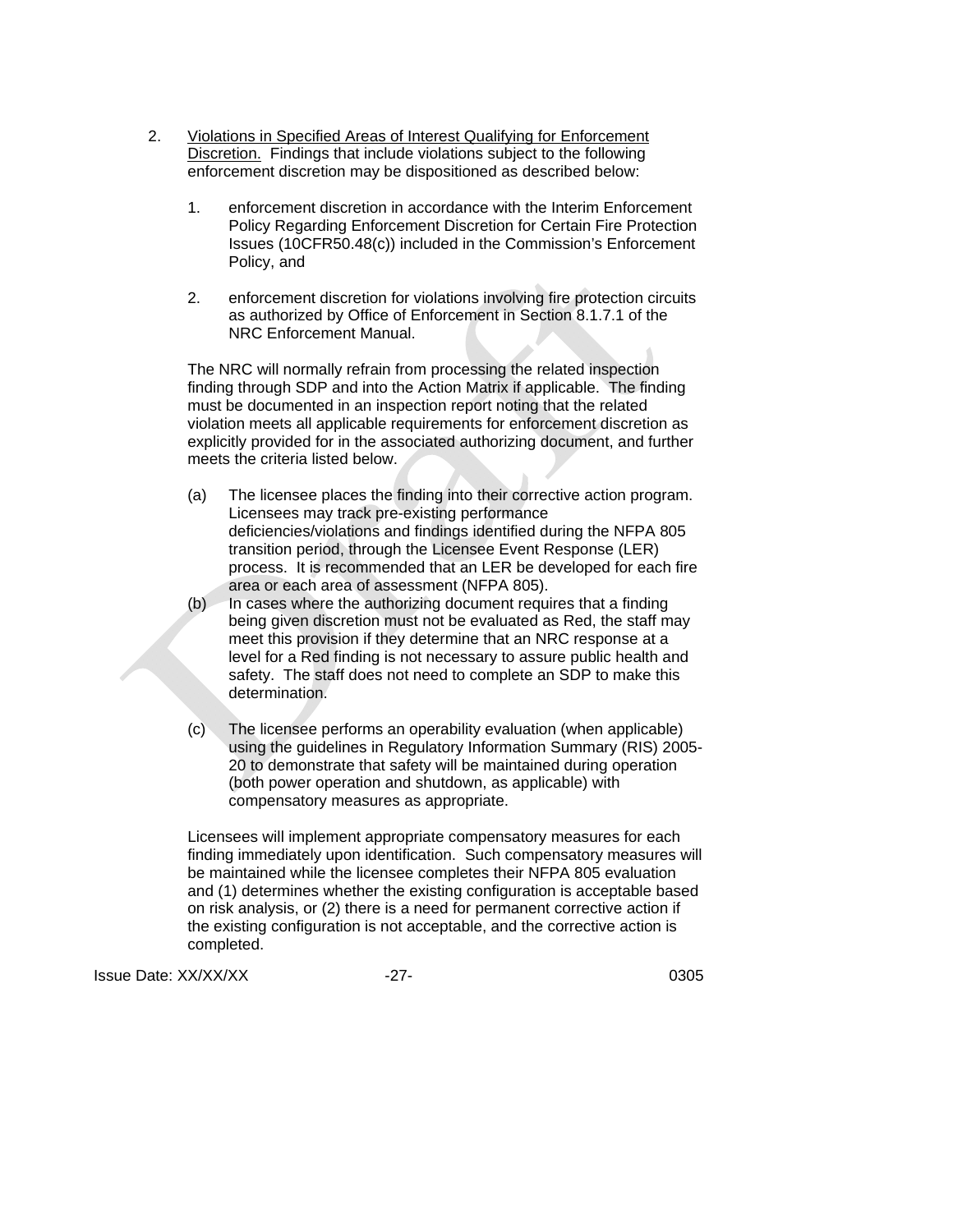If the above criteria are not met, the staff may take whatever action is deemed necessary and appropriate, including the issuance of enforcement action, entry into the SDP and (if applicable) the Action Matrix, and implementation of supplemental inspections.

The cover letter that informs the licensee of the staff's exercise of enforcement discretion should include a clear explanation of the staff's basis for exercising enforcement discretion, including a reference to the applicable authorizing document(s) and this section of IMC 0305. Also, cover letters should be consistent with the guidance provided in Chapter 6 of the Enforcement Manual.

Note: If a single finding has multiple related violations of which only a subset are eligible to be granted enforcement discretion, then the finding will be dispositioned in accordance with the normal SDP and Action Matrix process using the assumption that only the violations not subject to enforcement discretion existed. The violations subject to enforcement discretion will be processed and documented as findings in accordance with the provisions of this section.

 b. "Double-Counting" of Performance Indicators and Inspection Findings. Some issues may result in simultaneously crossing a performance indicator threshold and generating a safety significant inspection finding. This would result in two assessment inputs combining to cause increased regulatory action per the Action Matrix. For example, two white assessment inputs in the mitigating systems cornerstone would result in increased regulatory action per the Degraded Cornerstone column of the Action Matrix.

Issues with the same underlying causes should not be "double-counted" in the assessment program. However, the most conservative significance characterization related to the performance indicator and the inspection finding (i.e., yellow vs. white) shall be used to determine the appropriate agency action according to the Action Matrix.

Another example may include an inoperability of a support system that causes a white inspection finding as well as several performance indicators to cross the green/white threshold. Because the SDP characterization of the finding pertains to the same underlying issue, this should be considered a single white issue within a cornerstone and not "double-counted" in the assessment program. These examples are not considered a deviation from the Action Matrix as defined in section 06.06.f of this manual chapter.

 c. Timeframe to Begin "Counting" Inspection Findings in the Assessment Program. The start date used for consideration of inspection findings in the assessment program is the end of the inspection period that designates the issue as an AV, violation (VIO), finding (FIN), or non-cited violation (NCV) in the reactor program

Issue Date: XX/XX/XX -28- 0305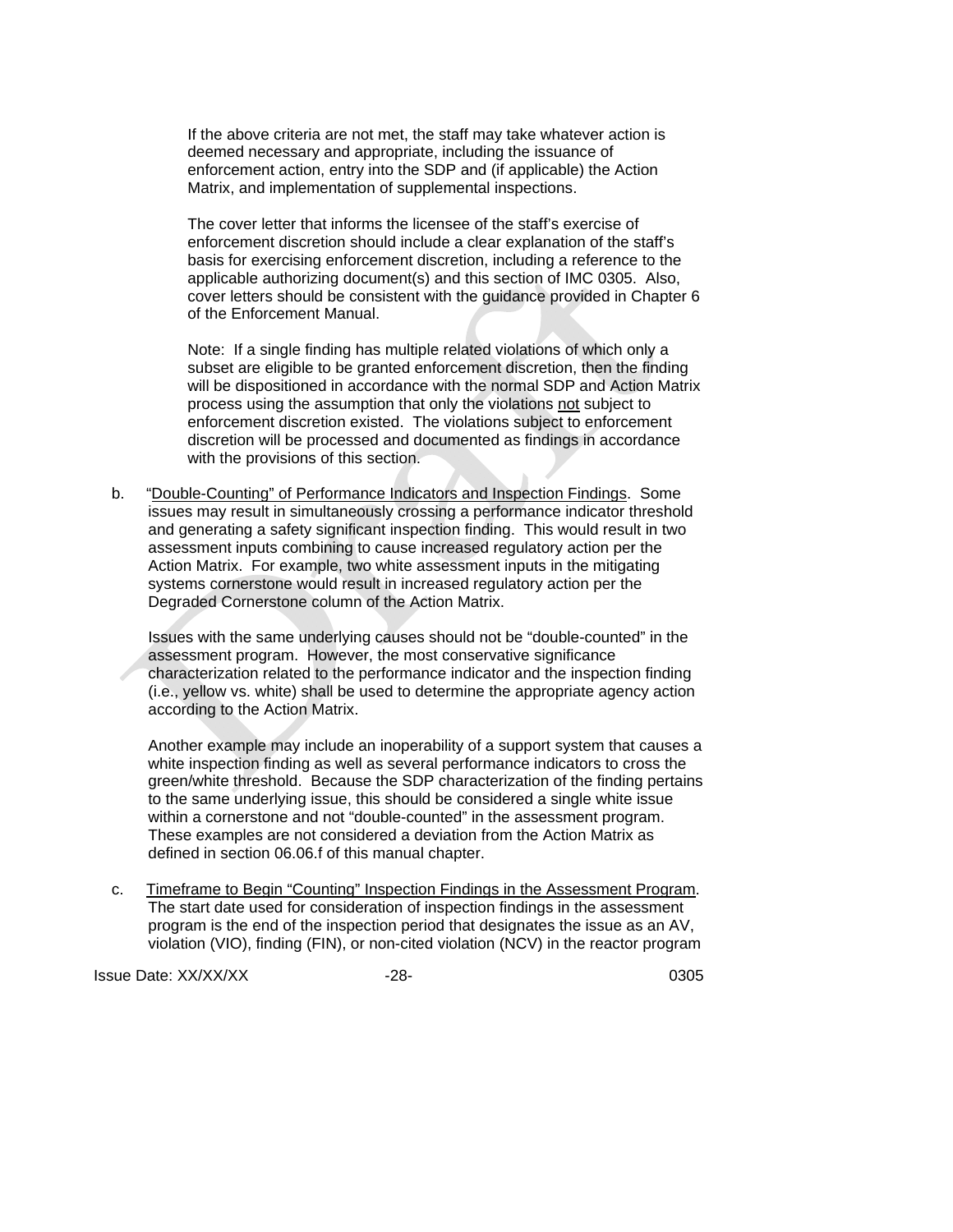system (RPS). Unresolved Items should be dispositioned according to IMC 0612 "Power Reactor Inspection Reports", and appropriately updated in RPS when additional information becomes available. For integrated inspection reports, this date should be the end of the quarterly inspection period regardless of when the exit meeting was conducted. After final determination of the significance of an inspection finding, the regional office shall refer back to the appropriate date discussed above to determine if any additional action would have been taken had the significance of the inspection finding been known at that time.

For example, the performance indicator for Unplanned Scrams was white (low to moderate safety significance) for the second quarter of the assessment cycle. Additionally, there was an inspection finding in the same cornerstone from the second quarter of the assessment cycle whose final safety significance was determined to be white (low to moderate safety significance) in the third quarter of the assessment cycle. In this case, the appropriate action would be to perform supplemental inspection procedure 95002 vice 95001 since there were two white assessment inputs in the same cornerstone for the second quarter of the assessment cycle. This would be communicated to the licensee in the appropriate assessment letter.

 d. Timeframe for Including Performance Indicators and Inspection Findings in the Assessment Program. Inspection findings are normally considered in the assessment program for four quarters. However, there may be instances in which the corresponding supplemental inspection reveals substantive inadequacies in the licensee's evaluation of the root causes of the original performance deficiency, determination of the extent of the performance problems, or the actions taken or planned to correct the issue. Significant weaknesses in the licensee's evaluation of the performance issue (performance indicator or inspection finding) may be subject to additional agency action, including additional enforcement actions or an expansion of the supplemental inspection procedure as necessary to independently acquire the necessary information to satisfy the inspection requirements. Also, for inspection findings, the original performance issue will remain open and will not be removed from consideration in the assessment program until the weaknesses in the evaluation are addressed and corrected. The regional offices must convey the specific weaknesses that the licensee needs to address in order to remove this finding from consideration in the assessment program. The finding will be removed from consideration of future agency actions (per the Action Matrix) when the inadequacies in the licensee's efforts to address the issue have been corrected and four quarters of consideration of the original finding in the assessment program have been completed. This notification should be included in the cover letter of the supplemental inspection report and the finding will be removed from consideration in the assessment program after the end of that quarter. In other words, the inspection finding will no longer be considered in the assessment program starting with the next calendar quarter. The correspondence to the licensee describing the extension of an inspection finding in the assessment

Issue Date: XX/XX/XX -29- 0305

$$
-29-
$$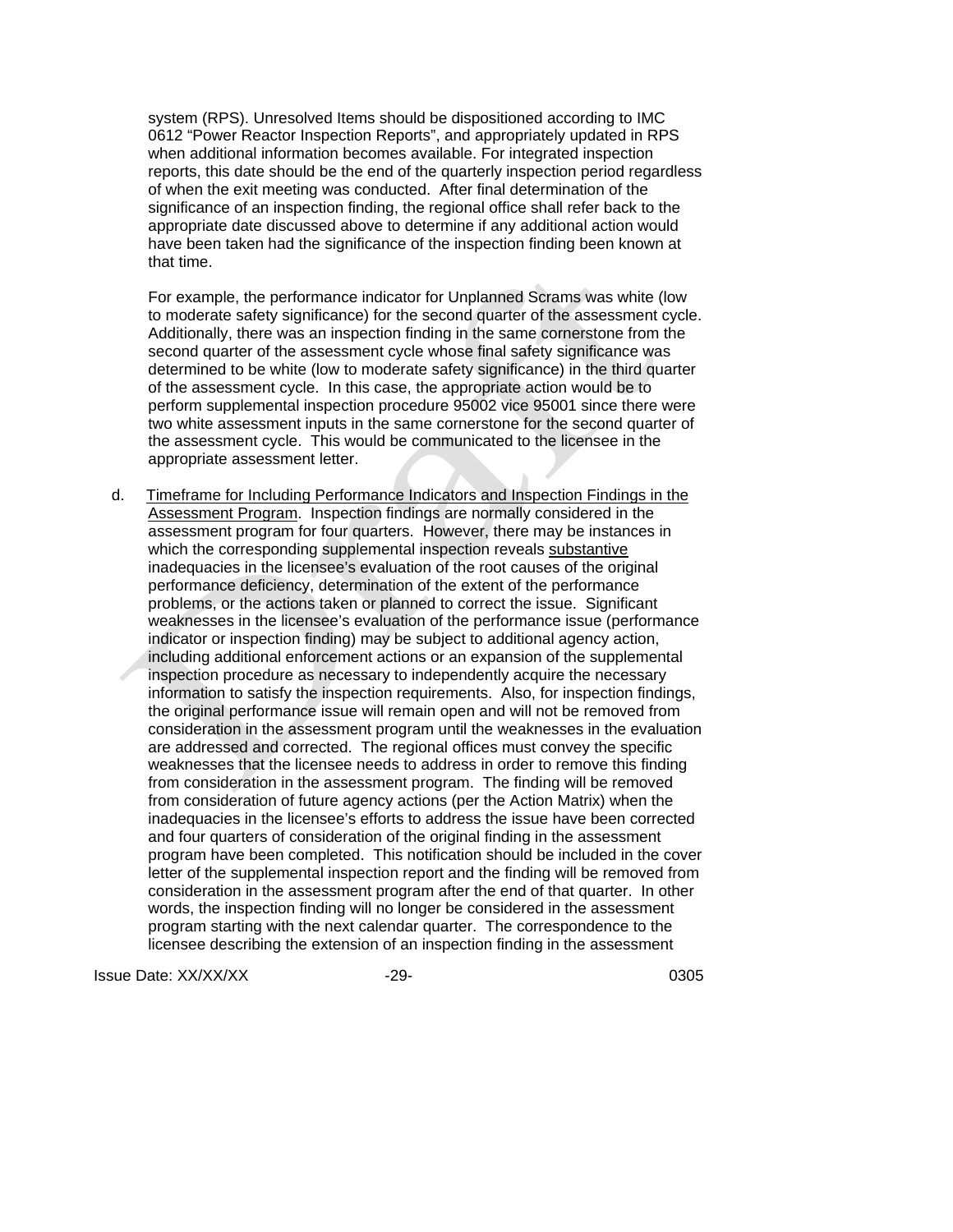process beyond the normal four quarters must be authorized by the appropriate regional division director with concurrence of the Deputy Director of the Division of Inspection and Regional Support (DIRS).

For significant weaknesses in the licensee's evaluation of a performance issue that are associated with a performance indicator, a parallel performance indicator inspection finding will be opened and given the same color as the performance indicator. However, this finding will not be double-counted in the assessment process. The finding should be discussed at a SERP prior to notifying the licensee of the issuance of a parallel performance indicator inspection finding. In electing this option, there must be a strong causal link between the original performance deficiency and the ineffective corrective actions. The regional offices must convey the specific weaknesses that the licensee needs to address in order to remove this finding from consideration in the assessment process. The finding will be removed from consideration of future agency actions (per the Action Matrix) when the inadequacies in the licensee's efforts to address the issue have been corrected. This notification should be included in the cover letter of the supplemental inspection report and the finding will be removed from consideration in the assessment process after the end of that quarter. In other words, the inspection finding will no longer be considered in the assessment program starting with the next calendar quarter. The correspondence to the licensee describing the parallel inspection finding must be authorized by the appropriate regional division director with concurrence of the Deputy Director of the Division of Inspection and Regional Support (DIRS).

If this approach is taken by the agency, the regions should issue a violation under 10 CFR Part 50, Appendix B, Criterion XVI, "Corrective Action," if applicable.

 e. Additional Supplemental Inspection Guidance. Generally, the supplemental inspection procedure associated with the most significant applicable column of the Action Matrix should only be performed on one occasion. One exception (see section 06.06.d for more details) is when the regional office has determined that the licensee has taken ineffective corrective actions associated with a safety significant PI or inspection finding.

Supplemental inspection procedure scopes should include all white, yellow, or red performance issues in the associated degraded cornerstone or strategic performance area. For example, if a 95002 inspection is being performed due to a yellow PI in the mitigating systems cornerstone, the inspection scope should also include any white PIs and inspection findings in that cornerstone. If a 95002 procedure is being performed due to three white findings in the reactor safety strategic performance area, the inspection scope should include any white PIs and inspection findings in the reactor safety strategic performance area.

**Issue Date: XX/XX/XX -30-** -30- -30- 0305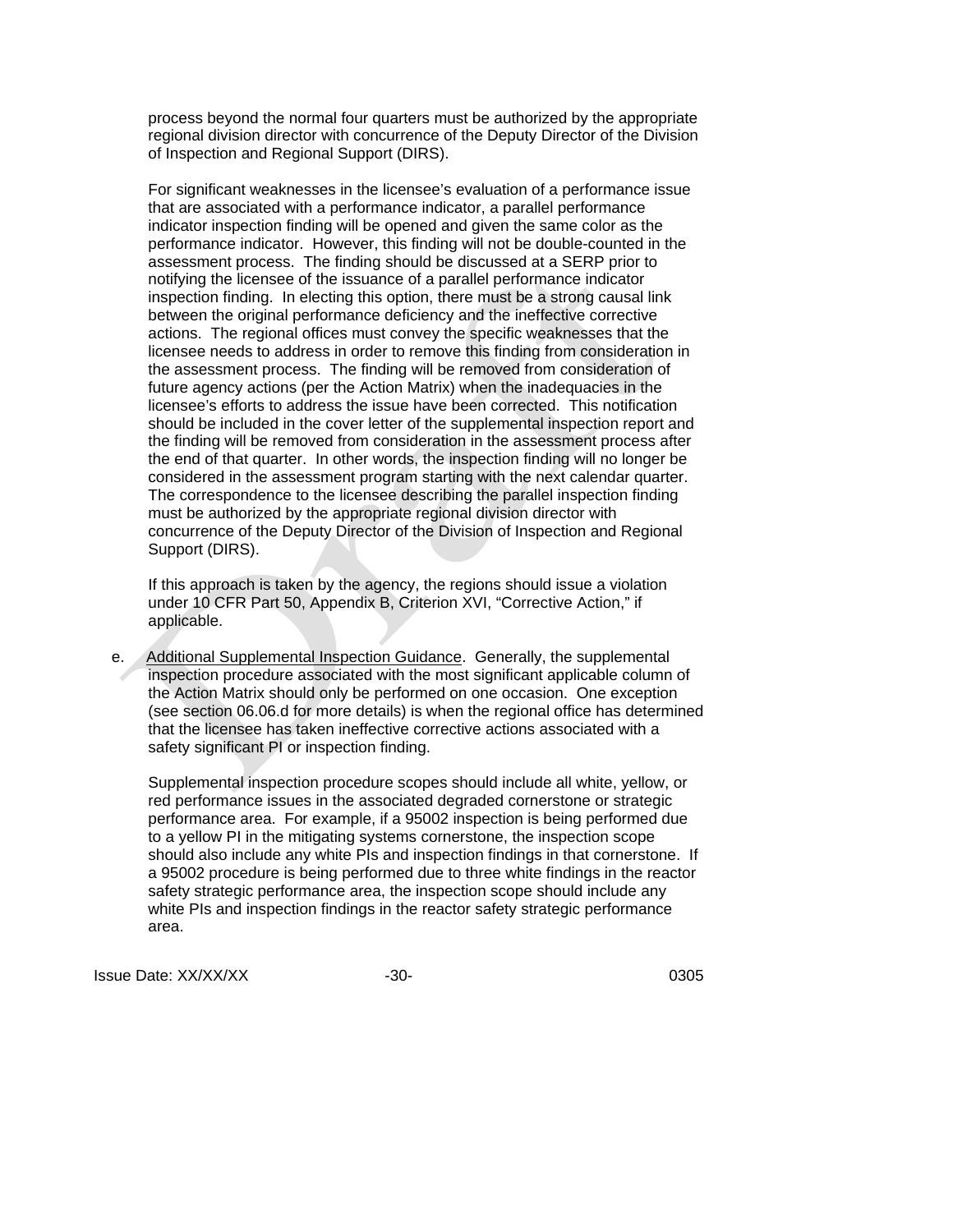If a white inspection finding or PI subsequently occurs in an unrelated cornerstone or strategic performance area, the associated supplemental inspection should be conducted at the appropriate level. For example, two white findings are discovered in the Initiating Events cornerstone which the region inspects using IP 95002. Additionally, a white inspection finding is discovered in the occupational radiation safety cornerstone. The regional office should inspect this finding using IP 95001.

 f. Deviations from the Action Matrix. There may be rare instances in which the regulatory actions dictated by the Action Matrix may not be appropriate. In these instances, the agency may deviate from the Action Matrix (which is described in section 06.05.a of this manual chapter) to either increase or decrease agency action. A deviation is defined as any regulatory action taken that is inconsistent with the range of actions discussed in section 06.05 of this manual chapter. Deviations from the Action Matrix shall be documented in the appropriate letter to the licensee (i.e., assessment follow-up letter, mid-cycle or annual assessment letter) or separate docketed correspondence. *The Executive Director for Operations (EDO) shall approve all deviations from the Action Matrix and inform the Commission when deviations are approved and annually at the Commission meeting on the results of the AARM*. [C1] Memorandums requesting deviations from the Action Matrix should be initiated by the applicable regional administrator to the EDO and should go through the Office Director of NRR for program office approval. Any deviations from the Action Matrix shall be documented in the subsequent mid-cycle or annual assessment letter.

Letters requesting deviations from the Action Matrix should include a synopsis of the licensee performance deficiencies, the required NRC actions per the Action Matrix for these inputs, the proposed alternative actions, and the region's rationale for requesting the deviation. Examples of when deviations from the Action Matrix may be considered are: (1) multiple examples of non-SDP Severity Level III or greater enforcement actions, or (2) a type of finding unanticipated by the SDP that results in an inappropriate level of regulatory attention when entered into the Action Matrix.

 g. Transitioning to the IMC 0350 Process. The normal criteria for considering a plant for the IMC 0350 process is (1) plant performance is in the Multiple/Repetitive Degraded Cornerstone column or the Unacceptable Performance column of the Action Matrix, or a significant operational event has occurred as defined by Management Directive 8.3; (2) the plant is shutdown or has committed to shutdown the plant to address these performance issues (whether voluntary or via an agency order to shutdown); (3) a regulatory hold is in effect, such as a Confirmatory Action Letter (CAL) or an agency order; and (4) an agency management decision is made to place the plant in the IMC 0350 process. Management considerations in placing a plant under the IMC 0350 process are discussed in IMC 0350. At this point, periodic assessment (quarterly, mid-cycle, and end-of-cycle) of licensee performance is no longer

Issue Date: XX/XX/XX -31- 0305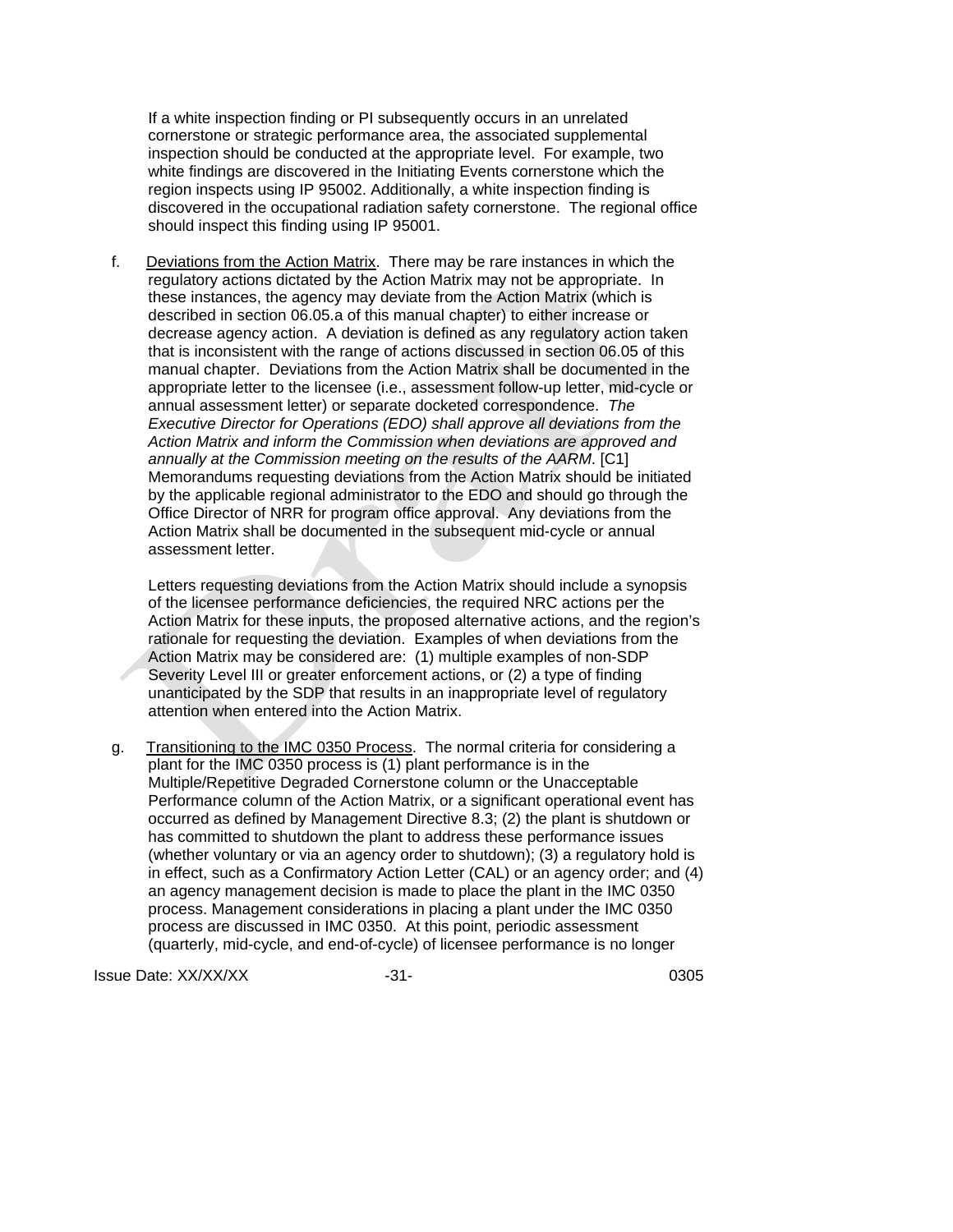under the auspices of this manual chapter but is now under the IMC 0350 process. This process is more completely described in IMC 0350.

 The following are examples of the appropriate level of regulatory engagement between the agency and a licensee once a plant has entered the Multiple/Repetitive Degraded Cornerstone column of the Action Matrix and how IMC 0350 may be applied:

- 1. Plant A continues to operate and regulatory engagement is dictated by the Multiple/Repetitive Degraded Cornerstone column of the Action Matrix. The agency performs supplemental inspection procedure 95003 (if not already performed) and the plant remains under the level of oversight dictated by this manual chapter and is not transferred to the IMC 0350 process.
- 2. Plant B performs a voluntary shutdown to address performance issues. The agency performs supplemental inspection procedure 95003 (if not already performed) and issues a confirmatory action letter (CAL) to document licensee commitments to the agency. The plant remains under the level of oversight dictated by this manual chapter and is not transferred to IMC 0350 process.
- 3. Plant C performs a voluntary shutdown to address performance issues. The agency issues a CAL to ensure a common understanding of licensee commitments to address the underlying performance deficiencies. The entry conditions for IMC 0350 have been met and agency management determines that this process should be implemented using the criteria in IMC 0350. At this point, periodic assessment of licensee performance is no longer dictated by this manual chapter and is transferred to the IMC 0350 process. Plant performance is not determined to be unacceptable.
- 4. Plant D voluntarily shuts down to address performance issues. The agency determines that one of the criteria in paragraph 06.05.b for unacceptable performance is met. The plant is considered to be in the Unacceptable Performance column of the Action Matrix and a shutdown order is issued by the agency. The plant is transferred to the IMC 0350 process.
- 5. Plant E, which is operating, is issued an order by the agency to shutdown because it is considered to have met one of the criteria in paragraph 06.05.b. The licensee's performance is declared to be unacceptable and the plant will be transferred to IMC 0350.
- h. Transitioning out of the IMC 0350 Process. Once the conditions for restart have been completed, as discussed in section 06.04 of IMC 0350, the regional administrator will issue a restart authorization letter. The restart authorization letter will include the basis for restart and the extent of continued Restart

**Issue Date: XX/XX/XX - 232-** -32- 0305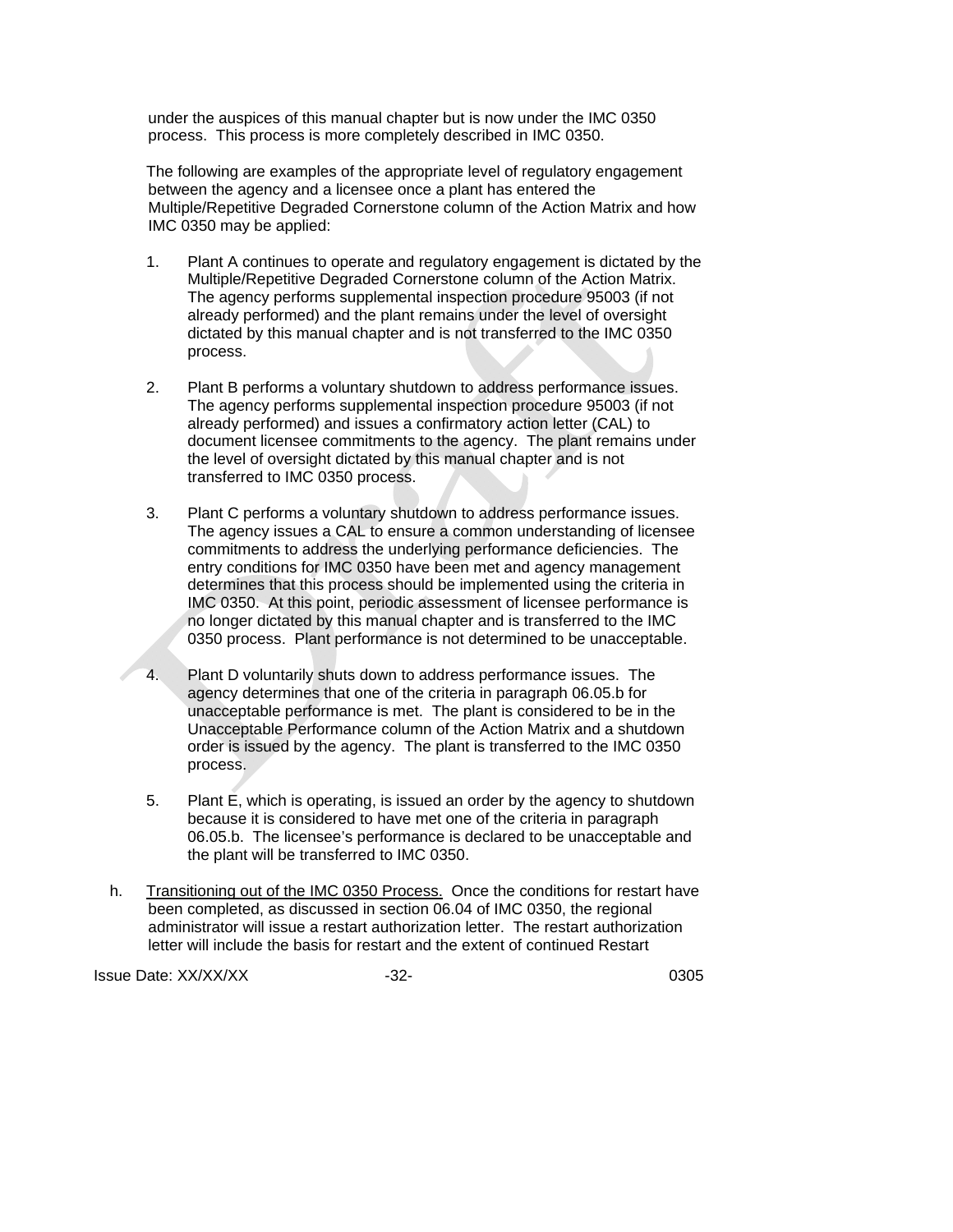Oversight Panel engagement. The panel will determine the duration of their oversight activities and the date of the licensee's return to the routine oversight process.

*Additionally, for a period of up to one year after the plant has exited the IMC 0350 process, the regional offices may utilize some actions that are consistent with the Degraded Cornerstone or Multiple/Repetitive Degraded Cornerstone column of the Action Matrix in order to ensure the appropriate level of agency oversight of licensee improvement initiatives*. [C2] These actions, which do not constitute a deviation from the Action Matrix, include senior management participation at periodic meetings/site visits focused on reviewing the results of improvement initiatives (such as efforts to reduce corrective action backlogs and progress in completing the Performance Improvement Plan), the annual public meetings, authorization of the contents of the subsequent assessment letters, and non-baseline Order and CAL follow-up inspections (not to exceed 200 hours of direct inspection without concurrence from the Deputy Director of the Division of Inspection and Regional Support (DIRS). The actions taken, above those required by the Action Matrix, shall be discussed at the following midcycle and end-of-cycle review meetings. These actions will also be described in the following mid-cycle and annual assessment letters until the end of the extended period of time. All assessment letters that address these additional actions shall include the NRR Performance Assessment Branch (IPAB) on concurrence.

- i. Problem Identification and Resolution (PI&R) Inspections. Each time a facility enters the Degraded Cornerstone column of the Action Matrix, the region should assess the benefit of performing an additional PI&R team inspection in accordance with IP 71152. A maximum of one additional inspection should be considered for the two-year period following the quarter in which the facility reached the Degraded Cornerstone column of the Action Matrix. In those instances where an additional inspection is deemed appropriate, the region should provide the basis for its decision to conduct the inspection in the appropriate assessment letter (annual assessment letter, mid-cycle letter, or assessment follow-up letter) to the licensee.
- 06.07 Substantive Cross-Cutting Issues.
	- a. Identification of Cross-Cutting Aspects and Cross-Cutting Themes

The ROP was developed with the presumption that plants which had significant performance issues with cross-cutting areas would be revealed through the existence of safety-significant PIs or inspection findings. Accordingly, in identifying a substantive cross-cutting issue, there must be an NRC concern that the licensee has had multiple performance deficiencies that had commonality in the central cross-cutting aspects. In order to determine whether substantive cross-cutting issues exist at a site, an assessment must be performed during

Issue Date: XX/XX/XX -33- 0305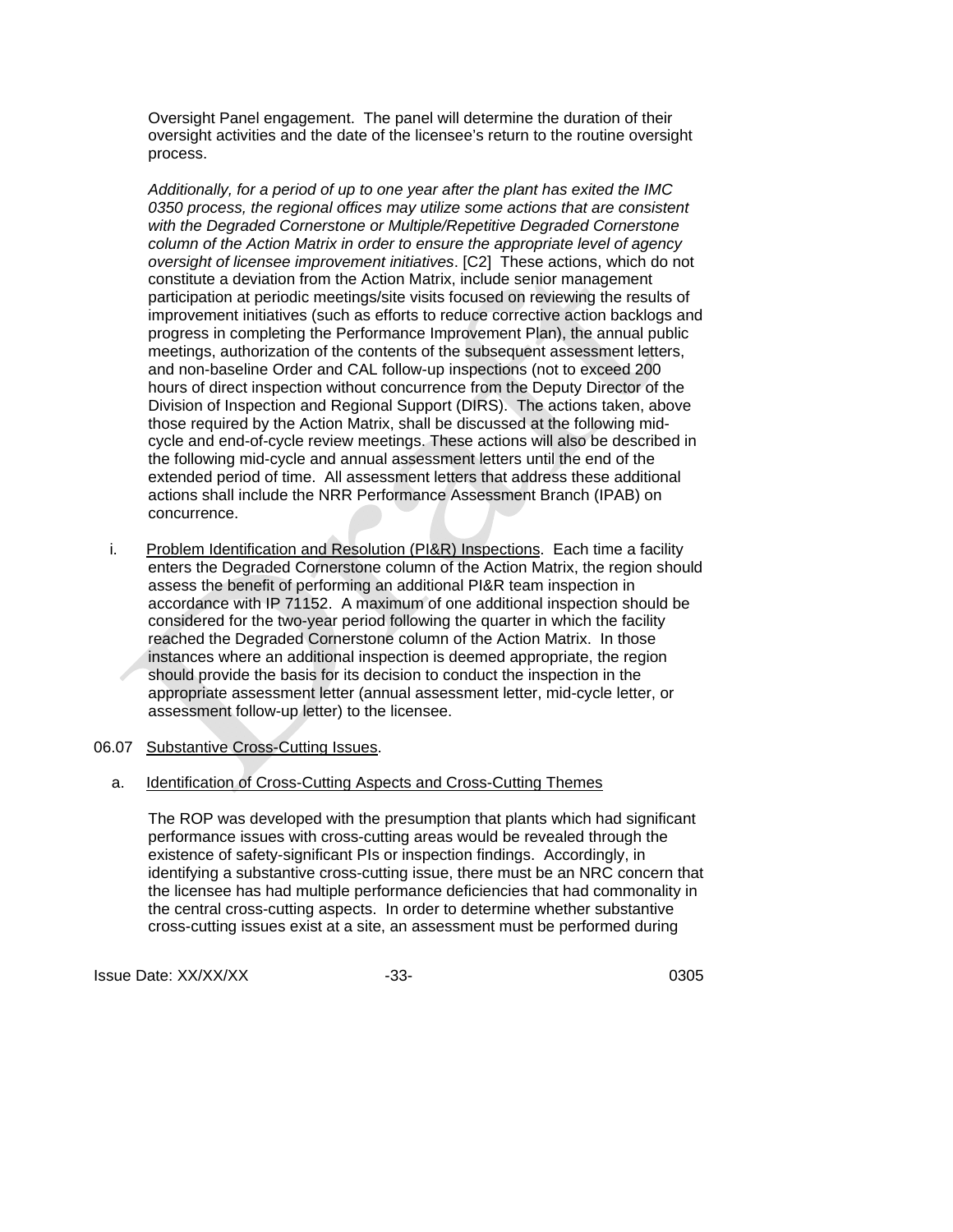the preparation for the mid-cycle and end-of-cycle assessment meetings. This is a three step process:

1. During the inspection activity, the finding (and any subsequent developments associated with the issue) must be reviewed by the inspector to identify the cause(s) associated with the cross-cutting aspects, if any exists. The level of information available on the cause(s) for an issue is normally commensurate with the significance of the issue. For risk significant issues, licensees will typically perform a root cause evaluation. While for low risk issues, licensees will typically perform an apparent cause evaluation. Inspectors should identify the cross-cutting aspects of the finding, if any exists, using available causal information. The inspectors should identify the cause(s) that provides the most meaningful insight into the performance deficiency. Inspectors should also identify the cross-cutting aspect of the finding for traditional enforcement actions with an associated finding.

For example, consider the case of an inspection finding associated with an operator not restoring a component to its proper position as required by procedure because the operator failed to use the expected human error prevention tool, Place Keeping, which resulted in a procedural step being missed. The inspector should identify that the finding has a cross-cutting aspect in human performance because the operator failed to implement an expected human error prevention technique, NOT because the operator failed to follow procedure.

Inspectors should make this decision based on available causal information. Inspectors are not expected to perform independent causal evaluations beyond what would be appropriate for the risk significance of the issue to obtain more precise causal information. In order to support the evaluation of findings with their assigned cross-cutting aspect(s), the inspectors should provide sufficient detail in the PIM and provide periodic updates as new information becomes available in accordance with IMC 0306 and IMC 0612. In the event the cross-cutting aspect assignment to a finding changes following issuance of an inspection report, the change should also be discussed with the licensee in a re-exit and documented in a follow-up inspection report.

To assess whether a finding that has a cross-cutting aspect under SCWE represents an issue with the environment for raising concerns rather than an individual performance issue, the inspector should: confirm that the behavior or interaction which impacted the free flow of information relative to nuclear safety occurred; that other individuals witnessed the behavior or interaction; that the behavior or interaction would reasonably discourage individuals from raising safety issues; and that other individuals perceived the behavior or interaction as discouraging the raising of safety concerns. During the inspection, the inspector and their branch chief should contact

**Issue Date: XX/XX/XX -34-** -34- 0305

**Deleted:** areas

**Comment [rag9]:** NRR clarification of expectations.

**Comment [rag10]:**  Recommendation CI-2, change to align with planned revisions to IMC0612 and need to keep the process transparent.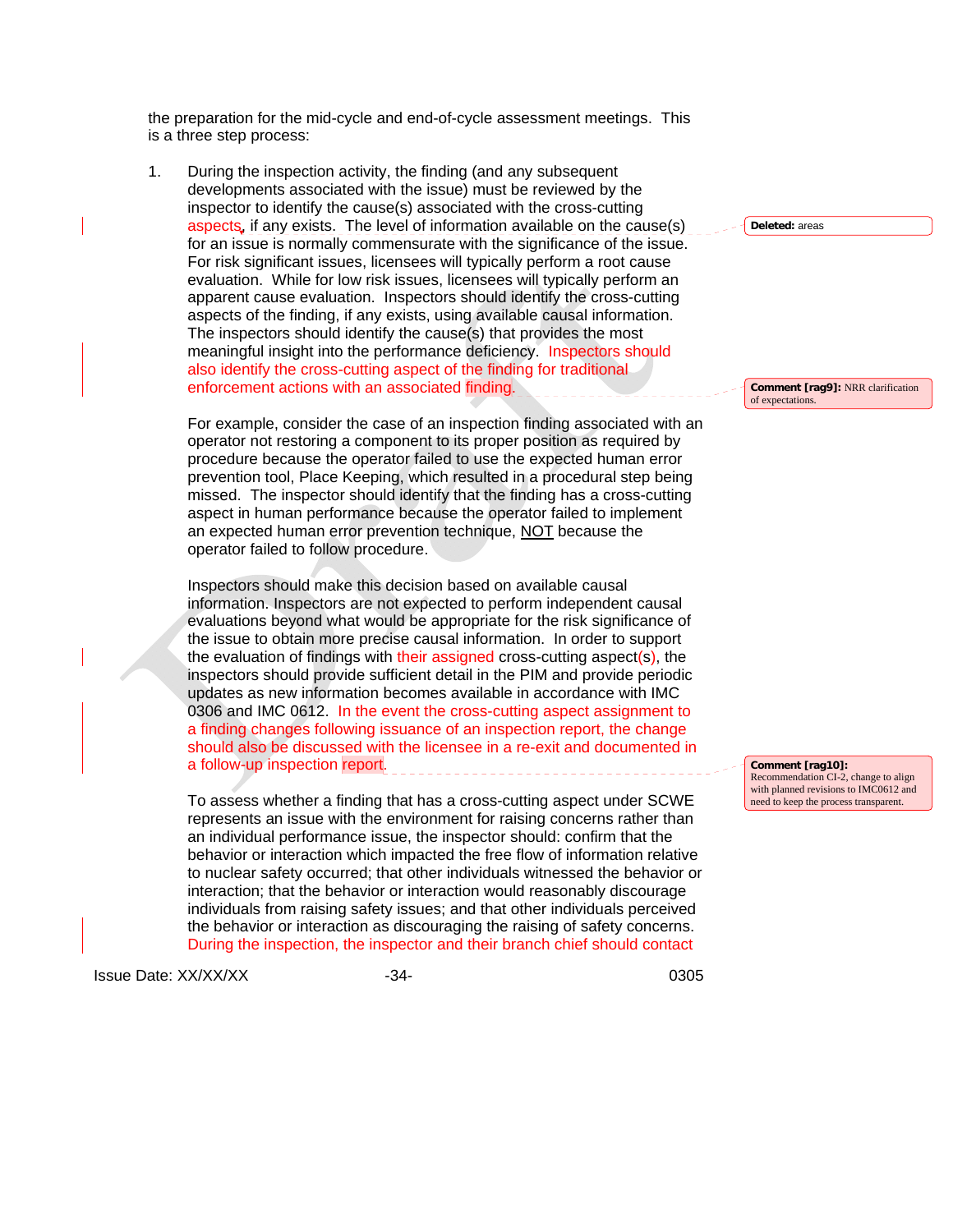the SCWE Finding Review Group to discuss the potential assignment of a SCWE cross-cutting aspect.

- 2. During preparation for the mid-cycle and end-of-cycle review meetings, each finding is evaluated along with the assigned cross-cutting aspect(s) of the cross-cutting area components which are described in Section 06.07.c. This should occur for only those findings that have been previously documented, with a cross-cutting aspect in the applicable inspection report in accordance with IMC 0612. There should typically be only one principal cause and one cross-cutting aspect associated with each finding. However, on rare occasion it may be appropriate for some unique or complex inspection findings with multiple root causes to be associated with more than one cross-cutting aspect. In these cases, the regional office must obtain concurrence from the NRR Performance Assessment Branch Chief.
- 3. The findings should be examined to identify whether there are 4 or more findings that have the same assigned cross-cutting aspect. The cause of the findings should not be evaluated with any greater degree of precision, such as attempting to identify sub-cross-cutting aspects.

#### b. Criteria For a Substantive Cross-Cutting Issue

A substantive cross-cutting issue in the problem identification and resolution or human performance cross-cutting areas would exist if the following two criteria are met:

- 1. There are 4 or more green or safety significant inspection findings in the PIM for the current 12-month assessment period with the same documented cross-cutting aspect (i.e., a cross-cutting theme(s)) in the cross-cutting areas of human performance or problem identification and resolution. The findings should be from more than one cornerstone. However, it is recognized that given the significant inspection effort applied to the mitigating systems cornerstone, a substantive cross-cutting issue may be observed through inspection findings associated with only this one cornerstone. Observations or violations that are not findings should not be considered in this determination.
- 2. The Agency has a concern with the licensee's scope of efforts or progress in addressing the cross-cutting theme $(s)$ . In evaluating whether this criteria is met, the regional offices should consider if any of the following situations exist:
	- The licensee had not identified or recognized the cross-cutting theme(s) affected other areas and had not taken any actions to address it.

| <b>Comment [rag11]:</b> Change to<br>reinforce IMC0612 Appendix F provision<br>on need to communicate with the SCWE<br>finding review group. |
|----------------------------------------------------------------------------------------------------------------------------------------------|
| Deleted: against                                                                                                                             |
| <b>Deleted</b>                                                                                                                               |



| to have been documented in | Deleted: The aspect(s) are expected |
|----------------------------|-------------------------------------|
|                            |                                     |
|                            | accordance with IMC 0612.           |

| Deleted: Once all findings are      |  |  |  |  |  |
|-------------------------------------|--|--|--|--|--|
| evaluated against the cross-cutting |  |  |  |  |  |
| aspects, t                          |  |  |  |  |  |

| Deleted: identify cross-cutting |
|---------------------------------|
| themes, if any exists           |

|         | <b>Comment [rag12]:</b> Recommendation |
|---------|----------------------------------------|
| $CI-4.$ |                                        |

| <b>Comment [rag13]: Recommendation</b><br>CI-5. to combine old SCCI criteria 1 and<br>$\overline{2}$ . |
|--------------------------------------------------------------------------------------------------------|
| Deleted: all of                                                                                        |
| Deleted: three                                                                                         |
| Deleted: than 3                                                                                        |
| Deleted: s                                                                                             |

| Deleted: ¶                             |
|----------------------------------------|
| 2. There is a cross-cutting theme.     |
| The findings should be from more       |
| than one cornerstone. However, it is   |
| recognized that given the significant  |
| inspection effort applied to the       |
| mitigating systems cornerstone, a      |
| substantive cross-cutting issue may    |
| be observed through inspection         |
| findings associated with only this one |
| cornerstone.¶                          |
| eleted: 3                              |

Issue Date: XX/XX/XX -35- 0305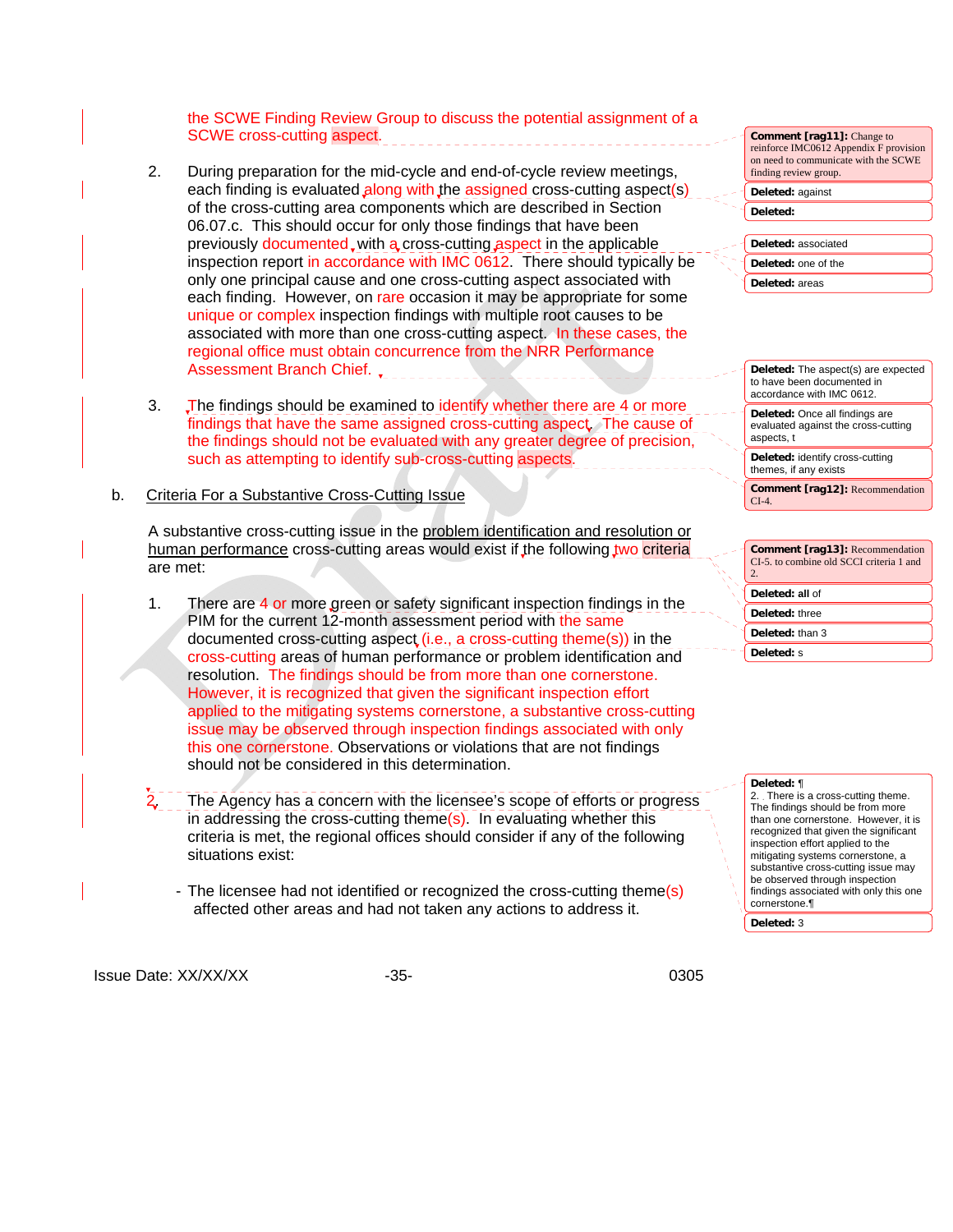- The licensee recognized the cross-cutting theme(s) affected other areas but failed to schedule or take appropriate corrective action.
- The licensee recognized the cross-cutting theme(s) affected other areas but waited too long in taking corrective actions.
- The licensee has implemented a range of actions to address the crosscutting theme(s); however, these actions have not yet proven effective in substantially mitigating the cross-cutting theme(s) even though a reasonable duration of time has passed.

If the assessment process identifies multiple cross-cutting themes within a cross-cutting area, the staff will identify a single substantive cross-cutting issue in the assessment letter based on the criteria above. However, each individual cross-cutting theme will be identified in the assessment letter.

A substantive cross-cutting issue in the safety conscious work environment cross-cutting area would exist if the following two criteria are met:

- 1. There is a green or safety significant inspection finding in the PIM with a documented cross-cutting aspect in the area of safety conscious work environment. Observations or violations that are not findings should not be considered in this determination, OR
- . The licensee has received a chilling effect letter, OR
- The licensee has received correspondence from the NRC which transmitted an enforcement action with a severity level of I, II, or III, and which involved discrimination, or a confirmatory order which involved discrimination.

Additionally, for any of the 3 above situations which exists, there is an impact on safety conscious work environment that was not isolated,

Note: For the purpose of meeting this criteria, not isolated is defined as "an impact where the sphere of influence spans beyond one individual, such that multiple individuals, involving different groups (i.e., each shift crew, and each functional group such as electrical maintenance, is considered a different group within the organization) within the organization or levels of the organization are affected. Consideration should be given to the roles, responsibilities, and job functions of the impacted individuals, as well as insights from the most recent PI&R inspection and the number and nature of allegations received during the review period."

**Comment [rag14]:** Change made to align SCWE with HP/PI&R new criteria 1 and 2. Simplifies discussions on assessment letter content. **Deleted:** for the current 12-month assessment period **Comment [rag15]:** Change made in response to an ROP feedback form to consider a longer assessment window for SCWE inputs. **Deleted:** s **Deleted:** 2

**Deleted:** 3

**Deleted:** both of the following criteria must also be met in order to have a substantive cross-cutting issue in SCWE: ¶ ¶ 1.

**Deleted:** T

**Deleted:** AND¶

**Comment [rag16]:** Clarification deemed appropriate by Safety Culture Focus Team based on insights from 18 month implementation period.

Issue Date: XX/XX/XX - 236- 236- 236- 236- 2305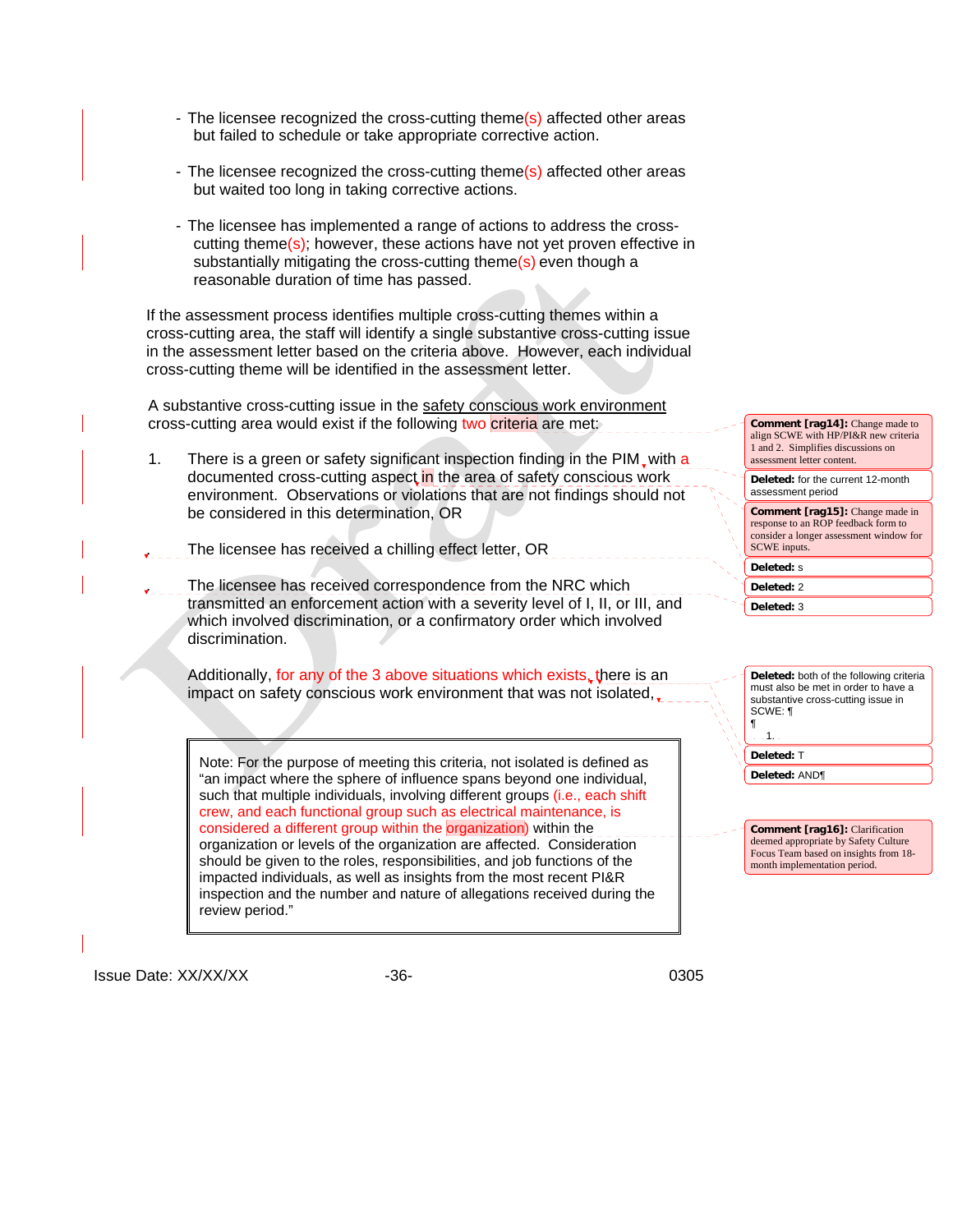This SCWE input is considered for an extended period of time of three assessment periods to allow the staff sufficient time to have confidence that the licensee has made progress in addressing the SCWE issue.

- 2. The Agency has a concern with the licensee's scope of efforts or progress in addressing the individual and collective performance deficiencies that satisfied the previous criteria for SCWE. In evaluating whether this criteria is met, the regional offices should consider if any of the following situations exist:
	- The licensee had not identified or recognized the SCWE concern affected other areas and had not taken any actions to address it.
	- The licensee recognized the SCWE concern affected other areas but failed to schedule or take appropriate corrective action.
	- The licensee recognized the SCWE concern affected other areas but waited too long in taking corrective actions.
	- The licensee has implemented a range of actions to address the SCWE concern; however, these actions have not yet proven effective in substantially mitigating the area of concern even though a reasonable duration of time has passed.
- c. Components Within the Cross-Cutting Areas

 *The cross-cutting area components (i.e., the components of safety culture directly related to one of the cross-cutting areas) are described in this section. Descriptions of these components provide cross-cutting aspects that are associated with findings by the inspector*. [C4]

Human Performance (H)

- 1. Decision-Making. Licensee decisions demonstrate that nuclear safety is an overriding priority. Specifically (as applicable):
	- (a) The licensee makes safety-significant or risk-significant decisions using a systematic process, especially when faced with uncertain or unexpected plant conditions, to ensure safety is maintained. This includes formally defining the authority and roles for decisions affecting nuclear safety, communicating these roles to applicable personnel, and implementing these roles and authorities as designed and obtaining interdisciplinary input and reviews on safetysignificant or risk-significant decisions. H.1(a)

**Issue Date: XX/XX/XX -37-** 0305

**Comment [rag17]:** Change made for an ROP feedback form to consider a longer assessment time frame for SCWE inputs.

**Deleted:** criterions

**Comment [rag18]:** To align with HP/PI&R evaluation aspects.

**Comment [rag19]:** Will replace this section later with a re-write that integrates the 4 "Other" safety culture components. The group is also re-writing the existing components and aspects to make them more distinct, remove duplication, and address implementation issues. Consideration to look for crosscutting themes at the component level for SCCIs.

**Deleted:** *should be used in the evaluation conducted to identify cross-cutting themes*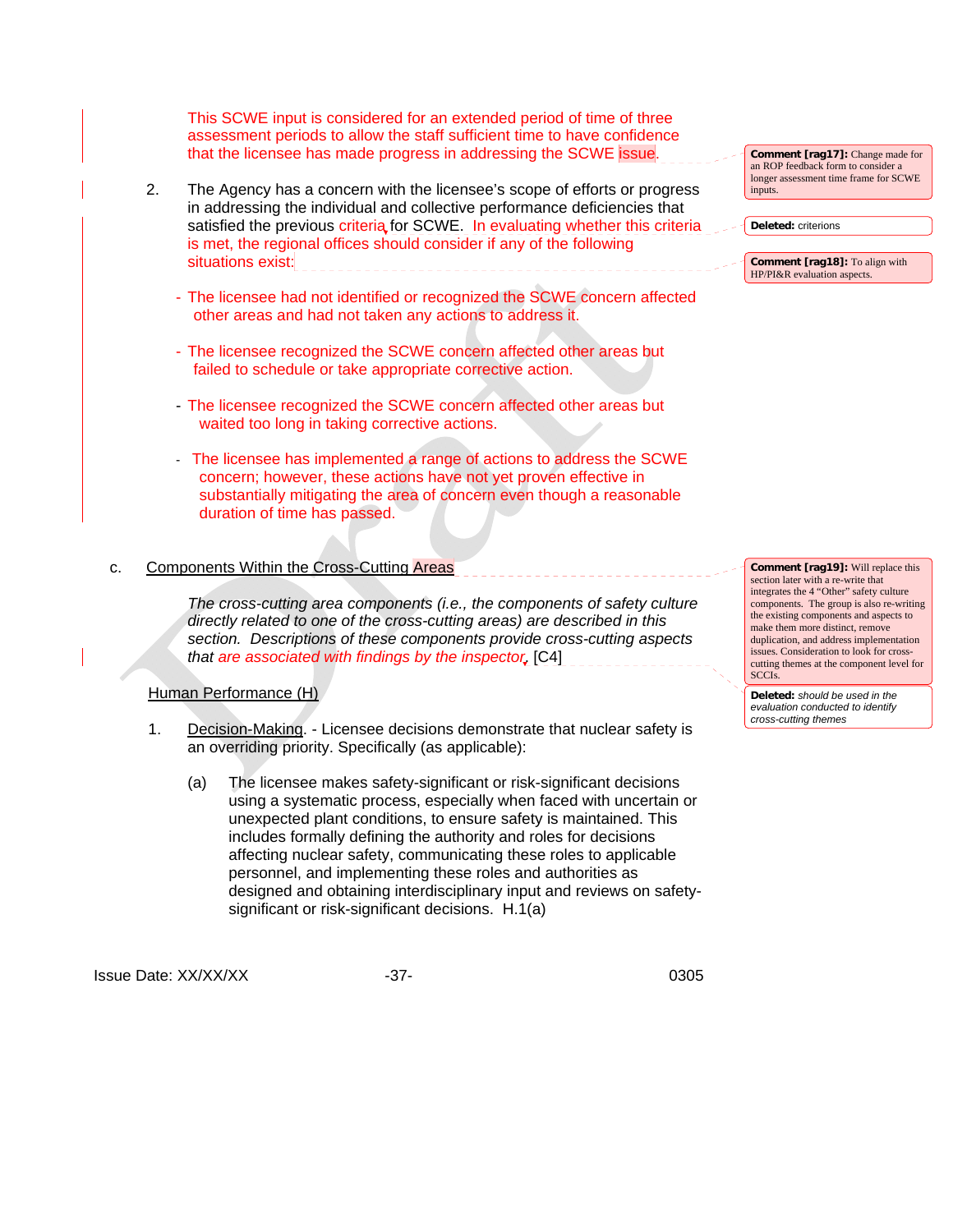- (b) The licensee uses conservative assumptions in decision making and adopts a requirement to demonstrate that the proposed action is safe in order to proceed rather than a requirement to demonstrate that it is unsafe in order to disapprove the action. The licensee conducts effectiveness reviews of safety-significant decisions to verify the validity of the underlying assumptions, identify possible unintended consequences, and determine how to improve future decisions. H.1(b)
- (c) The licensee communicates decisions and the basis for decisions to personnel who have a need to know the information in order to perform work safely, in a timely manner. H.1(c)
- 2. Resources The licensee ensures that personnel, equipment, procedures, and other resources are available and adequate to assure nuclear safety. Specifically, those necessary for:
	- (a) Maintaining long term plant safety by maintenance of design margins, minimization of long-standing equipment issues, minimizing preventative maintenance deferrals, and ensuring maintenance and engineering backlogs which are low enough to support safety. H.2(a)
	- (b) Training of personnel and sufficient qualified personnel to maintain work hours within working hours guidelines. H.2(b)
	- (c) Complete, accurate and up-to-date design documentation, procedures, and work packages, and correct labeling of components. H.2(c)
	- (d) Adequate and available facilities and equipment, including physical improvements, simulator fidelity and emergency facilities and equipment. H.2(d)
- 3. Work Control The licensee plans and coordinates work activities, consistent with nuclear safety. Specifically (as applicable):
	- (a) The licensee appropriately plans work activities by incorporating H.3(a):
		- risk insights;
		- job site conditions, including environmental conditions which may impact human performance; plant structures, systems, and components; human-system interface; or radiological safety; and
		- the need for planned contingencies, compensatory actions, and abort criteria.

Issue Date: XX/XX/XX -38- 0305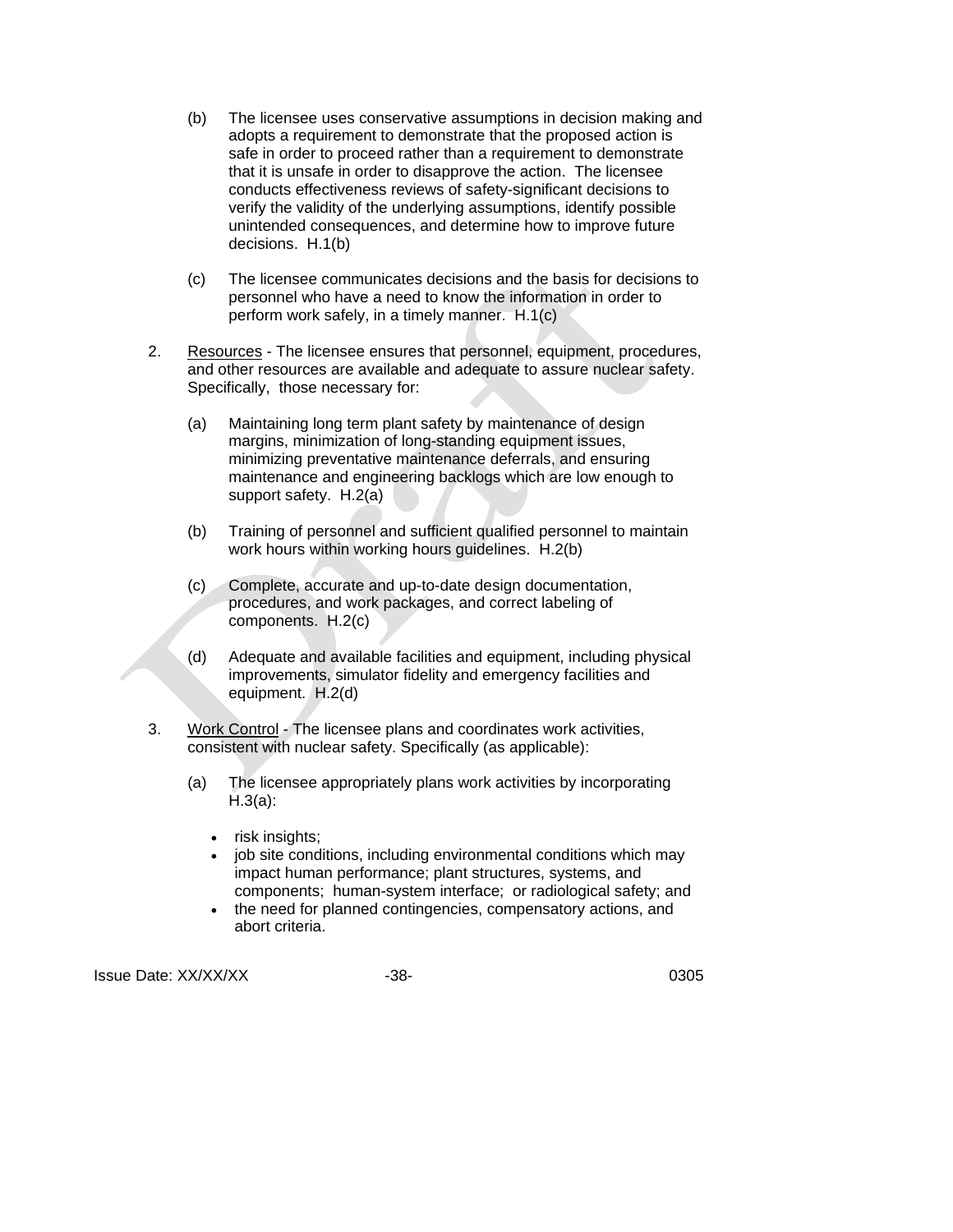- (b) The licensee appropriately coordinates work activities by incorporating actions to address H.3(b) :
	- the impact of changes to the work scope or activity on the plant and human performance.
	- the impact of the work on different job activities, and the need for work groups to maintain interfaces with offsite organizations, and communicate, coordinate, and cooperate with each other during activities in which interdepartmental coordination is necessary to assure plant and human performance.
	- the need to keep personnel apprised of work status, the operational impact of work activities, and plant conditions that may affect work activities.
	- the licensee plans work activities to support long-term equipment reliability by limiting temporary modifications, operator workarounds, safety systems unavailability, and reliance on manual actions. Maintenance scheduling is more preventive than reactive.
- 4. Work Practices Personnel work practices support human performance. Specifically (as applicable):
	- (a) The licensee communicates human error prevention techniques, such as holding pre-job briefings, self and peer checking, and proper documentation of activities. These techniques are used commensurate with the risk of the assigned task, such that work activities are performed safely. Personnel are fit for duty. In addition, personnel do not proceed in the face of uncertainty or unexpected circumstances. H.4(a)
	- (b) The licensee defines and effectively communicates expectations regarding procedural compliance and personnel follow procedures. H.4(b)
	- (c) The licensee ensures supervisory and management oversight of work activities, including contractors, such that nuclear safety is supported. H.4(c)

#### Problem Identification and Resolution (P)

- 1. Corrective Action Program The licensee ensures that issues potentially impacting nuclear safety are promptly identified, fully evaluated, and that actions are taken to address safety issues in a timely manner, commensurate with their significance. Specifically (as applicable):
	- (a) The licensee implements a corrective action program with a low threshold for identifying issues. The licensee identifies such issues

**Issue Date: XX/XX/XX -39-** -39- -39- 0305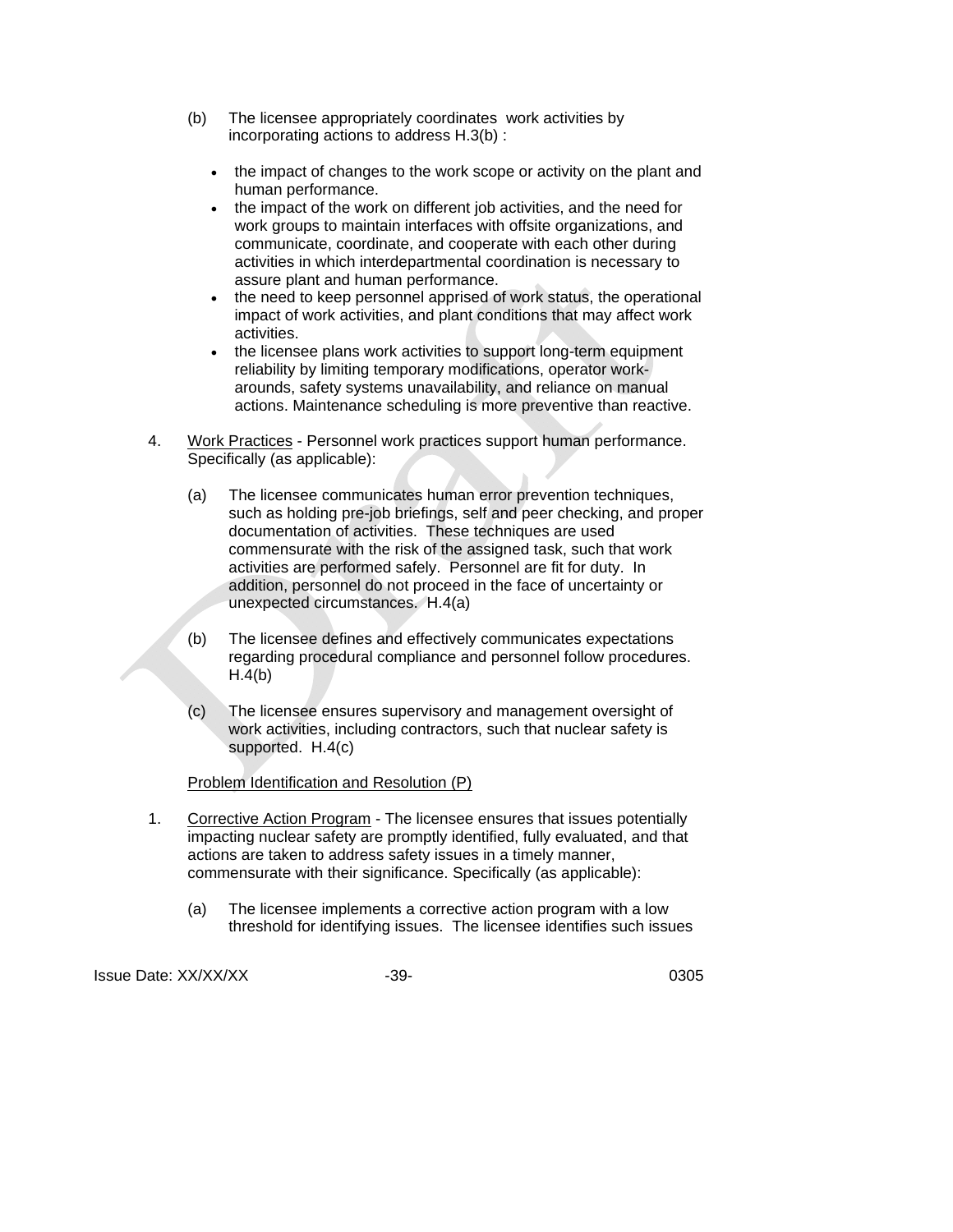completely, accurately, and in a timely manner commensurate with their safety significance. P.1(a)

- (b) The licensee periodically trends and assesses information from the CAP and other assessments in the aggregate to identify programmatic and common cause problems. The licensee communicates the results of the trending to applicable personnel. P.1(b)
- (c) The licensee thoroughly evaluates problems such that the resolutions address causes and extent of conditions, as necessary. This includes properly classifying, prioritizing, and evaluating for operability and reportability conditions adverse to quality. This also includes, for significant problems, conducting effectiveness reviews of corrective actions to ensure that the problems are resolved. P.1(c)
- (d) The licensee takes appropriate corrective actions to address safety issues and adverse trends in a timely manner, commensurate with their safety significance and complexity. P.1(d)
- (e) If an alternative process (i.e., a process for raising concerns that is an alternate to the licensee's corrective action program or line management) for raising safety concerns exists, then it results in appropriate and timely resolutions of identified problems. P.1(e)
- 2. Operating experience The licensee uses operating experience (OE) information, including vendor recommendations and internally generated lessons learned, to support plant safety. Specifically (as applicable):
	- (a) The licensee systematically collects, evaluates, and communicates to affected internal stakeholders in a timely manner relevant internal and external OE. P.2(a)
	- (b) The licensee implements and institutionalizes OE through changes to station processes, procedures, equipment, and training programs. P.2(b)
- 3. Self- and Independent Assessments The licensee conducts self- and independent assessments of their activities and practices, as appropriate, to assess performance and identify areas for improvement. Specifically (as applicable):
	- (a) The licensee conducts self-assessments at an appropriate frequency; such assessments are of sufficient depth, are comprehensive, are appropriately objective, and are self-critical. The

Issue Date: XX/XX/XX -40- 0305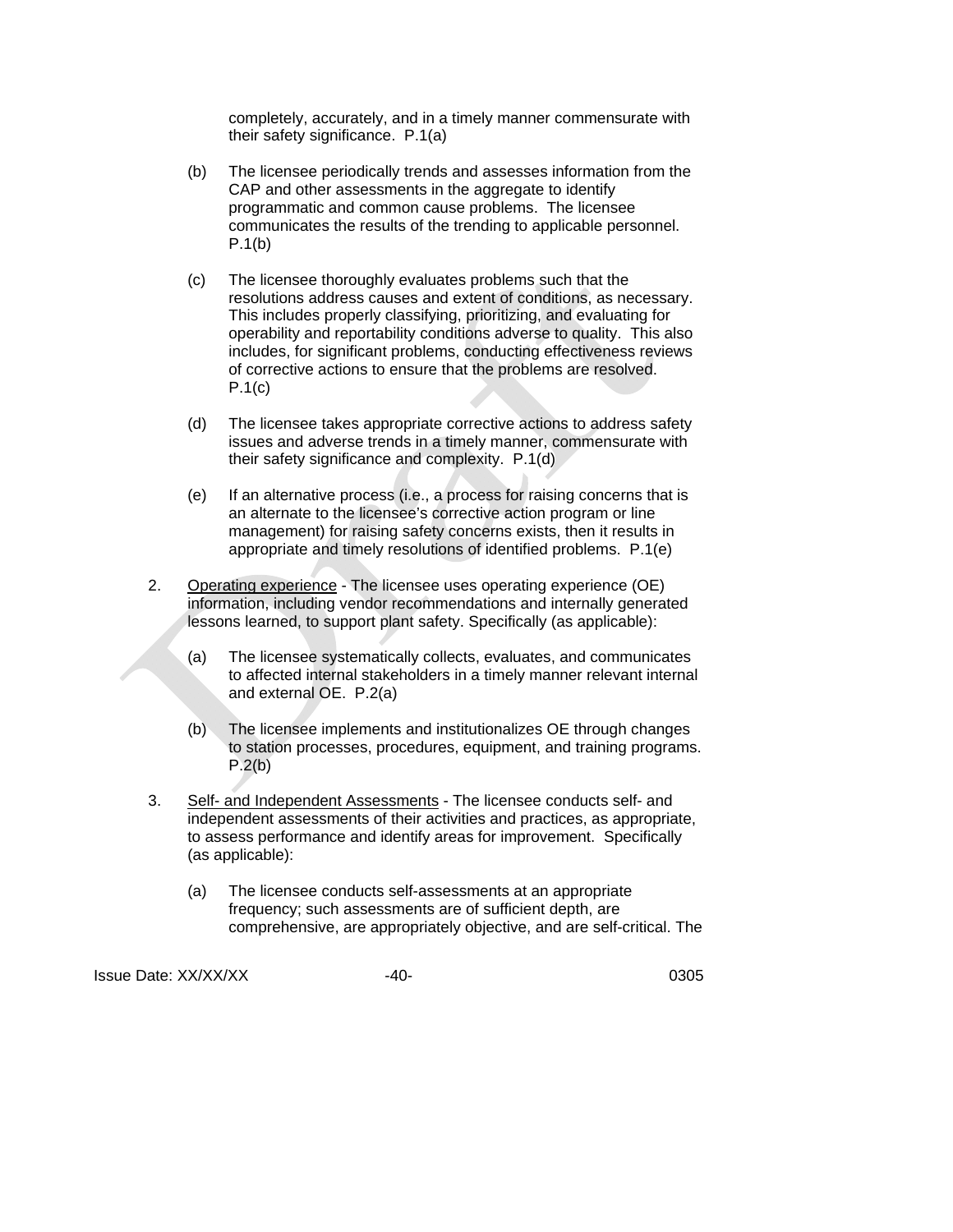licensee periodically assesses the effectiveness of oversight groups and programs such as CAP, and policies. P.3(a)

- (b) The licensee tracks and trends safety indicators which provide an accurate representation of performance. P.3(b)
- (c) The licensee coordinates and communicates results from assessments to affected personnel, and takes corrective actions to address issues commensurate with their significance. P.3(c)

#### Safety Conscious Work Environment (S)

- 1. Environment For Raising Concerns An environment exists in which employees feel free to raise concerns both to their management and/or the NRC without fear of retaliation and employees are encouraged to raise such concerns. Specifically (as applicable):
	- (a) Behaviors and interactions encourage free flow of information related to raising nuclear safety issues, differing professional opinions, and identifying issues in the CAP and through self assessments. Such behaviors include supervisors responding to employee safety concerns in an open, honest, and non-defensive manner and providing complete, accurate, and forthright information to oversight, audit, and regulatory organizations. Past behaviors, actions, or interactions that may reasonably discourage the raising of such issues are actively mitigated. As a result, personnel freely and openly communicate in a clear manner conditions or behaviors, such as fitness for duty issues, that may impact safety, and personnel raise nuclear safety issues without fear of retaliation. S.1(a)
	- (b) If alternative processes (i.e., a process for raising concerns or resolving differing professional opinions that are alternates to the licensee's corrective action program or line management) for raising safety concerns or resolving differing professional opinions exists, then they are communicated, accessible, have an option to raise issues in confidence, and are independent, in the sense that the program does not report to line management (i.e., those who would in the normal course of activities be responsible for addressing the issue raised). S.1(b)
- 2. Preventing, Detecting, and Mitigating Perceptions of Retaliation A policy for prohibiting harassment and retaliation for raising nuclear safety concerns exists and is consistently enforced in that:

Issue Date: XX/XX/XX -41- 0305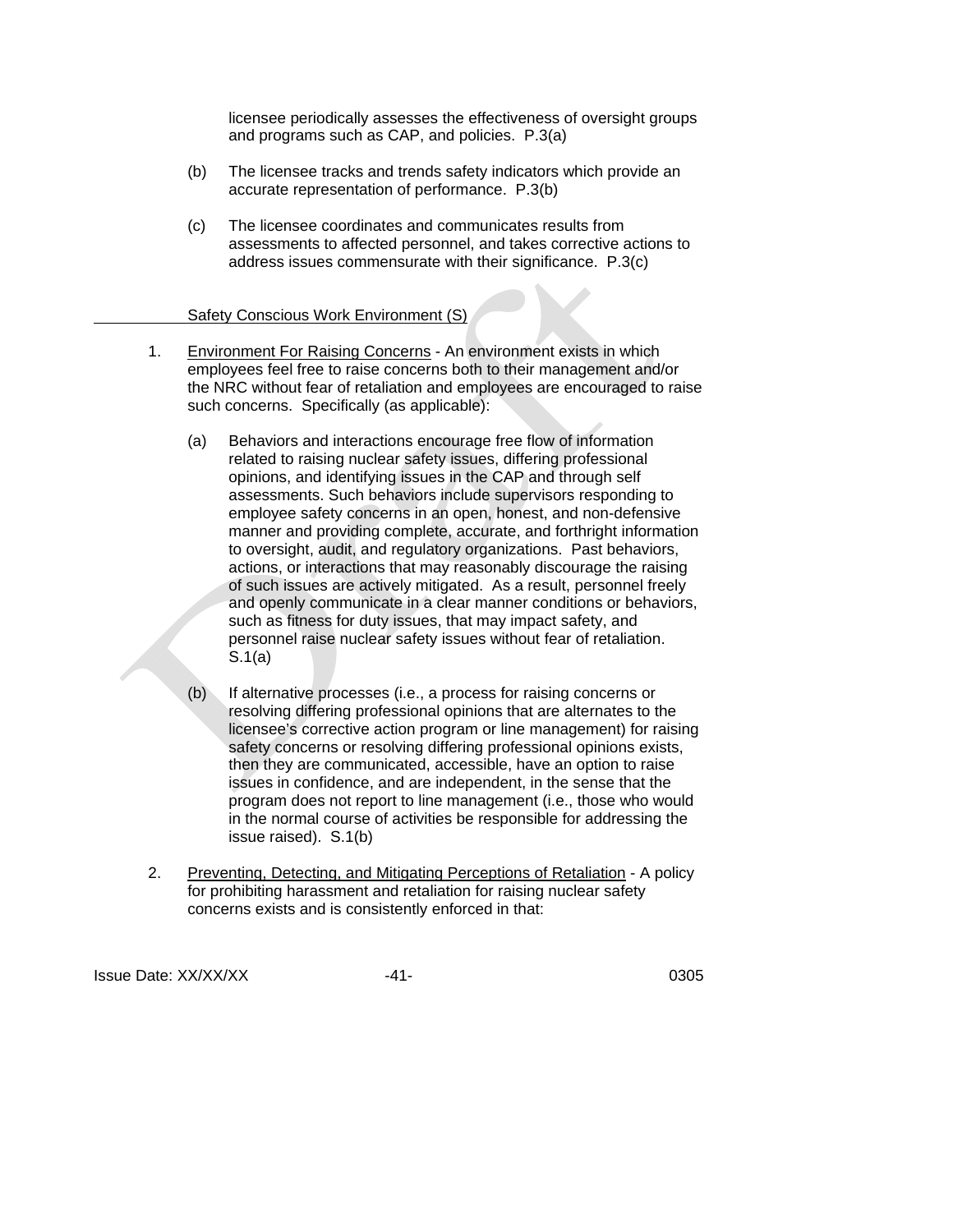- (a) All personnel are effectively trained that harassment and retaliation for raising safety concerns is a violation of law and policy and will not be tolerated. S.2(a)
- (b) Claims of discrimination are investigated consistent with the content of the regulations regarding employee protection and any necessary corrective actions are taken in a timely manner, including actions to mitigate any potential chilling effect on others due to the personnel action under investigation. S.2(b)
- (c) The potential chilling effects of disciplinary actions and other potentially adverse personnel actions (e.g., reductions, outsourcing, and reorganizations) are considered and compensatory actions are taken when appropriate. S.2(c)

#### d. Other Safety Culture Components

*This section describes components of safety culture which are not associated with cross-cutting areas. These components, when combined with the crosscutting area components described in section 06.07.c., comprise the safety culture components. Components in this section are considered during the conduct of the supplemental inspection program, while the cross-cutting area components are considered during the conduct of both the baseline and supplemental inspection programs.* [C4]

- 1. Accountability Management defines the line of authority and responsibility for nuclear safety. Specifically (as applicable):
	- (a) Accountability is maintained for important safety decisions in that the system of rewards and sanctions is aligned with nuclear safety policies and reinforces behaviors and outcomes which reflect safety as an overriding priority.
	- (b) Management reinforces safety standards and displays behaviors that reflect safety as an overriding priority.
	- (c) The workforce demonstrates a proper safety focus and reinforce safety principles among their peers.
- 2. Continuous learning environment The licensee ensures that a learning environment exists. Specifically (as applicable):
	- (a) The licensee provides adequate training and knowledge transfer to all personnel on site to ensure technical competency.
	- (b) Personnel continuously strive to improve their knowledge, skills, and safety performance through activities such as benchmarking, being

Issue Date: XX/XX/XX -42- 0305

**Comment [rag20]:** The group is working on a re-write of 06.07.c that will integrate these 4 "Other" components into cross-cutting component space.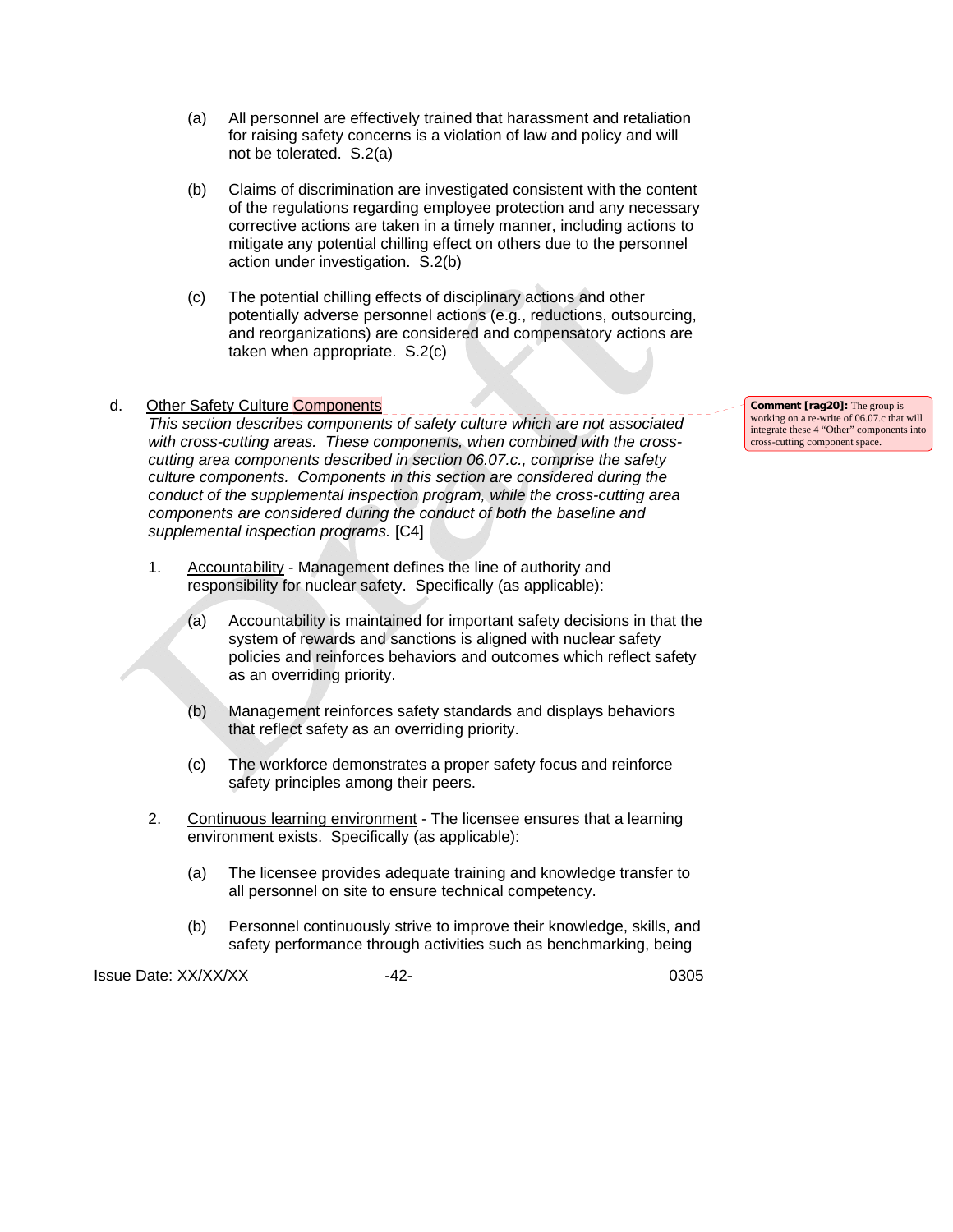receptive to feedback, and setting performance goals. The licensee effectively communicates information learned from internal and external sources about industry and plant issues.

- 3. Organizational change management -Management uses a systematic process for planning, coordinating, and evaluating the safety impacts of decisions related to major changes in organizational structures and functions, leadership, policies, programs, procedures, and resources. Management effectively communicates such changes to affected personnel.
- 4. Safety policies Safety policies and related training establish and reinforce that nuclear safety is an overriding priority in that:
	- (a) These policies require and reinforce that individuals have the right and responsibility to raise nuclear safety issues through available means, including avenues outside their organizational chain of command and to external agencies, and obtain feedback on the resolution of such issues.
	- (b) Personnel are effectively trained on these policies.
	- (c) Organizational decisions and actions at all levels of the organization are consistent with the policies. Production, cost and schedule goals are developed, communicated, and implemented in a manner that reinforces the importance of nuclear safety.
	- (d) Senior managers and corporate personnel periodically communicate and reinforce nuclear safety such that personnel understand that safety is of the highest priority.

#### e Documentation and Follow-Up Actions

The assessment letter should summarize the specific substantive cross-cutting issue in one to two paragraphs of text including:

- identifying the findings and their common cross-cutting aspect used to identify the substantive cross-cutting issue,
	- for a substantive cross-cutting issue (within a cross-cutting area) that has multiple cross-cutting themes, both the single substantive cross-cutting issue and each individual cross-cutting theme will be identified in the assessment letter,
- placing the cross-cutting issue into the proper safety perspective,
- describing the agency's action in the baseline program to monitor the issue, specifically indicating how the substantive cross cutting issue will be followed up. The following are examples of how to follow up:

Issue Date: XX/XX/XX -43- 0305

**Comment [rag21]:** Administrative

**Comment [rag22]:** Insert to clarify

change.

**Deleted:** s

historical practice.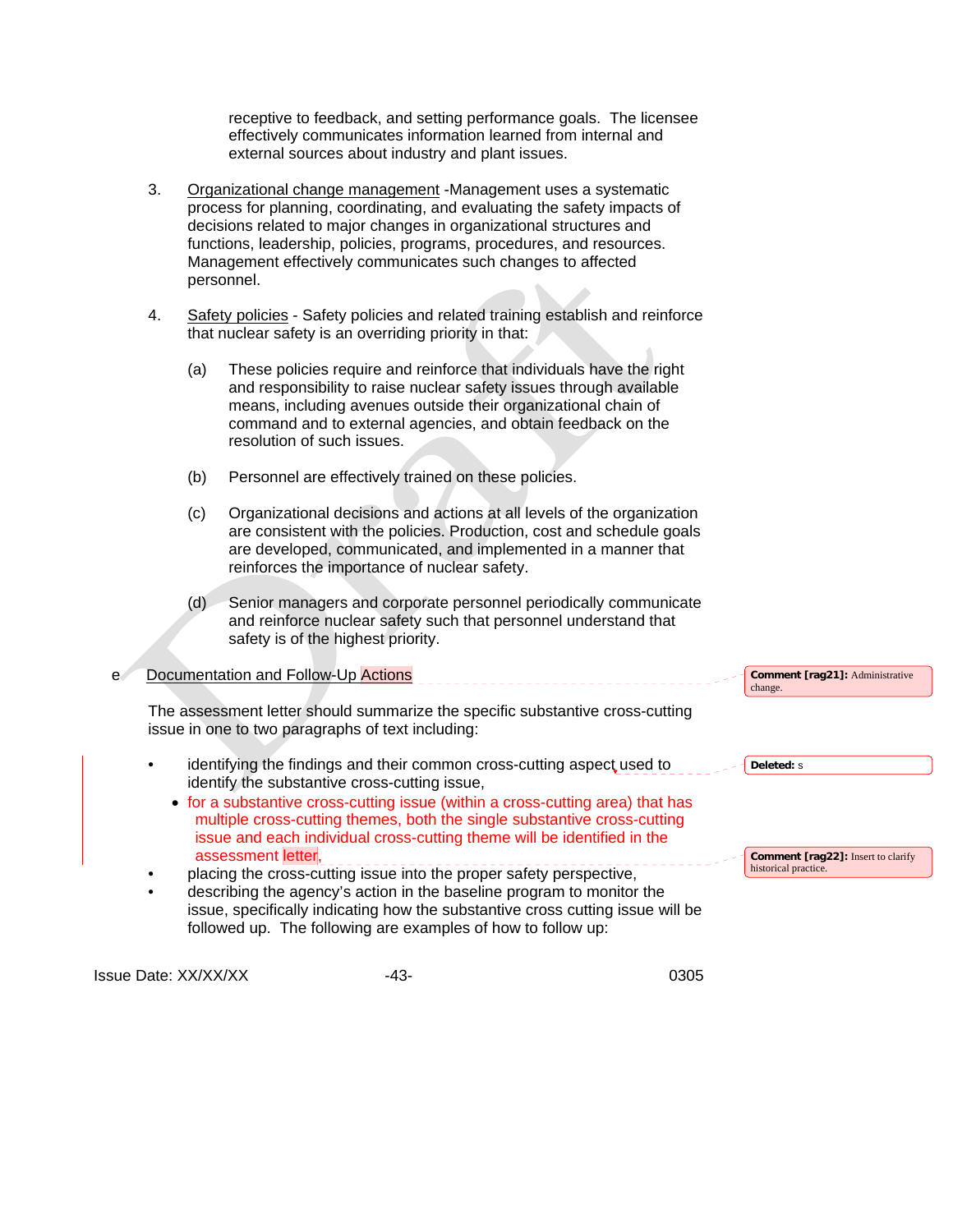- through semi-annual trend reviews conducted during the End of Cycle and Mid-Cycle reviews;
- as a PI&R follow-up inspection item in accordance with Inspection Procedure 71152, "Identification And Resolution of Problems," Section 03.02, "Selected Issue Follow-up Inspection;" or
- during a PI&R Team Inspection in accordance with Inspection Procedure 71152, "Identification And Resolution of Problems."
- stating the agency's assessment of the licensee's ability to address the substantive cross-cutting issue or the licensee's progress to correct the issue, and
- defining criteria for clearing the cross-cutting issue (for example, fewer number of findings with same causal factor or more confidence in the licensee's corrective action program and their ability to correct **issues**. In the first case if the number of findings in the current assessment was less than the number when the cross-cutting issue was opened the substantive cross-cutting issue would be cleared. In the second case the substantive cross-cutting issue would be cleared if the staff had confidence in the licensee's program even in situations where the substantive cross-cutting issue threshold was still exceeded. The trends in the number of findings, with the same cross-cutting aspect as the substantive cross-cutting issue, in the 2 most recent 6 month periods can also be evaluated when considering whether to clear the substantive cross-cutting issue). In the absence of clarification in the assessment letter, the criteria for continuing to highlight a substantive cross-cutting issue in the next assessment will be the criteria used to initiate a substantive cross-cutting issue, i.e. the findings for a 12 month assessment window (for PI&R and human performance) or the three assessment period window (for SCWE) will be analyzed against the above listed conditions in section 06.07.b. In this case if the number of findings in the current assessment is less than the substantive cross-cutting issue threshold the existing substantive crosscutting issue will be cleared, unless there is an overlapping Confirmatory Action Letter that remains open. For a substantive cross-cutting issue with multiple cross-cutting themes, all of the cross-cutting themes need to be cleared before the substantive cross-cutting issue can be cleared.

A plant that has an outstanding CAL with improvement issues similar to crosscutting areas does not have to meet the three listed conditions to continue to follow-up and assess those issues, as completion of the licensee's commitments as specified in the CAL takes precedence.

When the NRC identifies a substantive cross-cutting issue in the mid-cycle or annual assessment letter, the licensee should place this issue into its corrective action program, perform an analysis of causes of the issue, and develop appropriate corrective actions. The licensee's completed evaluation may be reviewed by the regional office and documented in the next mid-cycle or annual assessment letter.

Issue Date: XX/XX/XX -44- 0305

**Comment [rag23]:** NRR input to provide more objective guidance on clearing SCCIs.

**Deleted:** three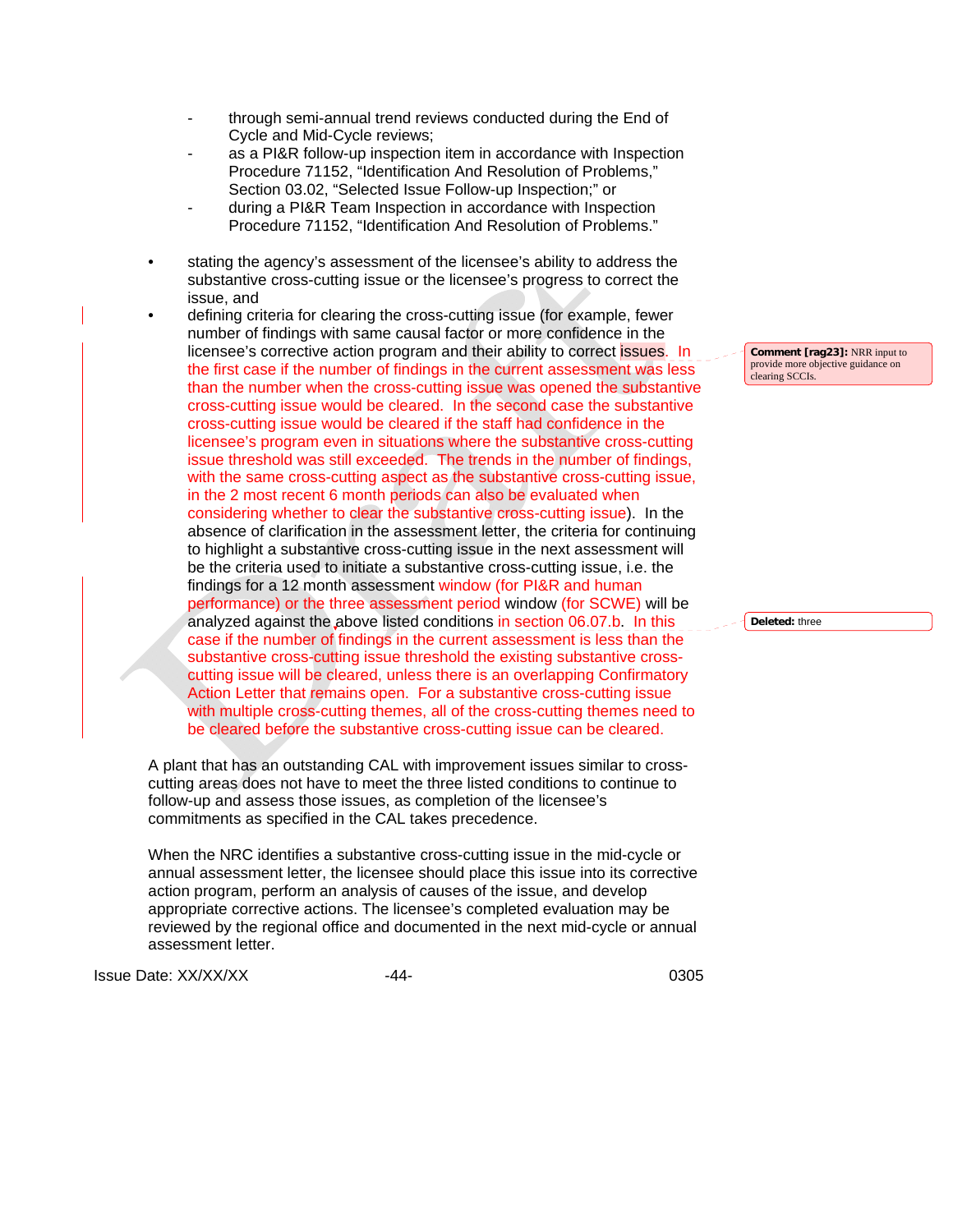If a substantive cross-cutting issue is discussed in a mid-cycle or annual assessment letter, then the next annual or mid-cycle assessment letter should address the licensee's performance in this area. The regional office will evaluate the findings for the current assessment period with cross-cutting aspects against the above listed criteria and the criteria for clearing the substantive cross-cutting issue as outlined in the assessment letter. The next mid-cycle or annual assessment letter will either state that: 1) the issue has been satisfactorily resolved and reference the inspection report that documented the follow-up or summarize the agency's assessment against the above listed criteria, 2) the substantive cross-cutting issue was resolved, while substantive cross-cutting issue *criterion*  $06.07b(1)$  was met, the agency does not have a concern with the licensee's scope of efforts or progress in addressing the *jssue*, or 3), the letter will summarize the licensee's progress in addressing the issue.

In the second consecutive assessment letter identifying the same substantive cross-cutting issue with the same cross-cutting aspect, the regional office may consider the following options. These options include requesting that: (1) the licensee provide a response at the next annual public meeting, (2) the licensee provide a written response to the substantive cross-cutting issues raised in the assessment letters, or (3) a separate meeting be held with the licensee. For the third option, the same guidance discussed in section 06.05.b for a regulatory performance meeting will be used to determine the appropriate level of management to chair the meeting and whether a public meeting is required. The regional branch chief or division director should chair the meeting for plants within the Licensee Response column of the Action Matrix. The regional office should use an IP71152, "Identification and Resolution of Problem" inspection(s) to evaluate the licensee's progress in addressing the substantive cross-cutting issue as part of the more in-depth annual review sample.

*Additionally, in the third consecutive assessment letter identifying the same substantive cross-cutting issue with the same cross-cutting aspect, the regional office would typically also request that the licensee perform an assessment of*  safety culture. [C4] **Typically**, this safety culture evaluation would consist of a licensee self-assessment using in-house staff, unless the recurring substantive cross-cutting issue was associated with deficiencies in the identification or evaluation aspects of the problem identification and resolution program. In this case, the licensee is expected to perform an independent assessment of safety culture. The regional office should review the safety culture assessment, using appropriate elements from IP95003, and document the NRC's assessment in the next mid-cycle or annual assessment letter. If the region believes the licensee has failed to resolve the substantive cross-cutting issue in a timely manner, the regional office should consider conducting a focused IP71152 biennial inspection on an annual basis to ensure an appropriate level of oversight of the corrective actions involving the safety culture of the facility

**Comment [rag24]:** Need to account for extended SCWE assessment period. **Deleted:** current 12-months of



**Deleted:** theme

**Comment [rag25]:** Administrative change.

**Deleted:** The regional branch chief or division director should chair the meeting for plants within the Licensee Response column of the Action Matrix.

**Comment [rag26]:** Related to Recommendation PV-3. Declined to adopt recommendation to modify the Action Matrix to address consecutive SCCIs.

#### **Deleted:** *theme*

#### **Deleted:** *may*

**Comment [rag27]:** Related to Recommendation PV-3. Providing more guidance on regulatory responses that are appropriate for consecutive SCCIs. Declined to adopt recommendation to modify the Action Matrix to address consecutive SCCIs.

**Comment [rag28]:** Clarification of expectation.

**Comment [rag29]:** Recommendation PV-3.

Issue Date: XX/XX/XX -45- 0305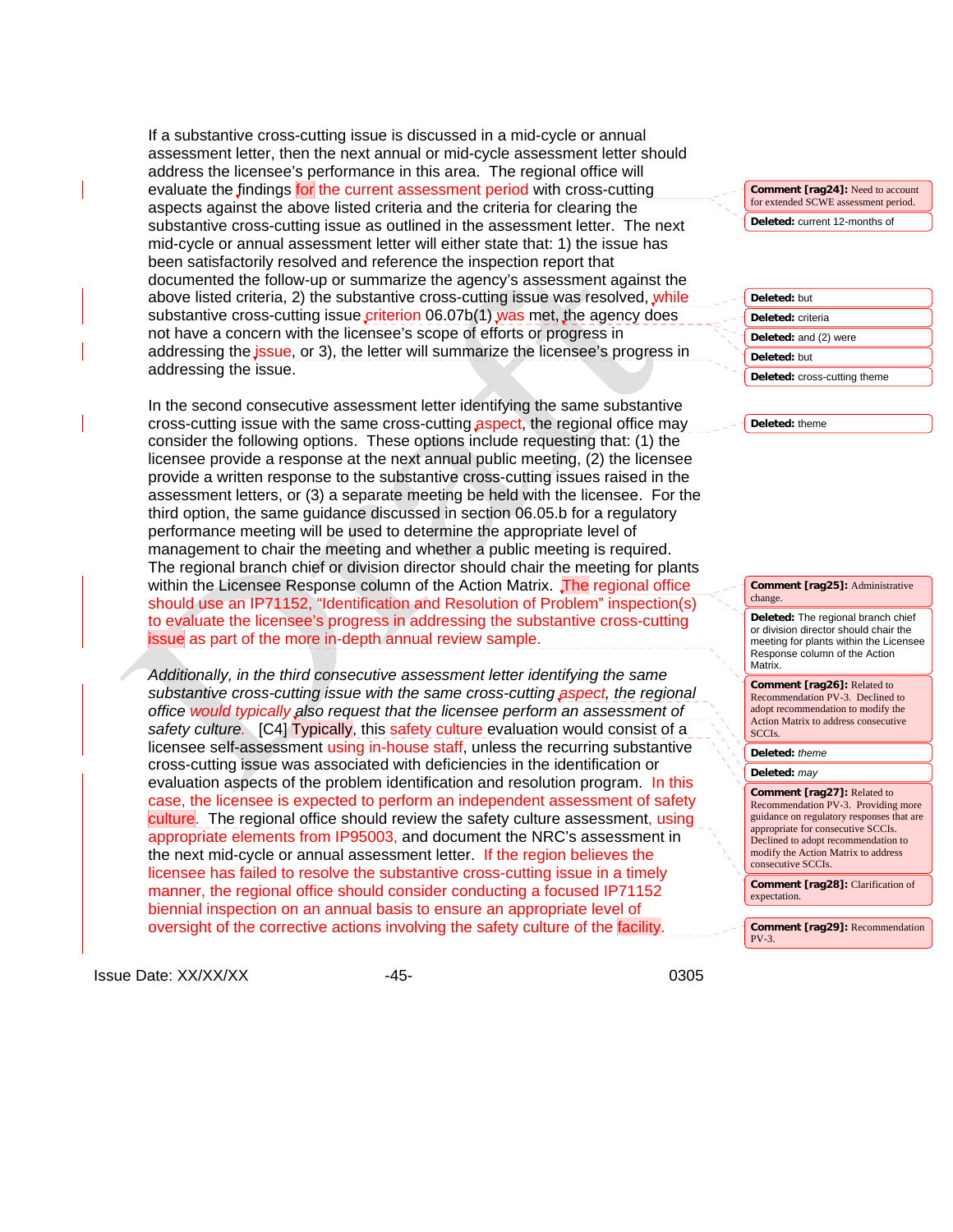In recognition that SCWE related substantive cross-cutting issues are much more difficult for licensees to address, and for licensee remedial actions to take affect, the regional office can defer requesting the licensee to conduct a safety culture assessment, and the consideration of conducting the more frequent IP71152 inspections until the fourth consecutive assessment letter identifying the same substantive cross-cutting issue with the same SCWE cross-cutting aspect.

**Comment [rag30]:** Recommendation PV-3.

Note: Sample assessment letters, plant performance summary, and assessment meeting agenda, as well as the schedule of assessment activities are located at http://nrr10.nrc.gov/rop-digital-city/index.html.

END

EXHIBITS:

- 1. Regulatory Framework<br>2. Reactor Oversight Proc
- Reactor Oversight Process
- 3. Process Activities
- 4. Action Matrix

ATTACHMENT: 1. Revision History

Issue Date: XX/XX/XX -46- 0305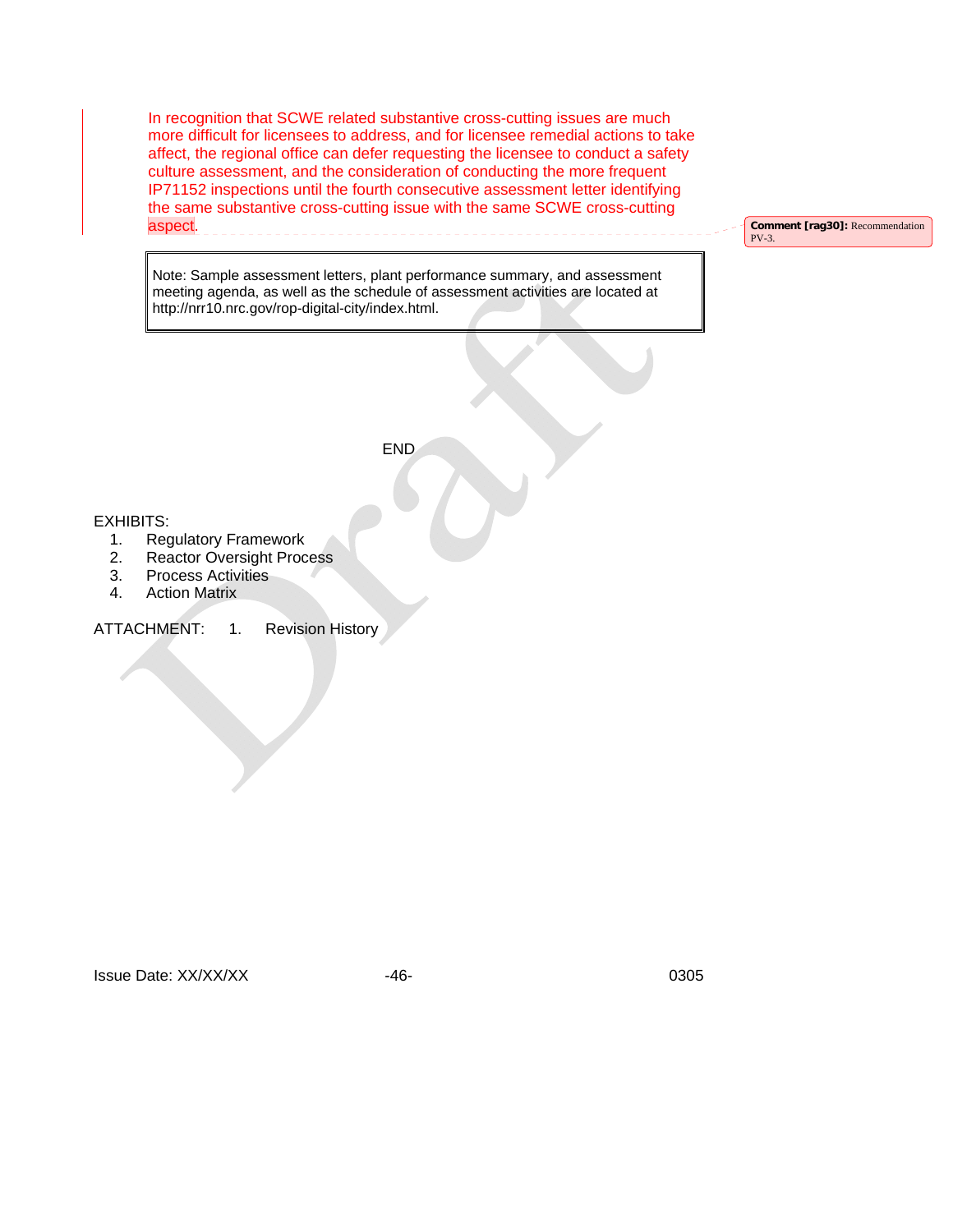

Issue Date: XX/XX/XX E1-1 E1-1 0305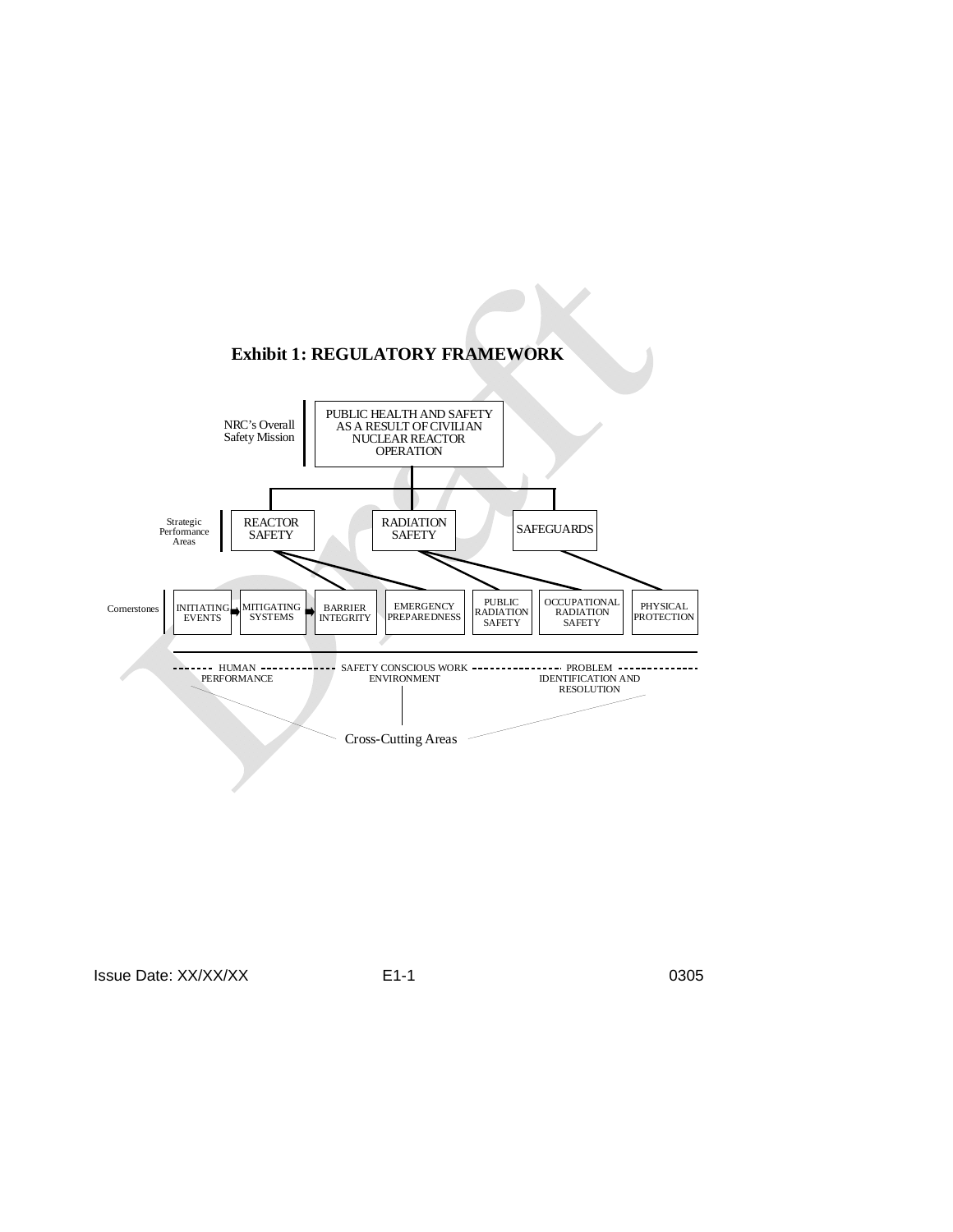# **THIS PAGE INTENTIONALLY LEFT BLANK**

Issue Date: XX/XX/XX E1-2 0305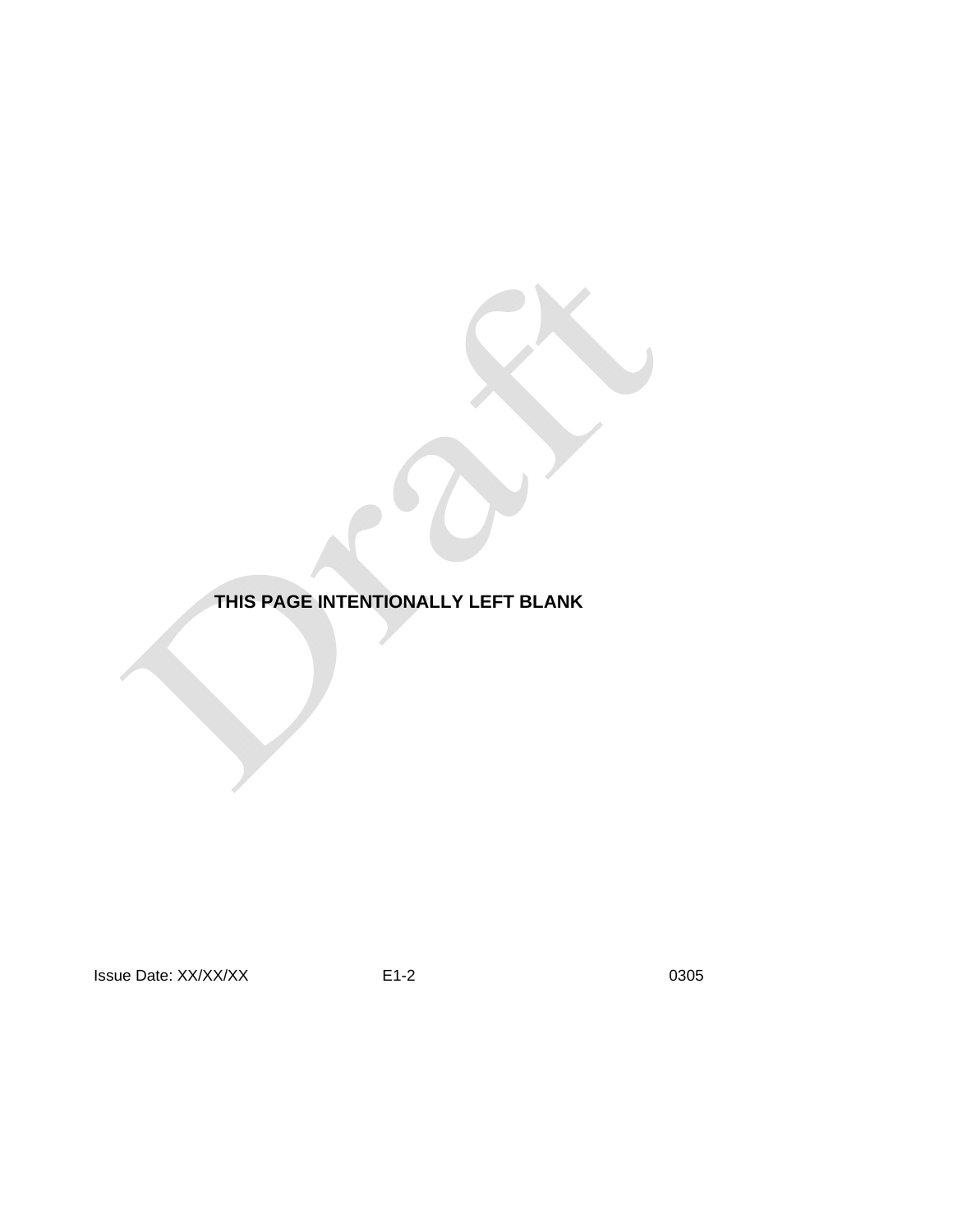

Issue Date: XX/XX/XX E2-1 E2-1 0305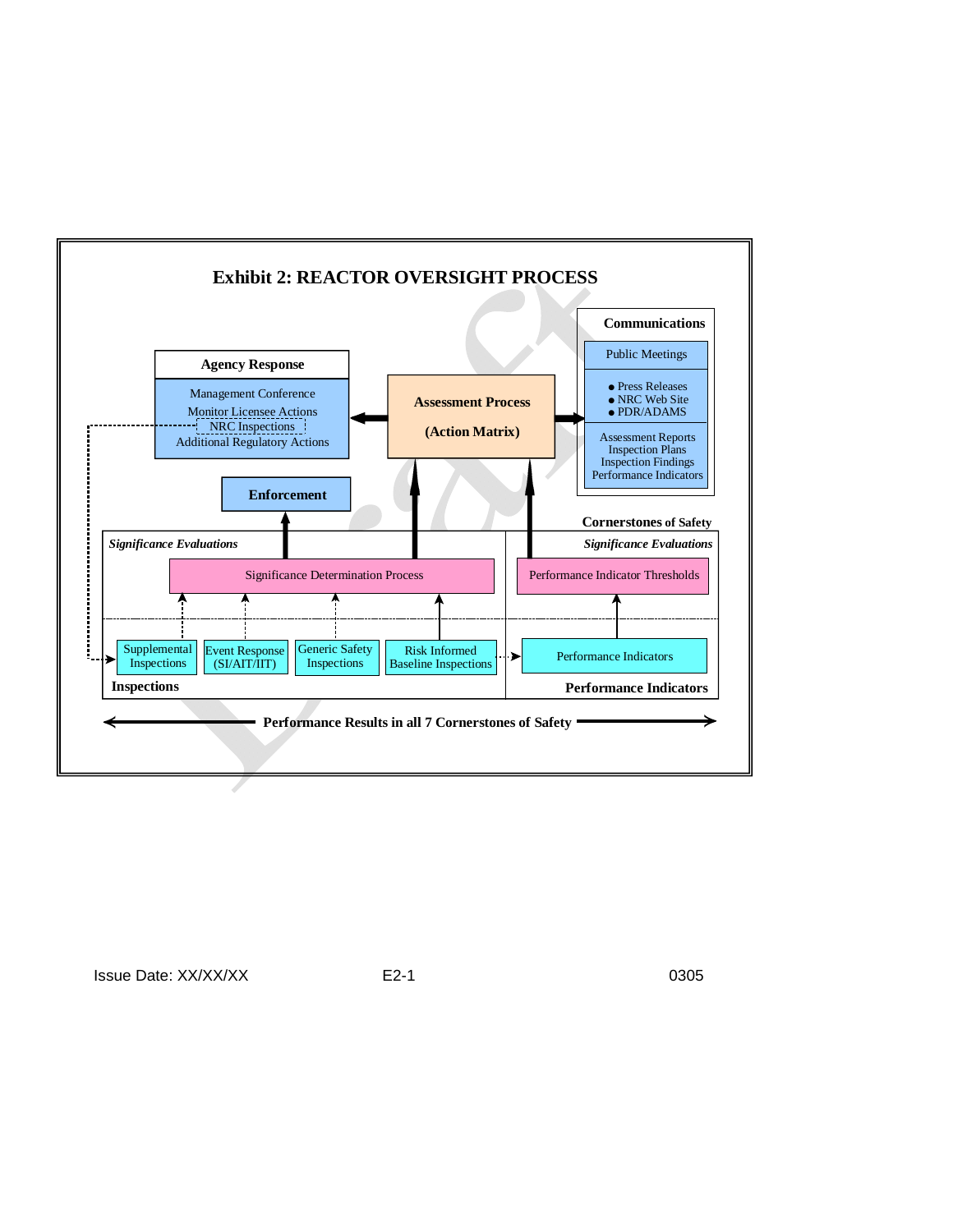# **THIS PAGE INTENTIONALLY LEFT BLANK**

Issue Date: XX/XX/XX E2-2 0305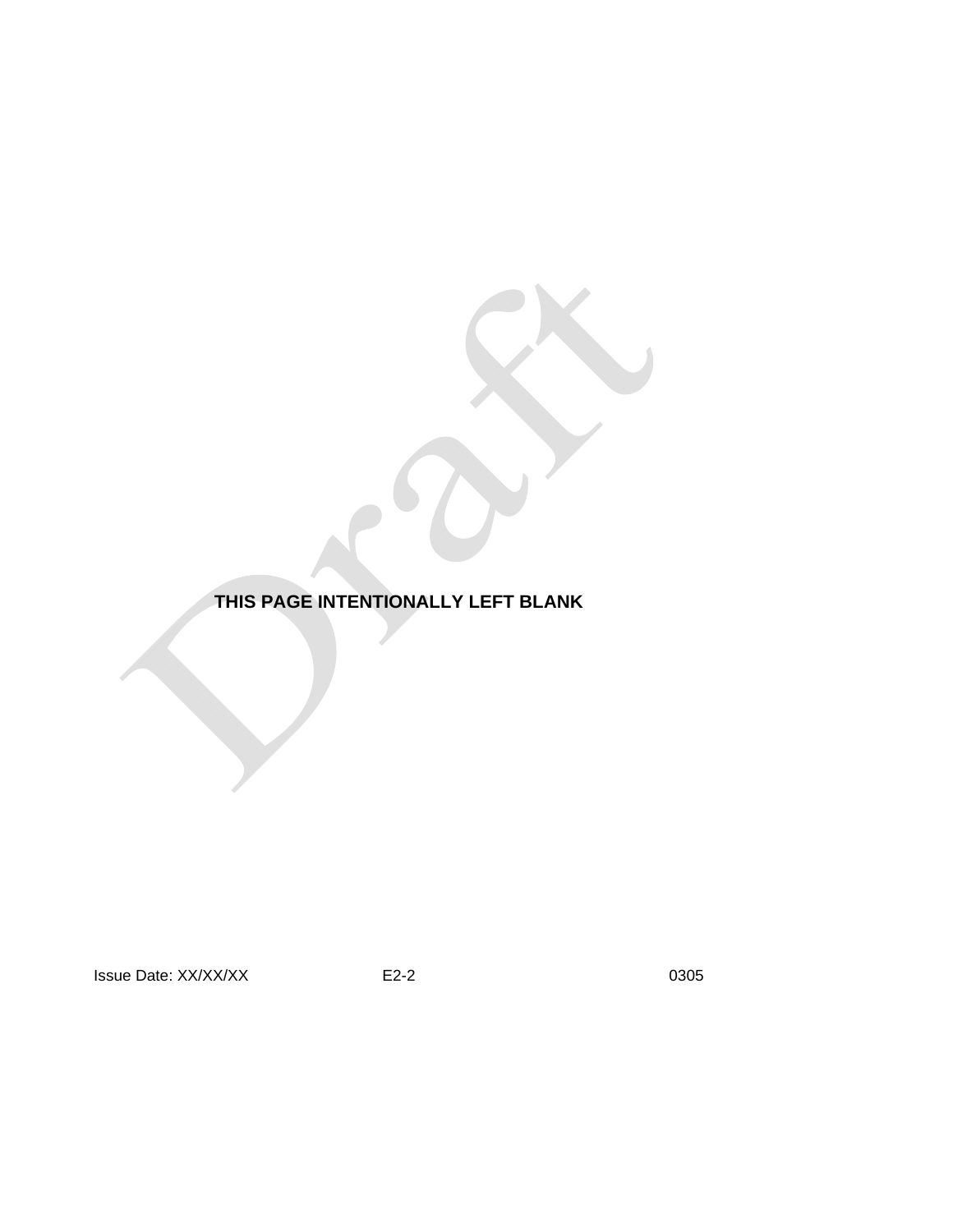#### **Level of ReviewFrequency/ Timing Participants (\* indicates chairperson) Desired Outcome Communication** Continuous Continuous SRI, RI, regional inspectors, SRAs Performance awareness None required, notify licensee by an Assessment Follow-Up letter only if thresholds crossed Quarterly Once per quarter/ Five weeks after end of quarter DRP: BC\*, PE, SRI, RI Input/verify PI/PIM data, detect early trends Update data set, notify licensee by an Assessment Follow-Up letter only if thresholds crossed Mid-Cycle | At mid-cycle/ Seven weeks after end of second quarter Divisions of Reactor Safety (DRS) or DRP DD\*, DRP and DRS BCs Detect trends, plan inspection Mid-cycle letter with an inspection plan of approximately 15 months  $End-of-Cycle$   $At end-of-cycle$ Seven weeks after end of assessment cycle DRS or DRP DD, RAs<sup>\*</sup>. BCs, principal inspectors, SRAs, HQ offices as appr. Assessment of plant performance, oversight and coordination of regional actions Annual assessment letter with an inspection plan of approximately 15 months End-of-Cycle Summary Meeting The end-of-cycle summary meeting will be scheduled within one week after the completion of the last regional end-of-cycle review DIR NRR, RAs, BCs, DIRS, OE, OI, other HQ offices as appr. Summarize results of the end-of-cycle review Information to be discussed at Agency Action Review Meeting Agency Action Review Annually/ Several weeks after issuance of DRS/DRP DDs, DIRS, OE, the annual assessment letters EDO\*,DIR NRR, RAs, OI, other HQ offices as appr. Review of the appropriateness of agency actions Commission briefing, followed by public meetings with individual licensees to discuss assessment results

### **Exhibit 3- Process Activities**

Issue Date: XX/XX/XX E3-1 0305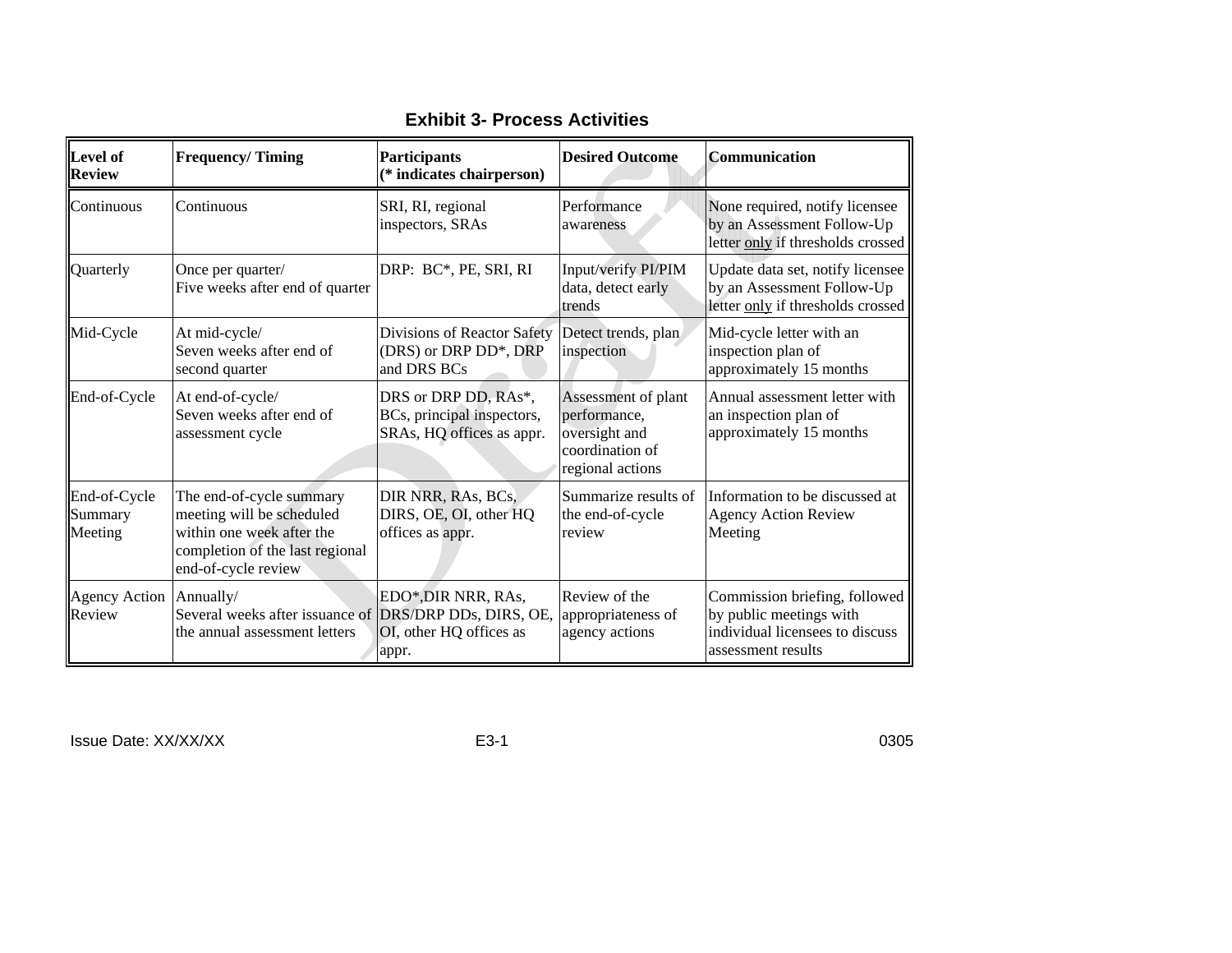## **THIS PAGE INTENTIONALLY LEFT BLANK**

Issue Date: XX/XX/XX Date: E3-2

0305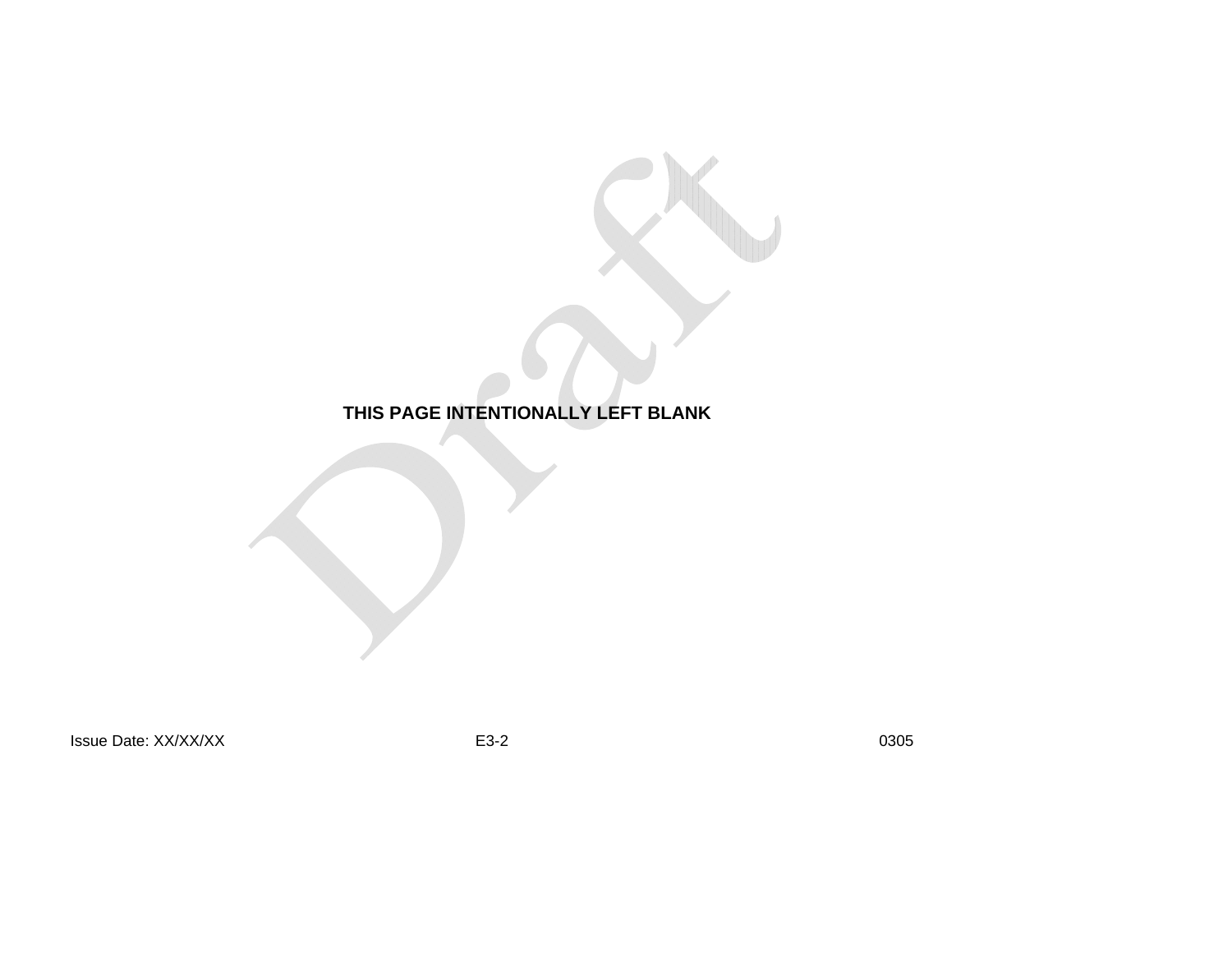### **Exhibit 4 – ACTION MATRIX**

|                |                                             | Licensee Response<br>Column                                                                                                                              | <b>Regulatory Response</b><br>Column                                                                                                                                                                      | <b>Degraded Cornerstone</b><br>Column                                                                                                                    | Multiple/ Repetitive<br><b>Degraded Cornerstone</b><br>Column                                                                                                                                                                                | Unacceptable<br>Performance<br>Column                                                                                                   | IMC 0350 Process <sup>1</sup>                                                                             |
|----------------|---------------------------------------------|----------------------------------------------------------------------------------------------------------------------------------------------------------|-----------------------------------------------------------------------------------------------------------------------------------------------------------------------------------------------------------|----------------------------------------------------------------------------------------------------------------------------------------------------------|----------------------------------------------------------------------------------------------------------------------------------------------------------------------------------------------------------------------------------------------|-----------------------------------------------------------------------------------------------------------------------------------------|-----------------------------------------------------------------------------------------------------------|
| <b>RESULTS</b> |                                             | <b>All Assessment Inputs</b><br>(Performance Indicators<br>(PIs) and Inspection<br>Findings) Green;<br><b>Cornerstone Objectives</b><br><b>Fully Met</b> | One or Two White Inputs (in One Degraded<br>different cornerstones) in a<br>Strategic Performance Area; Inputs or 1 Yellow Input) or<br>Cornerstone Objectives Fullyany 3 White Inputs in a<br><b>Met</b> | Cornerstone (2 White<br>Strategic Performance<br>Area: Cornerstone<br><b>Objectives Met with</b><br>Moderate Degradation in<br><b>Safety Performance</b> | <b>Repetitive Degraded</b><br>Cornerstone, Multiple<br>Degraded Cornerstones,<br>Multiple Yellow Inputs, or 1<br>Red Input; Cornerstone<br>Objectives Met with<br>Longstanding Issues or<br>Significant Degradation in<br>Safety Performance | <b>Overall Unacceptable</b><br>Performance: Plants Not<br>Permitted to Operate<br>Within this Band,<br>Unacceptable Margin to<br>Safety | Plants in a shutdown<br>condition with performance<br>problems placed under the<br>IMC 0350 process       |
|                | Regulatory<br>Performance<br><b>Meeting</b> | None                                                                                                                                                     | Branch Chief (BC) or<br>Division Director (DD) Meet<br>with Licensee                                                                                                                                      | Regional Administrator<br>(RA) (or designee) Meet<br>with Senior Licensee<br>Management.                                                                 | EDO or DEDO Meet with<br>Senior Licensee<br>Management                                                                                                                                                                                       | EDO or DEDO Meet with<br>Senior Licensee<br>Management                                                                                  | RA (or EDO) Meet with<br>Senior Licensee<br>Management                                                    |
| RESPONSE       | <b>Licensee Action</b>                      | Licensee Corrective Action                                                                                                                               | Licensee Root cause<br>Evaluation and corrective<br>action with NRC Oversight                                                                                                                             | Licensee cumulative root<br>cause evaluation with NRC<br>Oversight                                                                                       | Licensee Performance<br>Improvement Plan with NRC<br>Oversight                                                                                                                                                                               |                                                                                                                                         | Licensee Performance<br>Improvement Plan / Restart<br>Plan with NRC Oversight                             |
|                | <b>NRC</b> Inspection                       | Risk-Informed Baseline<br><b>Inspection Program</b>                                                                                                      | Baseline and supplemental<br>inspection procedure 95001                                                                                                                                                   | Baseline and supplemental<br>inspection procedure<br>95002                                                                                               | Baseline and supplemental<br>nspection procedure 95003                                                                                                                                                                                       |                                                                                                                                         | <b>Baseline and Supplemental</b><br>as Practicable, Plus Special<br>Inspections per Restart<br>Checklist. |
|                | Regulatory<br>Actions <sup>2</sup>          | None                                                                                                                                                     | Supplemental inspection<br>only                                                                                                                                                                           | Supplemental inspection<br>only<br><b>Plant Discussed at AARM</b>                                                                                        | 10 CFR 2.204 DFI<br>10 CFR 50.54(f) Letter<br>CAL/Order                                                                                                                                                                                      | Order to Modify, Suspend,<br>or Revoke Licensed<br>Activities                                                                           | <b>CAL/Order Requiring NRC</b><br>Approval for Restart.                                                   |
|                | Assessment                                  | BC or DD review/sign                                                                                                                                     | DD review/sign assessment                                                                                                                                                                                 | if Conditions Met<br>RA review/sign                                                                                                                      | <b>Plant Discussed at AARM</b><br>RA review/sign assessment                                                                                                                                                                                  | Plant Discussed at AARM                                                                                                                 | Plant Discussed at AARM<br>N/A. RA (or 0350 Panel                                                         |
|                | Letters                                     | assessment report (w/<br>inspection plan)                                                                                                                | report<br>(w/ inspection plan)                                                                                                                                                                            | assessment report<br>(w/ inspection plan)                                                                                                                | report<br>(w/ inspection plan)                                                                                                                                                                                                               |                                                                                                                                         | Chairman) Review/ Sign<br>0350-Related<br>Correspondence                                                  |
| COMMUNICATION  | <b>Annual Public</b><br><b>Meeting</b>      | SRI or BC Meet with<br>Licensee                                                                                                                          | <b>BC or DD Meet with</b><br>Licensee                                                                                                                                                                     | RA (or designee) Discuss<br>Performance with Senior<br>Licensee Management                                                                               | EDO or DEDO Discuss<br>Performance with Senior<br>icensee Management                                                                                                                                                                         |                                                                                                                                         | N/A. 0350 Panel Chairman<br><b>Conduct Public Status</b><br><b>Meetings Periodically</b>                  |
|                | Commission<br>Involvement                   | None                                                                                                                                                     | None                                                                                                                                                                                                      | Possible Commission<br>Meeting if Licensee<br>Remains for 3 yrs                                                                                          | Commission Meeting with<br>Senior Licensee<br>Management Within 6 mo.                                                                                                                                                                        | <b>Commission Meeting with</b><br>Senior Licensee<br>Management                                                                         | <b>Commission Meetings as</b><br>Requested, Restart Approval<br>in Some Cases.                            |
|                |                                             |                                                                                                                                                          | <b>INCREASING SAFETY SIGNIFICANCE</b>                                                                                                                                                                     |                                                                                                                                                          |                                                                                                                                                                                                                                              |                                                                                                                                         |                                                                                                           |

<sup>1</sup> The IMC 0350 Process column is included for illustrative purposes only and is not necessarily representative of the worst level of licensee performance. Plants under the IMC 0350<br>oversight process are considered outsid

the regional office should consider each of these regulatory actions when significant new information regarding licensee performance becomes available.

Issue Date: XX/XX/XX 0305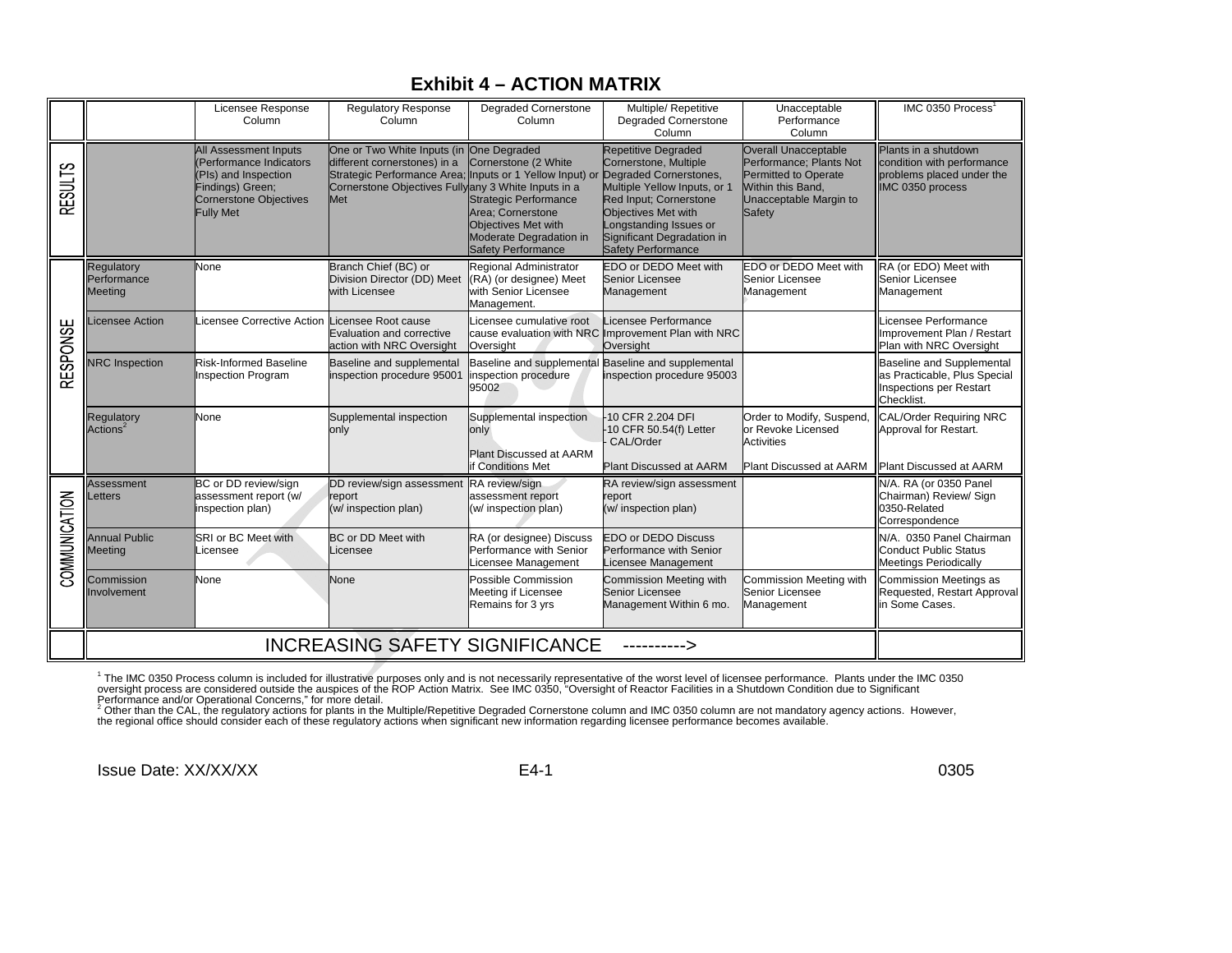### **ATTACHMENT 1**

# **Revision History For IMC 0305**

| 4Commitme<br>nt Tracking<br>Number | <b>Issue Date</b>       | Description of Change                                                                                                                                                      | <b>Training Needed</b> | Training<br>Completion<br>Date | <b>Comment Resolution</b><br><b>Accession Number</b> |
|------------------------------------|-------------------------|----------------------------------------------------------------------------------------------------------------------------------------------------------------------------|------------------------|--------------------------------|------------------------------------------------------|
| N/A                                | 04/24/2000<br>CN 00-009 | Provide guidance on<br>thex                                                                                                                                                | None                   | N/A                            |                                                      |
| C <sub>1</sub>                     | 03/23/2001<br>CN 01-009 | Incorporated feedback<br>from stakeholders and<br>added guidance on<br>approval and<br>notification of<br>deviation requests<br>(Staff Requirements<br>memo dated 5/17/00) | None                   | N/A                            |                                                      |
| N/A                                | 02/11/2002<br>CN 02-005 | Incorporate lessons<br>learned since ROP<br>issuance                                                                                                                       | None                   | N/A                            |                                                      |
| N/A                                | 02/19/2003<br>CN 03-005 | Incorporated feedback<br>from stakeholders                                                                                                                                 | None                   | N/A                            |                                                      |
| N/A                                | 01/29/04<br>CN 04-002   | Incorporated feedback<br>from stakeholders                                                                                                                                 | None                   | N/A                            |                                                      |

Issue Date: XX/XX/XX extended that the E4-2

0305